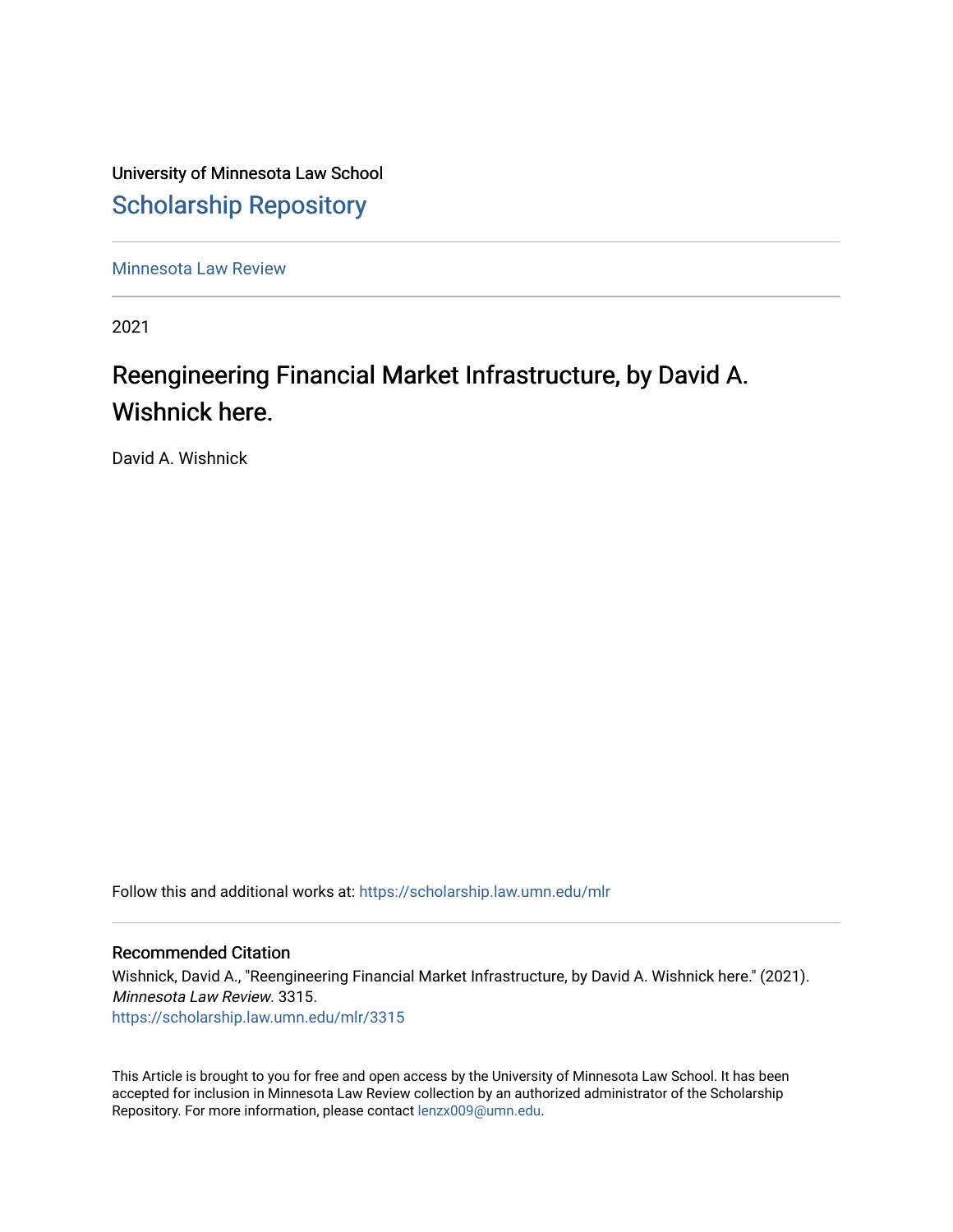# **Article**

# **Reengineering Financial Market Infrastructure**

# **David A. Wishnick†**

|    | A. |                                                             |        |
|----|----|-------------------------------------------------------------|--------|
| B. |    |                                                             |        |
|    |    |                                                             |        |
|    | A. |                                                             |        |
| В. |    |                                                             |        |
|    |    | 1. The DTC: Structural Constraints on Securities Theft 2395 |        |
|    |    | 2. CLS Bank: Network Architecture and Settlement            |        |
|    |    |                                                             | 2399   |
|    |    | 3. The Fourteen Families: Visibility and Counterparty       |        |
|    |    |                                                             | . 2402 |
|    |    |                                                             |        |
|    | A. | The Efficacy of Regulating Through Design  2405             |        |
|    |    | 1. Infrastructure Design as Mechanical Governance  2406     |        |
|    |    |                                                             |        |
| В. |    |                                                             |        |
|    |    |                                                             |        |
|    |    |                                                             |        |
| C. |    |                                                             |        |
|    |    | 1. Reengineering as a Complementary Technique  2424         |        |
|    |    | 2. Centralization and the Stakes of Catastrophe 2425        |        |
|    |    |                                                             |        |

2379

<sup>†</sup> Academic Fellow, University of Pennsylvania Law School Center for Technology, Innovation & Competition. For helpful comments and conversations, I thank Hilary Allen, Tom Baker, Vince Buccola, Peter Conti-Brown, Bill Eskridge, Bridget Fahey, Jill Fisch, Yuliya Guseva, Dave Hoffman, Howell Jackson, Al Klevorick, Christina Koningisor, Josh Macey, Chuck Mooney, John Morley, Dale Oesterle, Saule Omarova, Gideon Parchomovsky, Julia Pudlin, Rory Van Loo, Jon Wishnick, Christopher Yoo, David Zaring, and Tal Zarsky. For engaging discussions, I thank workshop participants in the Financial Regulation Discussion Group and at Brooklyn, Georgetown, Indiana-Bloomington, Ohio State, Penn, Pepperdine, and Utah law schools. For their skilled editorial work, I thank the staff of the *Minnesota Law Review*, especially Melanie Griffith, Aron Mozes, Abby Oakland, and Nathan Webster. Copyright © 2021 by David A. Wishnick.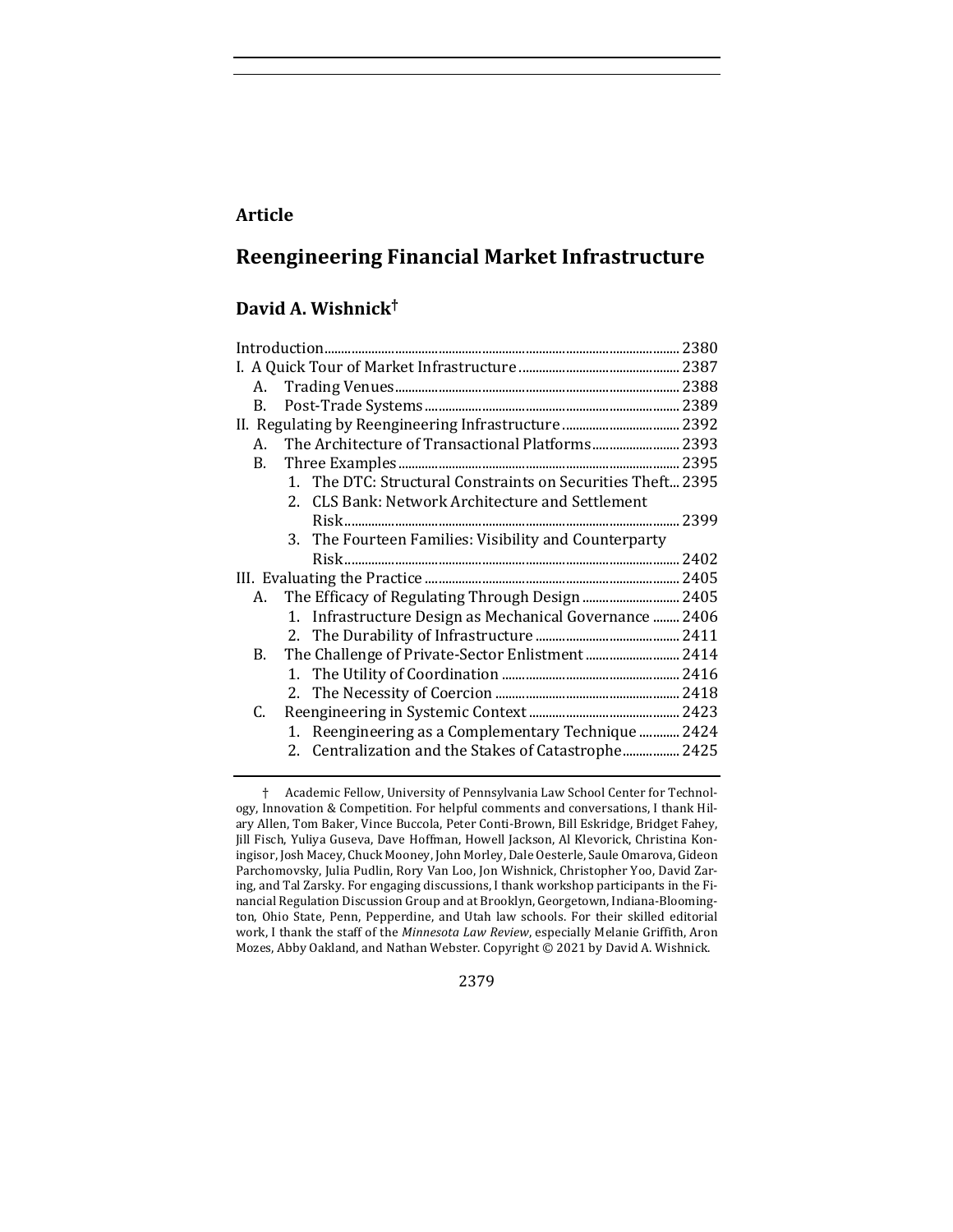2380 *MINNESOTA LAW REVIEW* [105:2379

| 1. T+1: A Structural Constraint on Systemic Risk 2427  |  |
|--------------------------------------------------------|--|
| 2. The CAT: Cross-Venue Surveillance in the Securities |  |
|                                                        |  |
| 3. Data Standardization: Primitives for Systemic       |  |
|                                                        |  |
|                                                        |  |
|                                                        |  |

# INTRODUCTION

Scholars often portray financial regulators as eternal followers of the private sector, ever struggling to "keep pace" with technological change.<sup>1</sup> While this image captures the difficulty of regulating a dynamic industry, it also obscures central aspects of financial regulatory practice. This Article challenges the conventional depiction by highlighting and examining a practice whereby regulators catalyze efforts to transform financial market technology.

Consider one ambitious Securities and Exchange Commission (SEC) effort to enhance the supervision of stock-market trading activity.<sup>2</sup> Rather than hiring more staff or writing new rules of market conduct, the SEC has ordered the New York Stock Exchange, Nasdaq, and other trading-venue operators to jointly build a massive market surveillance system called the Consolidated Audit Trail (CAT).<sup>3</sup> The idea is simple, yet astounding in its scope. Expected to "ingest 58 billion trade events on a daily basis" and to cost \$2.4 billion to build, the CAT is poised to become "the world's largest data repository of securities transactions."<sup>4</sup> With access to this big-data behemoth, the SEC

4. Elizabeth P. Gray & Catherine E. Fata, *Increased Use of Big Data in SEC Enforcement*, 50 REV. SEC. & COMMODITIES REGUL. 145, 147 (2017); Order Approving the

<sup>1.</sup> See, e.g., MICHAEL S. BARR, HOWELL E. JACKSON & MARGARET E. TAHYAR, FINANCIAL REGULATION: LAW AND POLICY 32 (2d ed. 2018) (noting the common scholarly claim that "regulators cannot keep pace" with the evolution of the financial system); Leo E. Strine, Jr., Who Bleeds When the Wolves Bite?: A Flesh-and-Blood Perspective on Hedge Fund *Activism and Our Strange Corporate Governance System*, 126 YALE L.J. 1870, 1959 (2017) (lamenting that section 13 of the Securities Exchange Act has "not kept pace" with financial innovation); cf. CRISTIE FORD, INNOVATION AND THE STATE: FINANCE, REGU-LATION, AND JUSTICE 223 (2017) (observing that regulators' fears of "fall[ing] behind" private-sector innovation contribute to a narrative that is easily "co-opted by industry actors").

<sup>2.</sup> *See* Consolidated Audit Trail, 77 Fed. Reg. 45,722 (Aug. 1, 2012).

<sup>3.</sup> *See id.* at 45,723 (requiring the development of a joint plan to "govern the creation, implementation, and maintenance of a consolidated audit trail and central repository").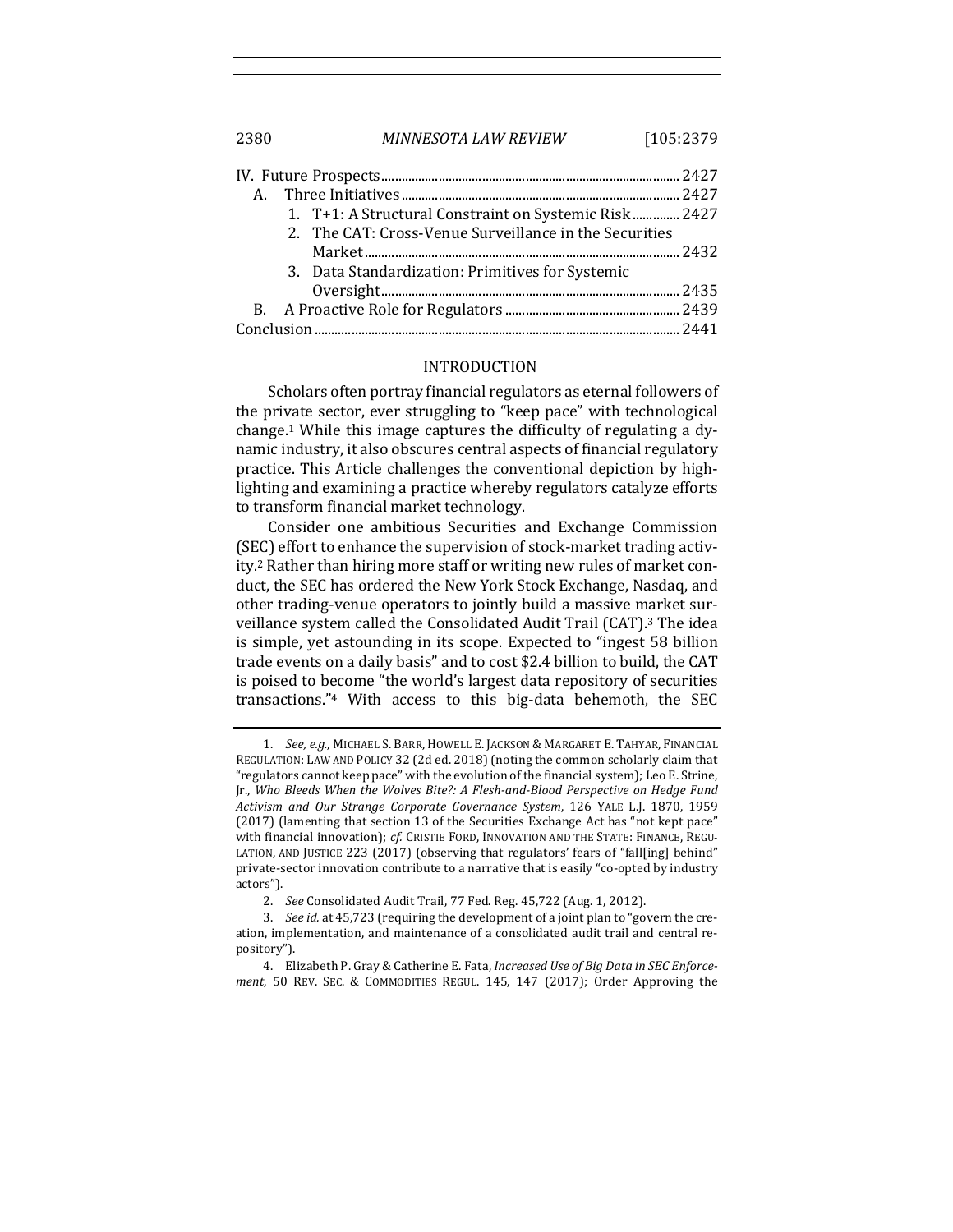believes it will be better equipped to police market manipulation and address risks posed by algorithmic trading.<sup>5</sup>

The CAT is but one example of a practice in which financial regulators seek to construct or renovate financial market infrastructure.<sup>6</sup> Sometimes, agencies build it themselves: the Federal Reserve (Fed), for instance, owns and operates payment platforms that transmit trillions of dollars each day.<sup>7</sup> More often, as with the CAT, agencies coerce industry actors into doing the gritty work. As shorthand, I will refer to this kind of activity as infrastructural *reengineering*.<sup>8</sup> Through such efforts, agencies reshape the deep design of the financial markets' infrastructural systems—trading platforms, payment networks, data repositories, and more—in service of policy goals and statutory mandates.9

The practice has a long history. An early reengineering attempta failed one—took place in 1938, with then-SEC Chairman William O.

9. *See infra* Part II.

National Market System Plan Governing the Consolidated Audit Trail, Exchange Act Release No. 79,318, 81 Fed. Reg. 84,696, 84,863 (Nov. 23, 2016) (justifying an SEC estimate of \$2.4 billion in up-front industry implementation costs).

<sup>5.</sup> *See* Consolidated Audit Trail, 77 Fed. Reg. at 45,731, 45,747 (describing the utility of expanded data access when investigating market manipulation and destabilizing market events like the flash crash of May 2010).

<sup>6.</sup> Throughout the Article, when using the term "infrastructure," I mean to denote the set of networked systems that intermediate transactions in the financial markets. For detailed background on these systems, see *infra* Part I.

<sup>7.</sup> *See* Peter Conti-Brown & David A. Wishnick, *Private Markets, Public Options,* and the Payment System, 37 YALE J. ON REGUL. 380, 388 (2020) ("The Fed operates multiple payment platforms that its thousands of accountholders—mainly banks, government entities, and private financial utilities—use to transmit over three trillion dollars between their Federal Reserve bank accounts on a daily basis.").

<sup>8.</sup> In describing the construction and renovation of financial market infrastructure as a kind of engineering, I am picking up a longstanding (and, in my view, evocative) usage. See, e.g., ANNELISE RILES, COLLATERAL KNOWLEDGE: LEGAL REASONING IN THE GLOBAL FINANCIAL MARKETS 131 (2011) (describing a Bank of Japan effort to "engineer[]" a new payment system); Joseph H. Sommer, *A Law of Financial Accounts: Mod*ern Payment and Securities Transfer Law, 53 Bus. LAW. 1181, 1197 (1998) (comparing the rules governing payment and securities transfer systems to works of civil engineering); Charles W. Mooney, Jr., *Property, Credit, and Regulation Meet Information Technology: Clearance and Settlement in the Securities Markets*, 55 LAW & CONTEMP. PROBS. 131, 132 (1992) (discussing "the challenges that confront . . . legal 'engineers'" when dealing with technological change in securities market infrastructure). To clear up a potential source of confusion, the engineering I am talking about is different from the "transaction cost engineering" work done by deal lawyers. *See* Ronald J. Gilson, Value Creation by Business Lawyers: Legal Skills and Asset Pricing, 94 YALE L.J. 239, 255 (1984) (introducing a conception of deal lawyers as transaction cost engineers). Gilson's idea focuses on bespoke contract negotiations, *see id.* at 256–58, whereas the idea I am invoking focuses on the design of completely standardized transactional systems.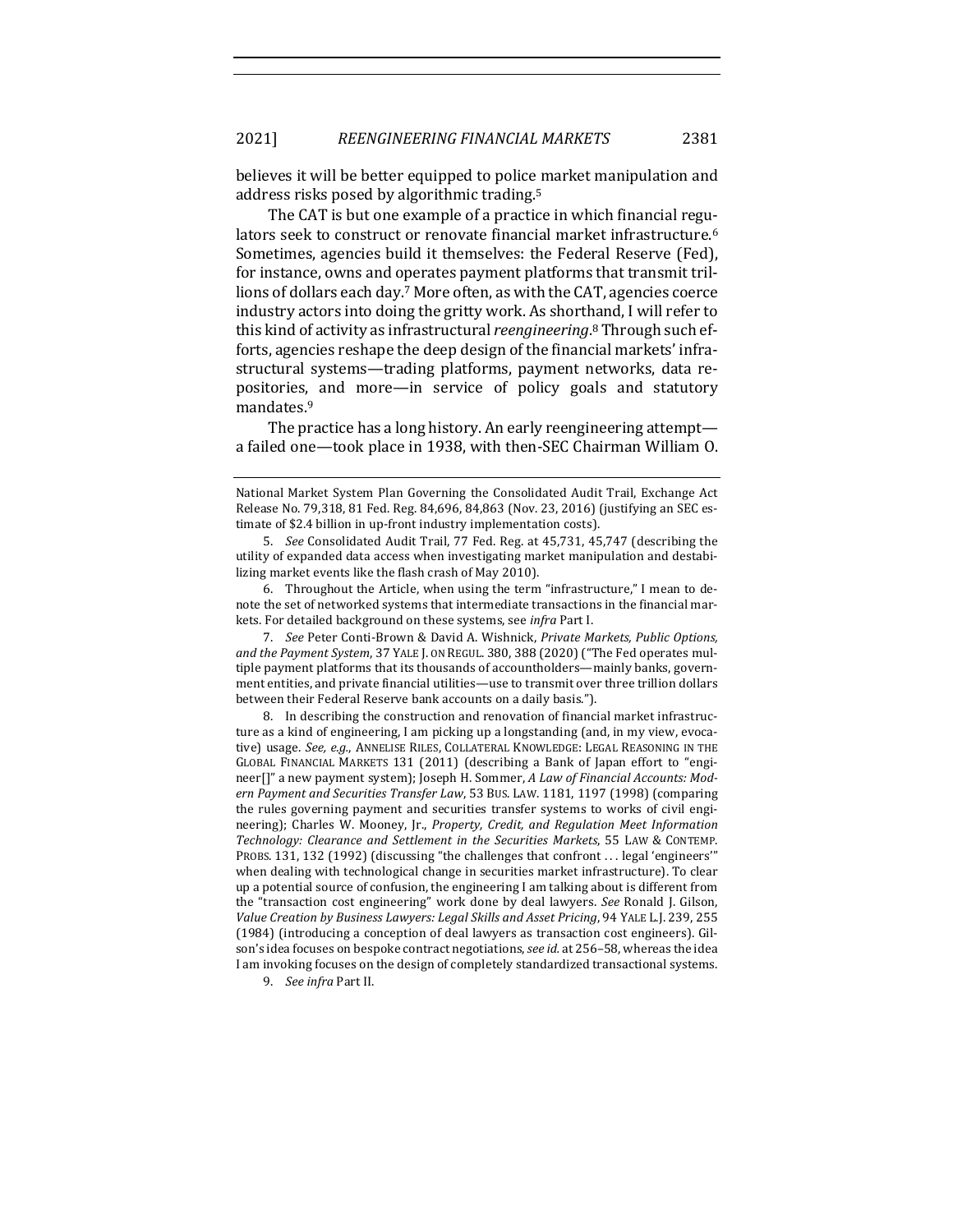Douglas at the helm.<sup>10</sup> Recent efforts in the wake of the Global Financial Crisis of 2007-09 have completely remade the infrastructure of derivatives markets by standardizing trade data and prompting the creation of central counterparty clearinghouses.<sup>11</sup> In between, infrastructural reengineering has enabled regulators to do everything from prevent securities theft to eliminate once-fearsome sources of systemic risk.<sup>12</sup> Existing literature has evaluated many of these efforts and proposed new ones on a market-specific basis.<sup>13</sup> This Article's contribution is to explore the practical and theoretical lessons that can be learned by examining reengineering efforts collectively, as constituents of a general category of practice.

Specifically, the Article aims to develop the literature's understanding of why and how regulators engage in the potentially transformative (and often costly) practice of reshaping financial market infrastructure. It focuses, in particular, on three federal financial

13. For examples of the case-specific literature on financial market infrastructure, see Charles W. Mooney, Jr., *Global Standards for Securities Holding Infrastructures: A Soft Law/Fintech Model for Reform*, 40 MICH. J. INT'L L. 531 (2019), which proposes reforms to securities holding infrastructure; Delphine Nougayrède, *Towards a Global* Financial Register? The Case for End Investor Transparency in Central Securities Depos*itories*, 4 J. FIN. REGUL. 276 (2018), which argues for transparent central securities depositories; Paolo Saguato, The Liquidity Dilemma and the Repo Market: A Two-Step Pol*icy Option To Address the Regulatory Void*, 22 STAN. J.L. BUS. & FIN. 85 (2017), which proposes reforms to repo market infrastructure; Dan Awrey, *The Mechanisms of Derivatives Market Efficiency*, 91 N.Y.U. L. REV. 1104, 1156–79 (2016), which evaluates reforms to derivatives market infrastructure; Merritt B. Fox, Lawrence R. Glosten & Gabriel V. Rauterberg, *The New Stock Market: Sense and Nonsense*, 65 DUKE L.J. 191, 276 (2015), which examines the "complete[] transform[ation]" of stock market infrastructure in light of "the information-technology revolution"; and Mark J. Roe, *Clearinghouse Overconfidence*, 101 CALIF. L. REV. 1641 (2013), which evaluates reform efforts regarding derivatives market infrastructure. For examination of the technological aspects of securities regulatory concerns outside the context of network infrastructure, see Jill E. Fisch, *Standing Voting Instructions: Empowering the Excluded Retail Investor*, 102 MINN. L. REV. 11 (2017), which examines the interaction of technology and regulation in addressing corporate voting deficiencies; Marcel Kahan & Edward Rock, *The Hanging Chads of Corporate Voting*, 96 GEO. L.J. 1227 (2008), which examines the prospects for reform of corporate voting institutions and their technological infrastructure; and George S. Geis, *Traceable Shares and Corporate Law*, 113 Nw. U. L. REV. 227 (2018).

<sup>10.</sup> *See infra Part II.B.1.* 

<sup>11.</sup> *See, e.g.*, Sean J. Griffith, Substituted Compliance and Systemic Risk: How To *Make a Global Market in Derivatives Regulation*, 98 MINN. L. REV. 1291, 1309-24 (2014) (describing the mandatory creation of central counterparty clearinghouses for overthe-counter derivatives markets).

<sup>12.</sup> *See infra* Part II. Systemic risk refers to "the risk of socially unbearable macroeconomic consequences" arising from the bankruptcy, distress, or breakdown of individual financial firms or infrastructure institutions. Adam J. Levitin, *In Defense of Bailouts*, 99 GEO. L.J. 435, 446 (2011).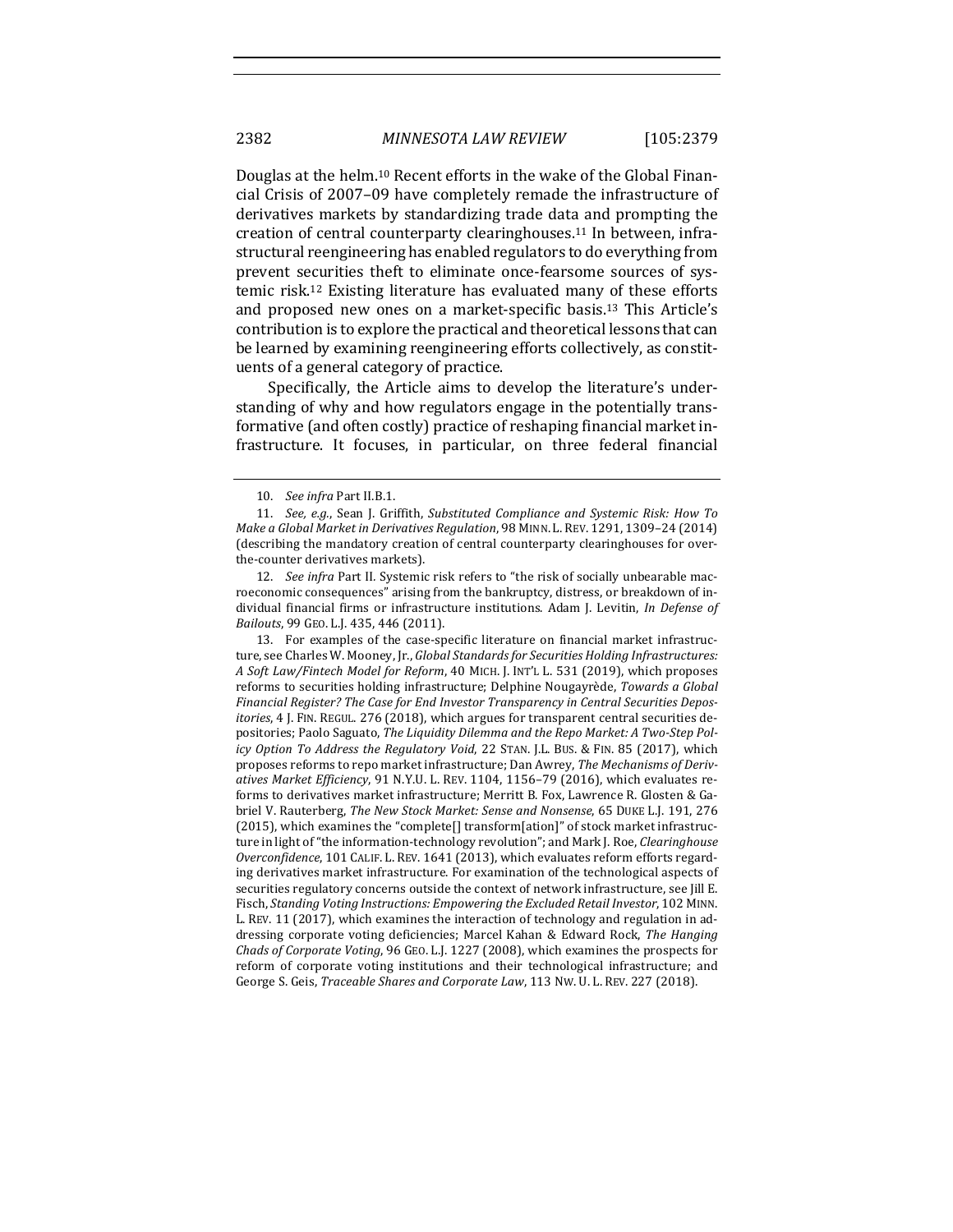regulators that Congress has directly tasked with oversight of market infrastructure: the SEC, Fed, and Commodity Futures Trading Commission (CFTC).<sup>14</sup> We know a great deal about why and how these agencies use many tools in their toolkits, from supervision to capital regulation.<sup>15</sup> This Article aims to develop a similarly detailed sense of why and how regulators lead efforts to reengineer the markets' transactional systems. What can regulators hope to achieve by altering the underlying "rails,"<sup>16</sup> "platforms,"<sup>17</sup> and "plumbing"<sup>18</sup> of the financial markets? How should they go about doing so? Are there pitfalls they should avoid? In addressing these questions, the Article highlights how financial regulators engage with system transformation and technological change well outside the "pace-keeping" paradigm.<sup>19</sup>

The Article's first claim is that reengineering efforts enable financial technocrats to impose a distinctive form of control over financial activity—one that legal theorists have, in other contexts, conceptualized as "architectural regulation."<sup>20</sup> Architectural regulation refers to the way that things like speed bumps, door locks, website designs, and other durable "structures of social life" regulate behavior.<sup>21</sup> Scholars

17. Chris Brummer & Yesha Yadav, *Fintech and the Innovation Trilemma*, 107 GEO. L.J. 235, 257 (2019) (describing derivatives trading venues as "platforms").

18. Henry T.C. Hu, *Too Complex To Depict? Innovation, "Pure Information," and the SEC Disclosure Paradigm*, 90 TEX. L. REV. 1601, 1703 (2012) (describing stock-market infrastructure as "plumbing").

19. *Cf.* Cary Coglianese, *Regulatory Vigilance in a Changing World*, REGUL. REV. (Feb. 25, 2019), https://www.theregreview.org/2019/02/25/coglianese-innovation -regulatory-vigilance [https://perma.cc/P3ZY-SXZE] (discussing the pace-keeping problem across the administrative state); Gary E. Marchant, *Addressing the Pacing Problem, in* THE GROWING GAP BETWEEN EMERGING TECHNOLOGIES AND LEGAL-ETHICAL OVERSIGHT 199 (Gary E. Marchant, Braden R. Allenby & Joseph R. Herkert eds., 2011) (same).

20. See, e.g., Sarah Schindler, Architectural Exclusion: Discrimination and Segregation Through Physical Design of the Built Environment, 124 YALE L.J. 1934, 1942-49 (2015) (reviewing literature on architectural regulation); Lawrence Lessig, The New *Chicago School*, 27 J. LEGAL STUD. 661 (1998) (first introducing the concept to legal literature); Langdon Winner, *Do Artifacts Have Politics?*, 109 DAEDALUS 121 (1980) (exemplifying groundwork outside of legal theory).

21. Lessig, *supra* note 20, at 665–66; *see also* Kate Klonick, *The New Governors:* The People, Rules, and Processes Governing Online Speech, 131 HARV. L. REV. 1598, 1616– 18 (2018) (discussing the role of design in structuring the free speech situation on the Internet); Edward K. Cheng, *Structural Laws and the Puzzle of Regulating Behavior*, 100

<sup>14.</sup> *See* 12 U.S.C. § 5464 (placing primary responsibility for oversight of systemically important financial market infrastructure institutions in the hands of the SEC, CFTC, and Fed).

<sup>15.</sup> *See, e.g.*, BARR ET AL., *supra* note 1, at 259-332 (discussing capital regulation and supervision).

<sup>16.</sup> *Id.* at 796 (describing payment systems as "rails").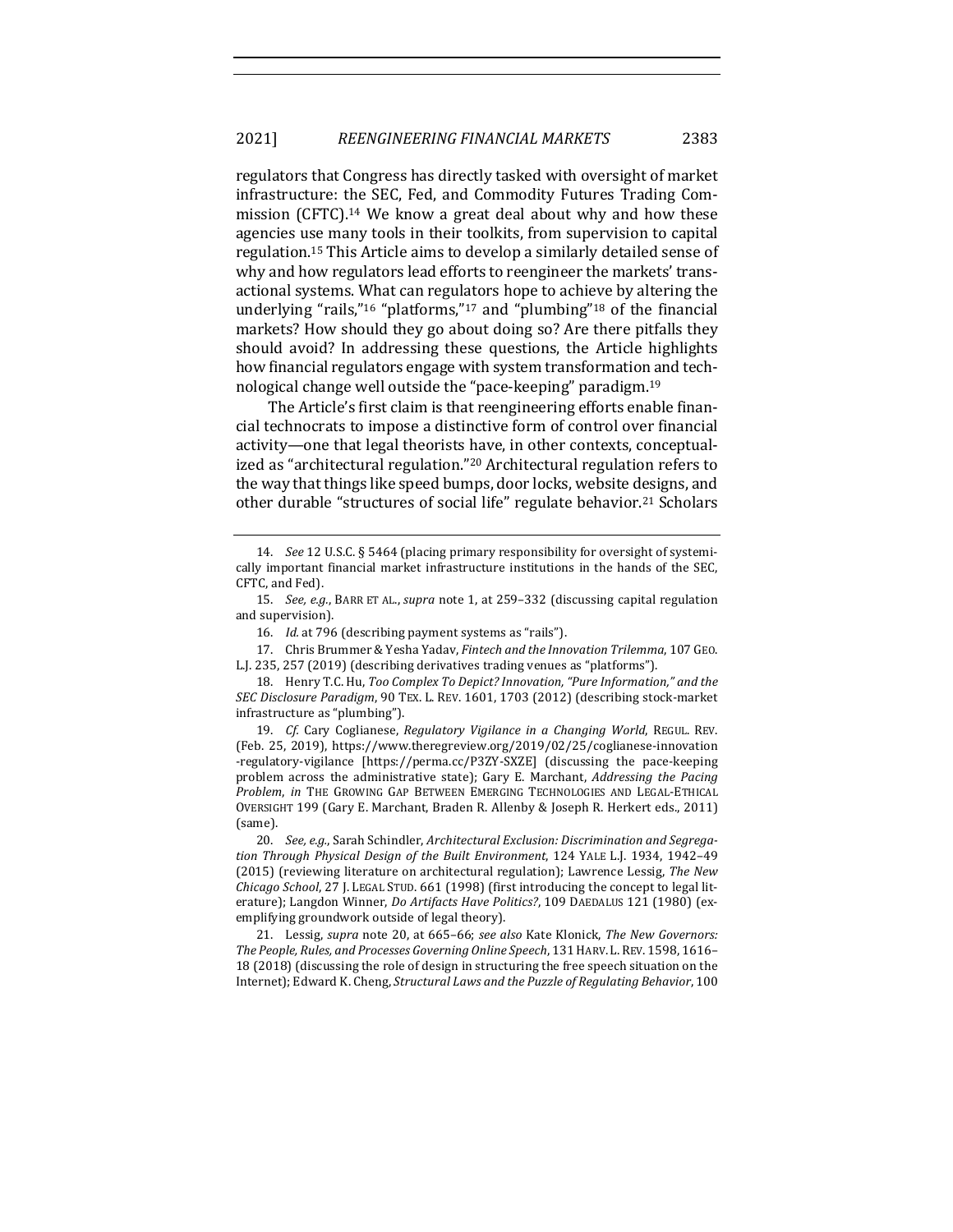of financial regulation have begun to explore this idea in relation to compliance and risk-management software.<sup>22</sup> I build on this literature by arguing that the devices, operating protocols, and technical standards constituting financial market infrastructure exert a similar governing force—for instance, by making certain activities more or less difficult to undertake, or more or less visible to regulatory authorities.<sup>23</sup> Past and present efforts to reengineer market systems alike aim at leveraging the power of these key technologies.

To shed light on this practice, the Article begins by exploring three case studies. The first highlights the way a late-1960s change to the infrastructure of the securities markets helped prevent securities theft.<sup>24</sup> The second looks at the creation of CLS Bank, a payment system that currently transmits over a trillion dollars each day and that is named for its "continuous linked settlement" operating protocol.<sup>25</sup> CLS Bank is famous among lawyers for raising knotty questions of software patentability;<sup>26</sup> here it illustrates how financial market infrastructure can be designed to prevent undesirable risk-taking.<sup>27</sup> And the third case looks at an episode of data standardization in the credit

23. *See infra* Part II.

24. *See infra* Part II.B.1. This effort also famously sped up the securities market's back-office processes. *Cf.* Wyatt Wells, *Certificates and Computers: The Remaking of Wall Street,* 1967 *to* 1971, 74 Bus. HIST. REV. 193 (2000). However, I will focus on its impact on securities theft.

25. *See CLS FX Trading Activity January 2020*, CLS GRP., https://www.cls-group .com/news/cls-fx-trading-activity-january-2020 [https://perma.cc/WDU4-W7FV] ("In January 2020[, t]he average daily traded volume submitted to CLS was USD1.77 trillion.").

26. *See* Alice Corp. Pty. Ltd. v. CLS Bank Int'l, 573 U.S. 208 (2014). *See generally* Lisa Larrimore Ouellette, Patentable Subject Matter and Nonpatent Innovation Incentives, 5 U.C. IRVINE L. REV. 1115 (2015) (discussing the case's role in delineating the outer bounds of patentability).

27. *See infra Part II.B.2.* 

NW. U. L. REV. 655, 689-91, 704 n.289 (2006) (discussing architectural barriers to speeding and trespassing).

<sup>22.</sup> *See, e.g.*, Charles K. Whitehead, *Destructive Coordination*, 96 CORNELL L. REV. 323, 356-57 (2011) (arguing that software systems exert control over investor behavior); Kenneth A. Bamberger, *Technologies of Compliance: Risk and Regulation in a Digital Age*, 88 TEX. L. REV. 669 (2010) (exploring how compliance software intentionally and unintentionally structures corporate risk-taking); Erik F. Gerding, *Code, Crash, and* Open Source: The Outsourcing of Financial Regulation to Risk Models and the Global Fi*nancial Crisis*, 84 WASH. L. REV. 127 (2009) (arguing that proprietary risk modeling software imposed architectural control on financial institution decision-making in the lead-up to the Global Financial Crisis); *cf.* James Grimmelmann, Note, *Regulation by Software*, 114 YALE L.J. 1719, 1722-23 (2005) (arguing that what Lessig calls "architecture" functions so differently in different sociotechnical contexts that it ought to be disaggregated).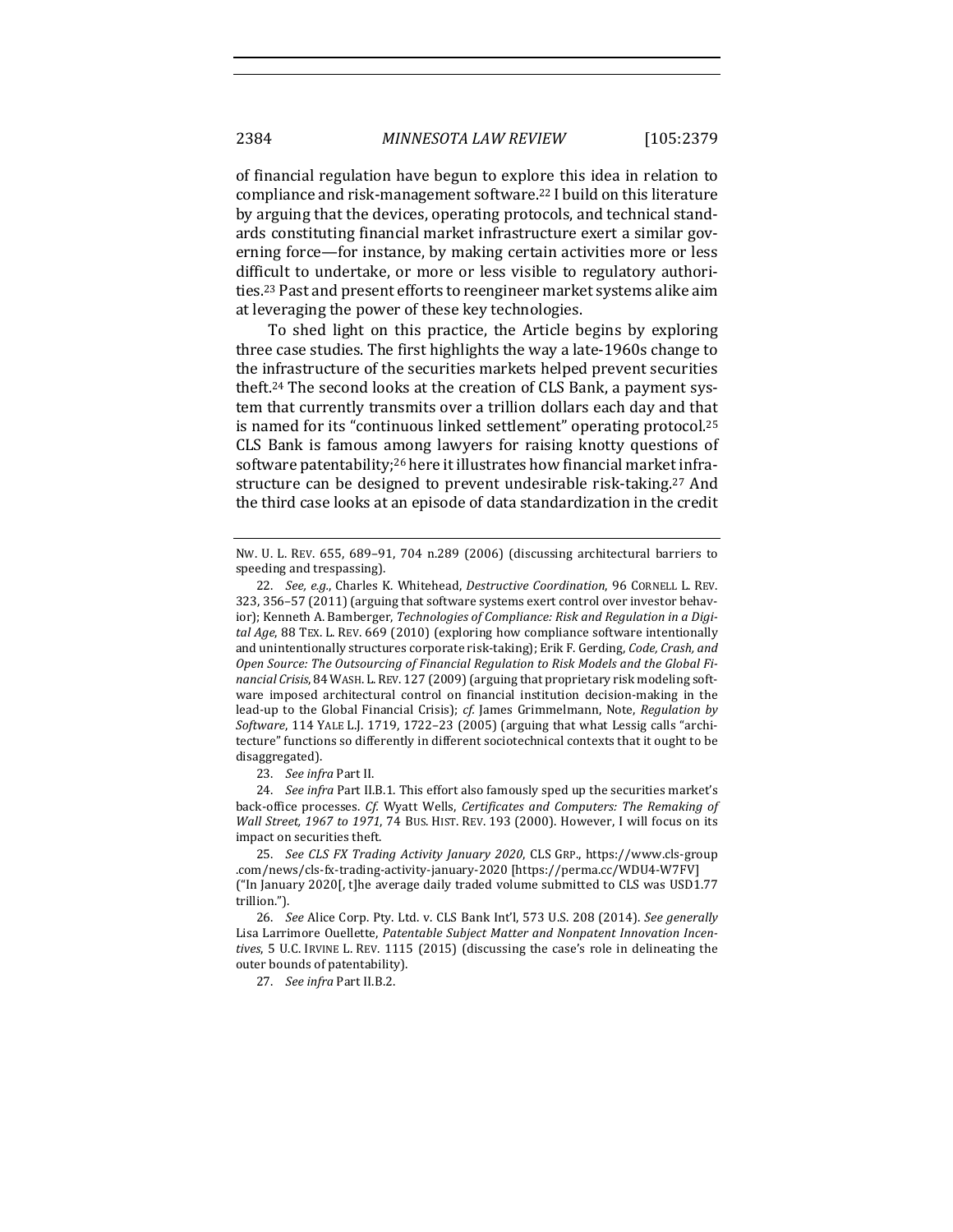derivatives market that was a rare bright spot in the lead-up to the Global Financial Crisis.<sup>28</sup> Taken together, these cases show how past regulators have relied on changes to technical aspects of market infrastructure to fulfill statutory mandates from investor protection to crisis prevention. 

After presenting these three examples, the Article then analyzes them to develop a sense of the comparative advantages and disadvantages of reengineering in different contexts.<sup>29</sup> When is the practice most likely to be valuable? How should regulators go about working with, and motivating, the private sector to participate in these efforts? What kinds of tradeoffs are regulators likely to face when considering reengineering efforts? Through analysis of both substantive and procedural aspects of the practice, I sketch out answers to those questions. First, I highlight the ability of infrastructural reengineering to reduce the variable costs of regulation, remove discretion from regulatory domains, and entrench governance decisions in the design of market technology.<sup>30</sup> Second, I discuss the conditions under which regulators should seek to coordinate industry actors in reengineering efforts and the conditions under which regulators should opt for coercive tactics.<sup>31</sup> Finally, I consider potential systemic consequences, including the possibility that regulators deepen the problem of riskcentralization through their reengineering efforts.<sup>32</sup>

With that framework in mind, the Article then identifies and evaluates opportunities for infrastructural reengineering efforts today.<sup>33</sup> In particular, the Article examines how the SEC can reduce the systemic risk posed by a major infrastructural institution in the securities market;<sup>34</sup> how the SEC should proceed on the CAT;<sup>35</sup> and how the Fed, SEC, and CFTC can work together to enhance the range and quality of market data that inform their crisis-prevention activities.<sup>36</sup> To seize these opportunities, regulators would be wise to draw from past episodes of infrastructural reengineering to inform the work of the present day.

- 28. *See infra Part II.B.3.*
- 29. *See infra* Part III.
- 30. *See infra Part III.A.*
- 31. *See infra* Part III.B.
- 32. *See infra Part III.C.*
- 33. *See infra Part IV.*
- 34. *See infra Part IV.A.1.*
- 35. *See infra Part IV.A.2.*
- 36. See infra Part IV.A.3.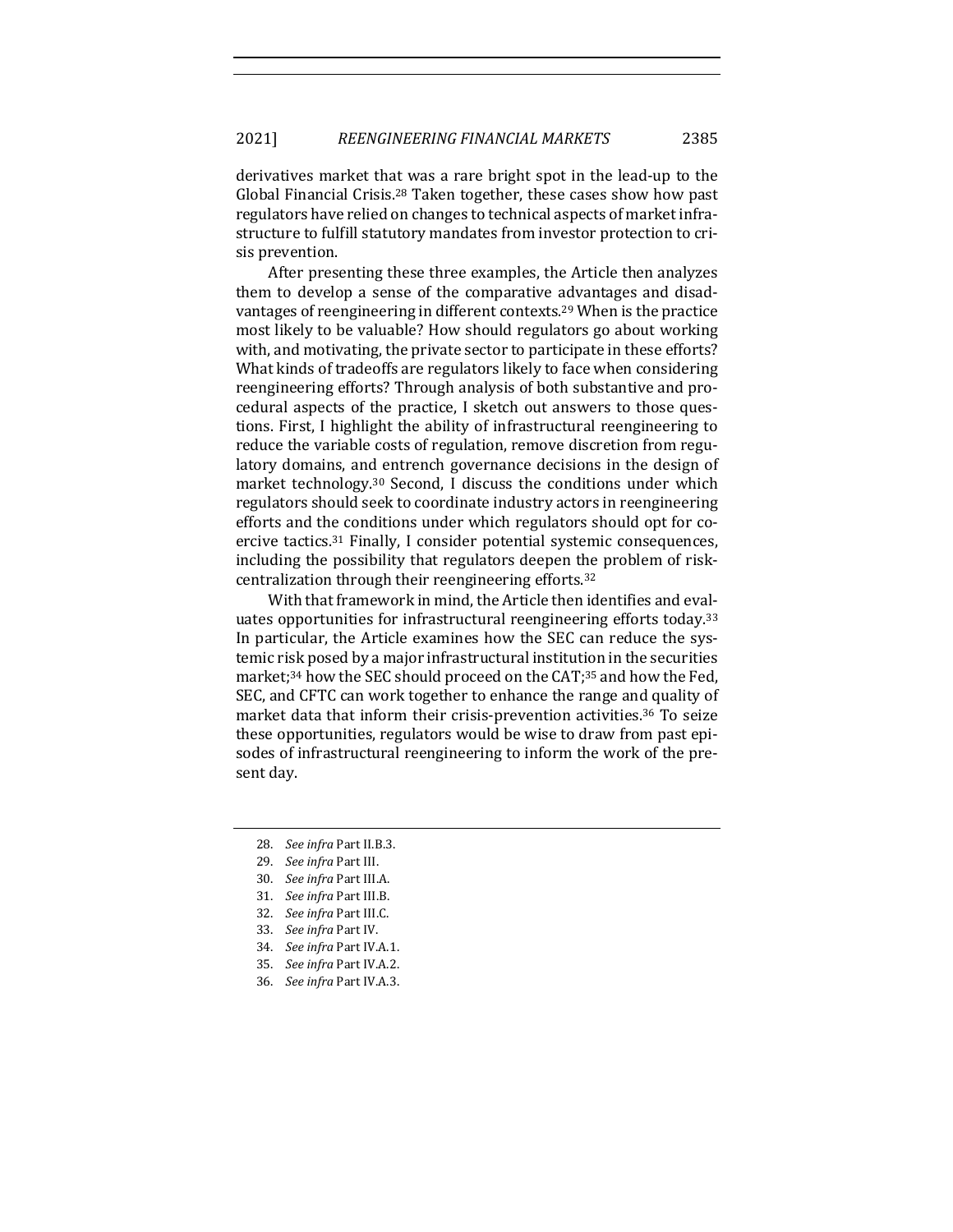Taken as a whole, the Article's account supplements prevailing paradigms about who leads efforts to integrate new technologies into the financial sector. The predominant mode of scholarship casts private actors as potentially creative (and unruly) innovators and financial regulators as under-resourced (and often hapless) technocrats who must deal with what the innovators have wrought.<sup>37</sup> This frame captures some of our present reality, but it lacks a place for the regulator-led practice of infrastructural reengineering. By shining a light on the ways that the Fed, SEC, and CFTC affirmatively reshape financial market infrastructure, the Article joins a burgeoning body of scholarship examining how the financial regulatory state is not just a follower but also a leader in the process of updating financial technology.38

The Article also contributes to scholarly understandings of the financial sector's increasingly blurry public-private divide.<sup>39</sup> The task

39. See, e.g., K. Sabeel Rahman, The New Utilities: Private Power, Social Infrastructure, and the Revival of the Public Utility Concept, 39 CARDOZO L. REV. 1621, 1657-68 (2018); Morgan Ricks, Money as Infrastructure, 2018 COLUM. BUS. L. REV. 757; Robert C. Hockett & Saule T. Omarova, *The Finance Franchise*, 102 CORNELL L. REV. 1143 (2017); Katharina Pistor, *A Legal Theory of Finance*, 41 J. COMPAR. ECON. 315, 315 (2013) (stating that finance "occup[ies] an essentially hybrid place between state and market"); Steven M. Davidoff & David Zaring, *Regulation by Deal: The Government's Response to the Financial Crisis*, 61 ADMIN. L. REV. 463 (2009).

<sup>37.</sup> *Cf., e.g.*, FORD, *supra* note 1, at 153-55 (describing the private financial industry in response to the question, "Who Is Innovating?," and calling for a new framework for engagement with financial innovation); Henry T.C. Hu, *Swaps, the Modern Process* of Financial Innovation and the Vulnerability of a Regulatory Paradigm, 138 U. PA. L. REV. 333, 340 (1989) (describing the innovation process that takes place among financial firms, with help from their lawyers).

<sup>38.</sup> One vein of this literature examines the involvement of financial regulators in the design and promotion of compliance software, risk models, and data-analysis software. See, e.g., Hilary J. Allen, Driverless Finance, 10 HARV. BUS. L. REV. 157 (2020); Hilary J. Allen, *Experimental Strategies for Regulating Fintech*, 3 J.L. & INNOVATION 1 (2020); James Fanto, *Dashboard Compliance: Benefit, Threat, or Both?*, 11 BROOK. J. CORP. FIN. & COM. L. 1 (2016); Onnig H. Dombalagian, *Preserving Human Agency in Automated Com*pliance, 11 BROOK. J. CORP. FIN. & COM. L. 71 (2016); James A. Fanto, The Vanishing Su*pervisor*, 41 J. CORP. L. 117 (2015); Bamberger, *supra* note 22; Gerding, *supra* note 22. Another examines the possibilities for public innovation in the payment and banking systems. See, e.g., Morgan Ricks, John Crawford & Lev Menand, *FedAccounts: Digital* Dollars, 89 GEO. WASH. L. REV. 113 (2021); Robert Hockett, Digital Greenbacks: A Sequenced 'TreasuryDirect' and 'FedWallet' Plan for the Democratic Digital Dollar (May 18, 2020) (unpublished manuscript), https://ssrn.com/abstract=3599419; Conti-Brown & Wishnick, *supra* note 7. See also sources cited *supra* note 13 for discussions of the roles of financial regulators in guiding the development of individual market infrastructure institutions. A third line of inquiry expands the lens to develop a financialregulatory ethos that is proactive across the board. See Saule T. Omarova, *Technology* v. Technocracy: Fintech as a Regulatory Challenge, 6 J. FIN. REGUL. 75 (2020).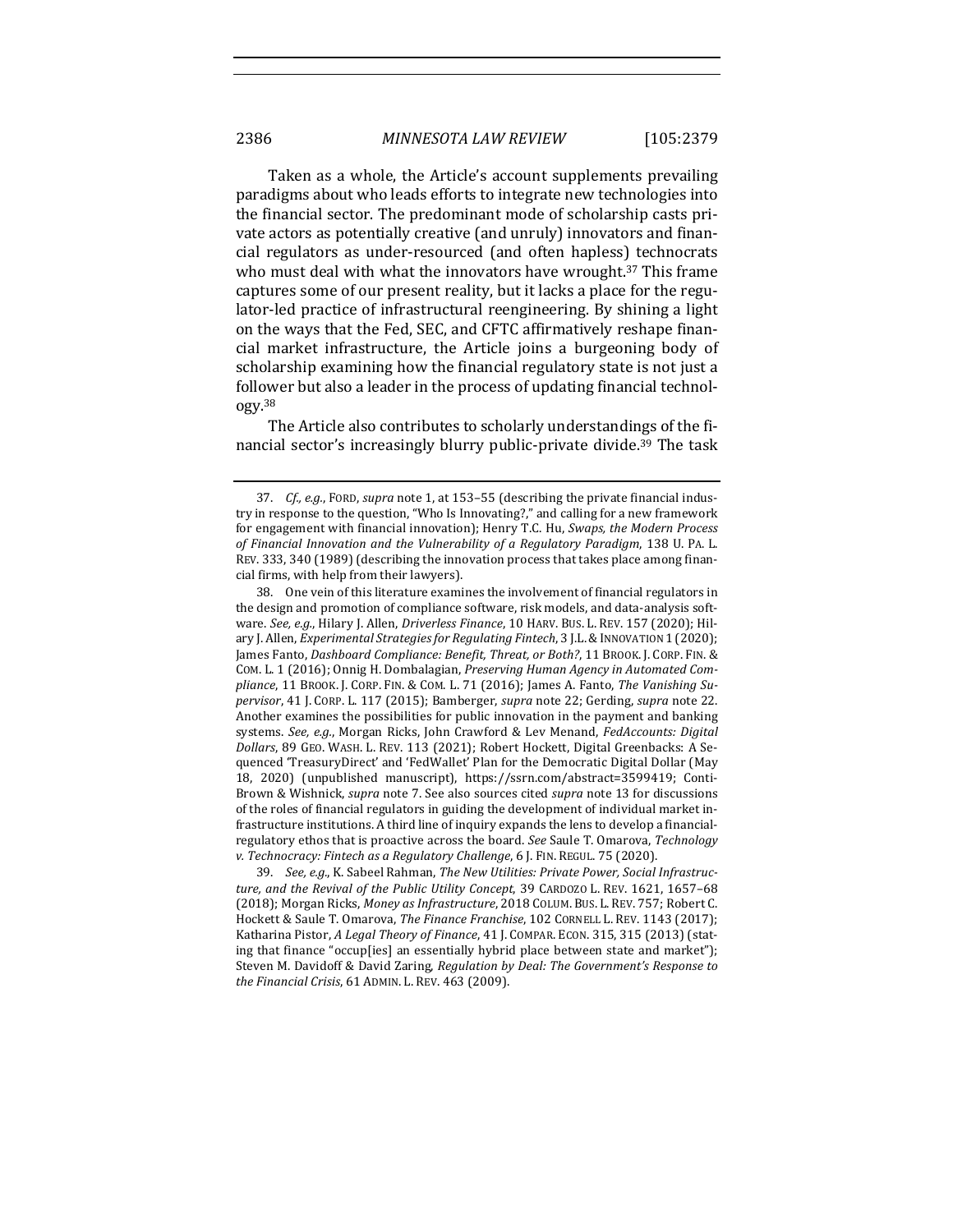of financial regulation is inevitably a "collaborative, cooperative enterprise" operating across that boundary, albeit sometimes a fraught one.<sup>40</sup> This Article shows the design of financial market infrastructure to be a key product of the collaboration.

The Article proceeds as follows. Part I takes the reader on a quick tour of financial market infrastructure—the systems that are the objects of reengineering efforts. Part II presents three case studies of infrastructural reengineering, illuminating how the practice enables regulators to control financial activity at the level of system design. Part III develops a framework for analyzing where reengineering is likely to be most useful, distilling a set of guiding principles for future reengineering efforts. With those principles in hand, Part IV suggests efforts that regulators should prioritize and reevaluates the government's role within broader discourse about innovation in the financial markets.

## I. A QUICK TOUR OF MARKET INFRASTRUCTURE

To set the stage for the Article's analysis of the promise and perils of public-private reengineering efforts, this Part provides background on the systems being reengineered. Earlier, I described these systems in metaphorical terms—as the "rails," "platforms," and "plumbing" of finance.<sup>41</sup> These metaphors are useful because they point to the essential roles played by market infrastructure. They also hint at the importance of standardization in making market infrastructure work.<sup>42</sup> But the metaphors can only take us so far. In the field of financial regulation, "infrastructure" is a term of art, and, unlike physical rails or plumbing, some readers may lack an intuitive sense of what the

<sup>40.</sup> Saule T. Omarova, *Wall Street as Community of Fate: Toward Financial Industry Self-Regulation*, 159 U. PA. L. REV. 411, 427 (2011).

<sup>41.</sup> *See supra* notes 16-18 and accompanying text.

<sup>42.</sup> The importance of standardization to financial markets is an old idea. See René Demogue, *Analysis of Fundamental Notions*, in MODERN FRENCH LEGAL PHILOSOPHY § 262, at 471, 471–73 (Ethel Clara Forbes Scott & Joseph P. Chamberlain trans., 1916) (discussing the forces militating in favor of "making transactions rapid" through the use of "simple formalities"—a technique "peculiarly well adapted to a world of the initiated, such as stockbrokers, merchants, or investors"). The treatment of standardized financial systems as a kind of machine, however, is a new one. See Margaret Jane Radin, *Online Standardization and the Integration of Text and Machine, 70 FORDHAM L. REV.* 1125, 1138 (2002) (arguing that "the digital revolution is bringing about a seismic shift in our conceptual landscape,  $[namely] \ldots$  the breakdown of the distinction between text and technology, or between expression and functionality, or between words and machine"); see also Shaanan Cohney, David Hoffman, Jeremy Sklaroff & David Wishnick, *Coin-Operated Capitalism*, 119 COLUM. L. REV. 591 (2019) (exploring this merger of text and machine through a study of smart contracts).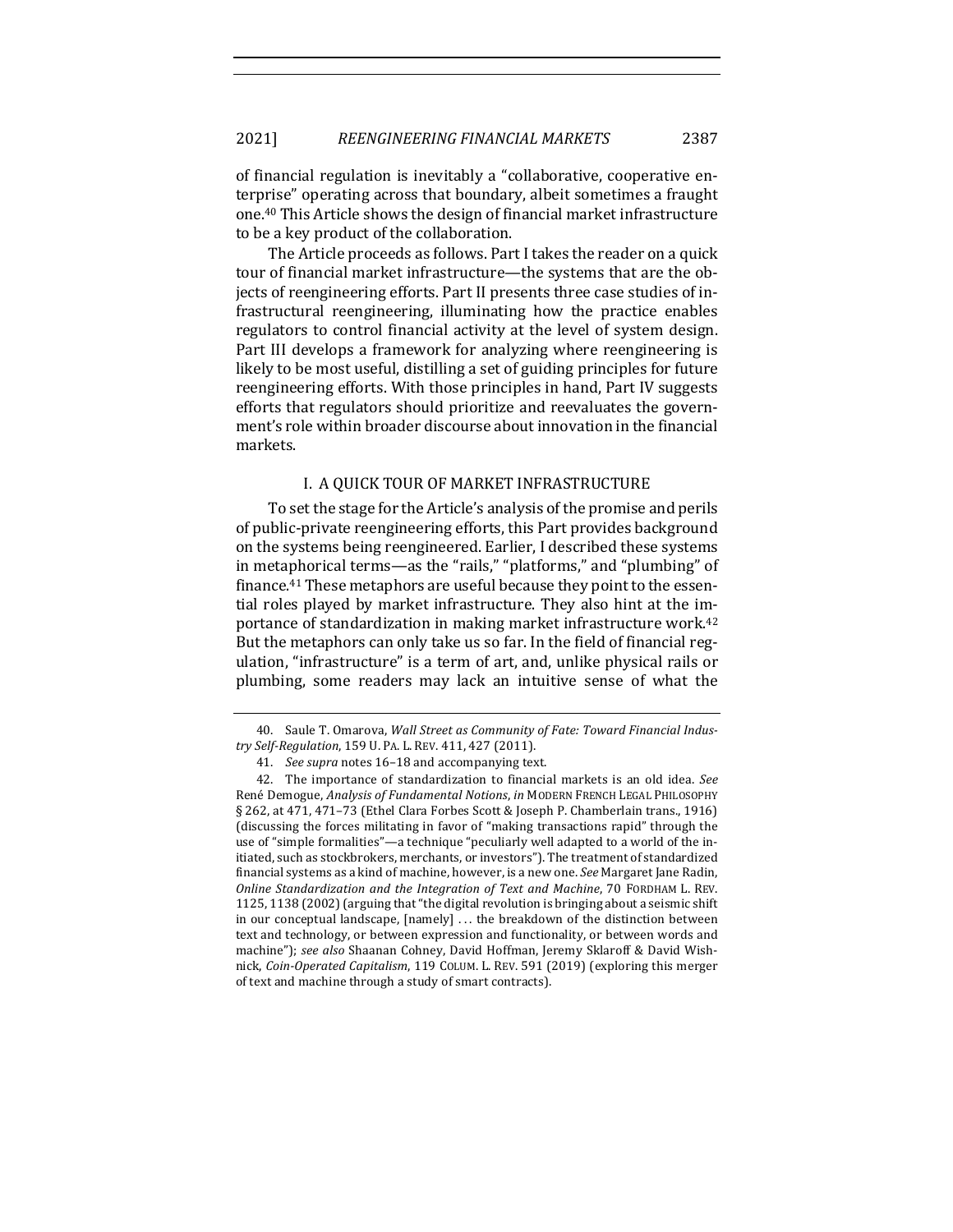infrastructural systems of the financial markets do. For that reason, it will be useful to take a quick tour of their operations. Those who already possess knowledge of financial market infrastructure should skip to Part II.

A. TRADING VENUES

Our tour begins with the most prominent infrastructural institutions in the markets—trading venues. These are the sites where market participants enter into contracts to exchange money for other financial assets.<sup>43</sup> As the digital age has progressed, trading venues have transmuted from physical marketplaces—iconic locations like the floor of the New York Stock Exchange (NYSE) or the octagonal pits of the Chicago Board of Trade—into online platforms.<sup>44</sup> Today, the floor of the NYSE mostly serves as a television set for CNBC's financial news coverage.<sup>45</sup> Unlike the shouts and gestures of the people who populated the physical trading venues in their heyday, activity in the online venues is barely seen and never heard.<sup>46</sup> But in all cases, market participants seek to trade where a critical mass of other traders gather and where prices best reflect something like "true" supply and demand. 47

To transact with each other, traders rely on the legal and technical aspects of platforms like the NYSE. The key legal features are membership rules (who can participate in trading), conduct rules (how participants must behave), and the private enforcement apparatus backing up those rules.<sup>48</sup> The key technical features are

<sup>43.</sup> *Cf.* Jonathan R. Macey & Maureen O'Hara, *From Markets to Venues: Securities Regulation in an Evolving World*, 58 STAN. L. REV. 563, 563-64 (2005) (describing the rise of diverse trading venues in competition with the once-monolithic exchanges).

<sup>44.</sup> For detailed analysis of this shift, see CAITLIN ZALOOM, OUT OF THE PITS: TRADERS AND TECHNOLOGY FROM CHICAGO TO LONDON (2006).

<sup>45.</sup> *See* Tom Butts, *CNBC Moves to the Stock Exchange Floor*, TV TECH (Feb. 14, 2012), https://www.tvtechnology.com/news/cnbc-moves-to-the-stock-exchange -floor [https://perma.cc/LE5Y-KWZ6] (quoting a CNBC executive as saying that "our set designer worked closely with the NYSE staff and architects who are redesigning the floor of the exchange").

<sup>46.</sup> *See ZALOOM, supra* note 44, at 148, 157 (describing the din of the trading floor and the silence of electronic trading desks).

<sup>47.</sup> *See, e.g.*, Macey & O'Hara, *supra* note 43, at 568-69.

<sup>48.</sup> *See* Stavros Gadinis & Howell E. Jackson, *Markets as Regulators: A Survey*, 80 S. CAL. L. REV. 1239, 1246–57 (2007); cf. Stuart Banner, *The Origin of the New York Stock Exchange, 1791-1860, 27 J. LEGAL STUD. 113, 113 (1998)* (arguing that "[t]he origin and the early growth of the New York Stock and Exchange Board can be attributed in large part to the brokers' success in regulating themselves").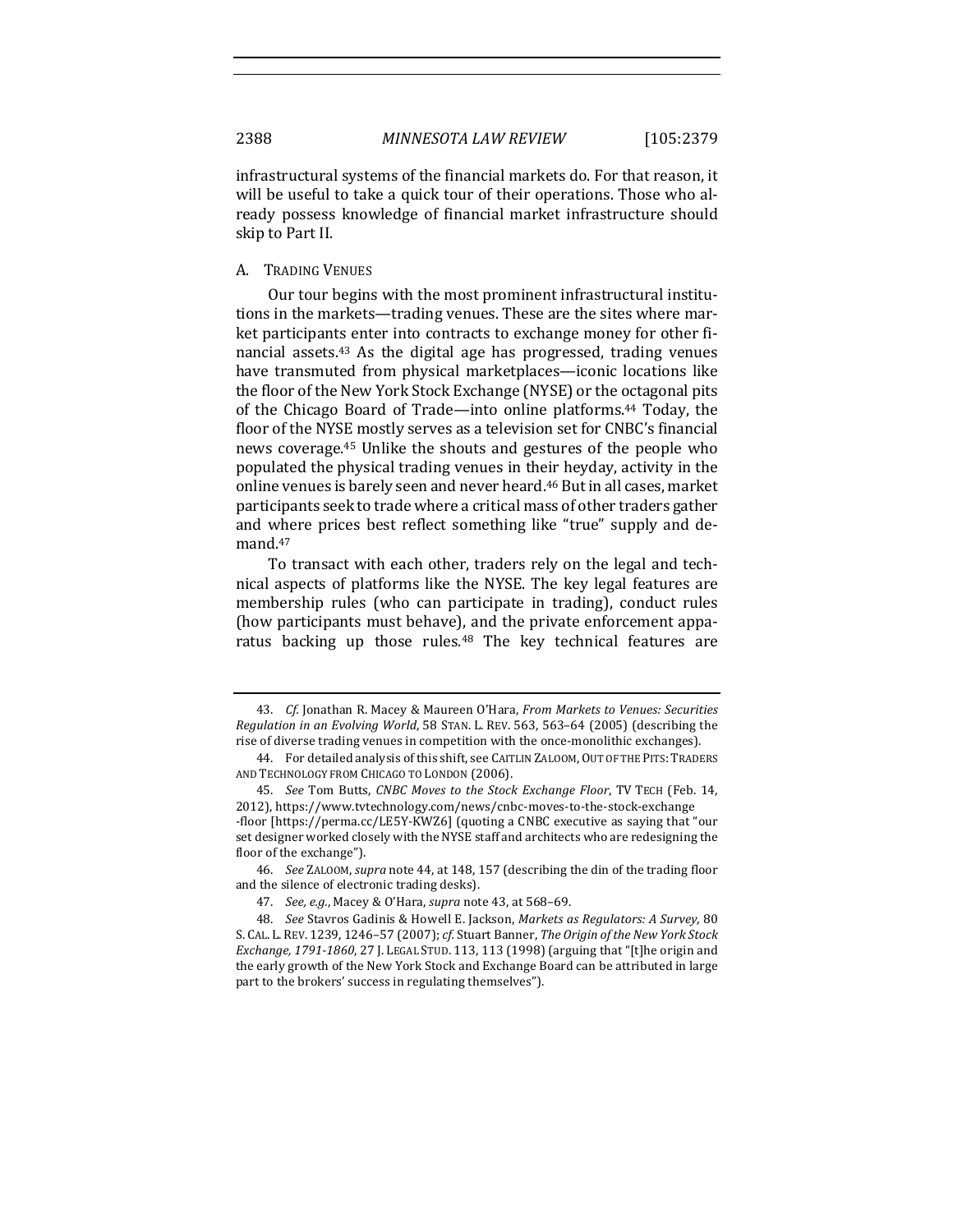standardized communication protocols that mediate exchange.<sup>49</sup> In other words, trading platforms, like every infrastructural institution we will see on this tour, comprise private membership and conduct rules, devices, and operating rules that enable parties to transact with each other.<sup>50</sup> These systems necessarily involve "a combination of human practices and technological materials."<sup>51</sup> And as we shall see, the technologies and protocols used to mediate transactions govern market participants just as surely as traditional rules and regulations do.<sup>52</sup>

Though this Article focuses on regulatory leadership of reengineering efforts to harness that governing power, regulators certainly are not the only potential leaders on the scene. Private actors have driven electronification in the stock market, for instance, where a growing set of electronic communications networks and "dark pools" now compete with the NYSE and Nasdaq.<sup>53</sup> Private innovation is always ongoing, and it serves as the backdrop to the regulatory efforts explored below.

#### B. POST-TRADE SYSTEMS

Trading is only the first step in a successful transaction. After parties make a trade, they must perform in accordance with their

<sup>49.</sup> *See, e.g.*, Macey & O'Hara, *supra* note 43, at 590 (describing the way that "technology ... determines [the] operational efficiency of trade processing and trading capacity" for any given venue).

<sup>50.</sup> In the field of commercial law, the idea of transactional "systems" has been used to characterize the structures in question. See LYNN M. LOPUCKI, ELIZABETH WAR-REN, DANIEL KEATING, RONALD J. MANN & ROBERT M. LAWLESS, COMMERCIAL TRANSACTIONS: A SYSTEMS APPROACH, at xxxix, 359 (6th ed. 2016) (describing transactional systems as comprising "not only abstract legal rules, but also people who engage in commercial transactions, contracts that are designed to guide those transactions, and physical tools that facilitate those transactions"). At a higher level of generality, these systems are just a particular kind of institution that relies on what David Grewal has called "network standards." See DAVID SINGH GREWAL, NETWORK POWER: THE SOCIAL DYNAMICS OF GLOBALIZATION 20-22 (2008) (defining a network standard as a "shared norm or practice that enables network members to gain access to one another, facilitating their cooperation").

<sup>51.</sup> ZALOOM, *supra* note 44, at xi.

<sup>52.</sup> *Cf.* Julie E. Cohen, *Pervasively Distributed Copyright Enforcement*, 95 GEO. L.J. 1, 43 (2006) (highlighting the "inevitab[ility]" of "a form of discipline that incorporates some form of regulation-by-protocol" in our networked information society).

<sup>53.</sup> *See, e.g.*, Fox et al., *supra* note 13, at 191; Donald C. Langevoort, *Information* Technology and the Structure of Securities Regulation, 98 HARV. L. REV. 747 (1985) (addressing the implications of electronic systems and computer technology on the securities regulatory regime).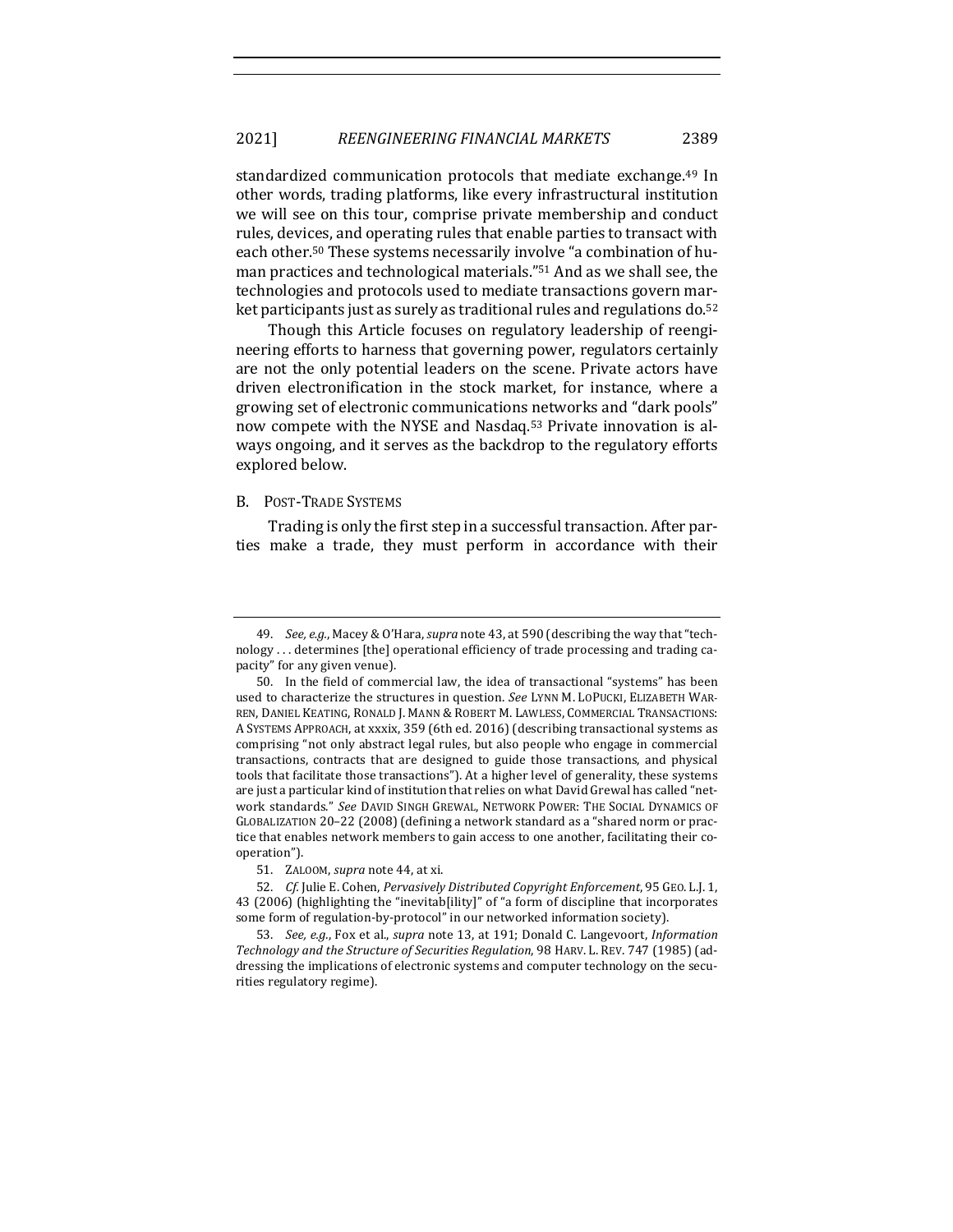contractual promises. Though the post-trade process is entirely "unglamorous," the systems that handle it are essential to financial markets.54

Post-trade systems may be divided into four categories of functionality: clearing, settlement, payment, and reporting. To keep things simple, this Part walks through each function as it plays out in the stock market. The basic concepts are similar, if not exactly the same, in other markets.<sup>55</sup>

*Clearing.* After trades are made, they are cleared. Clearing refers to the process through which traders' obligations to each other are verified and computed.<sup>56</sup> For instance, imagine that Dealer *A* sells Apple stock to Broker *B* through a Nasdaq trading venue. After the trade is made, Nasdaq will report the trade in a standardized data format to an institution called the National Securities Clearing Corporation (NSCC).<sup>57</sup> The NSCC clears nearly every trade that takes place in the public stock market.<sup>58</sup> First, the NSCC vets and validates the trade information it receives. Then, in a legal act called "novation," it places itself between sellers and buyers.<sup>59</sup> In our Apple example, Dealer A would owe stock to the NSCC, and Broker *B* would owe cash. The NSCC would, in turn, owe cash to Dealer *A* and stock to Broker *B*. This function earns the NSCC the moniker of *central counterparty clearinghouse*: it becomes "the seller to every buyer and the buyer to every seller."<sup>60</sup> The clearinghouse is a conduit every bit as important as the trading venue itself.

<sup>54.</sup> HAL S. SCOTT & ANNA GELPERN, INTERNATIONAL FINANCE: TRANSACTIONS, POLICY, AND REGULATION 752 (23d ed. 2020).

<sup>55.</sup> *See generally* Guido Ferrarini & Paulo Saguato, *Regulating Financial Market* Infrastructures, in THE OXFORD HANDBOOK OF FINANCIAL REGULATION 568 (Niamh Moloney, Eilís Ferran & Jennifer Payne eds., 2015).

<sup>56.</sup> *See* COMM. ON PAYMENT & SETTLEMENT SYS., BANK FOR INT'L SETTLEMENTS & TECH. COMM. OF THE INT'L ORG. OF SEC. COMM'NS, PRINCIPLES FOR FINANCIAL MARKET INFRASTRUC-TURES 155 (2012) [hereinafter PFMIS], http://www.bis.org/cpmi/publ/d101a.pdf [https://perma.cc/3S86-P37F] (stating that clearance refers to "the computation of the counterparties' obligations to make deliveries or payments on the settlement date" of a trade).

<sup>57.</sup> See Securities Transaction Settlement Cycle, Exchange Act Release No. 80,295, 116 SEC Docket 1570, 1575 (Mar. 22, 2017) [hereinafter T+2 Settlement Cycle Adopting Release] (describing the NSCC's role in "accept[ing] trades . . . for clearing from exchanges and other trading venues").

<sup>58.</sup> *See id.* at 1607.

<sup>59.</sup> *See id.* at 1575.

<sup>60.</sup> *See Ruben Lee, Running the World's Markets: The Governance of Financial* INFRASTRUCTURE 22 (2011). This insulates Dealer *A* and Broker *B* from the risk of each other's defaults-but not, of course, from the risk that NSCC itself defaults.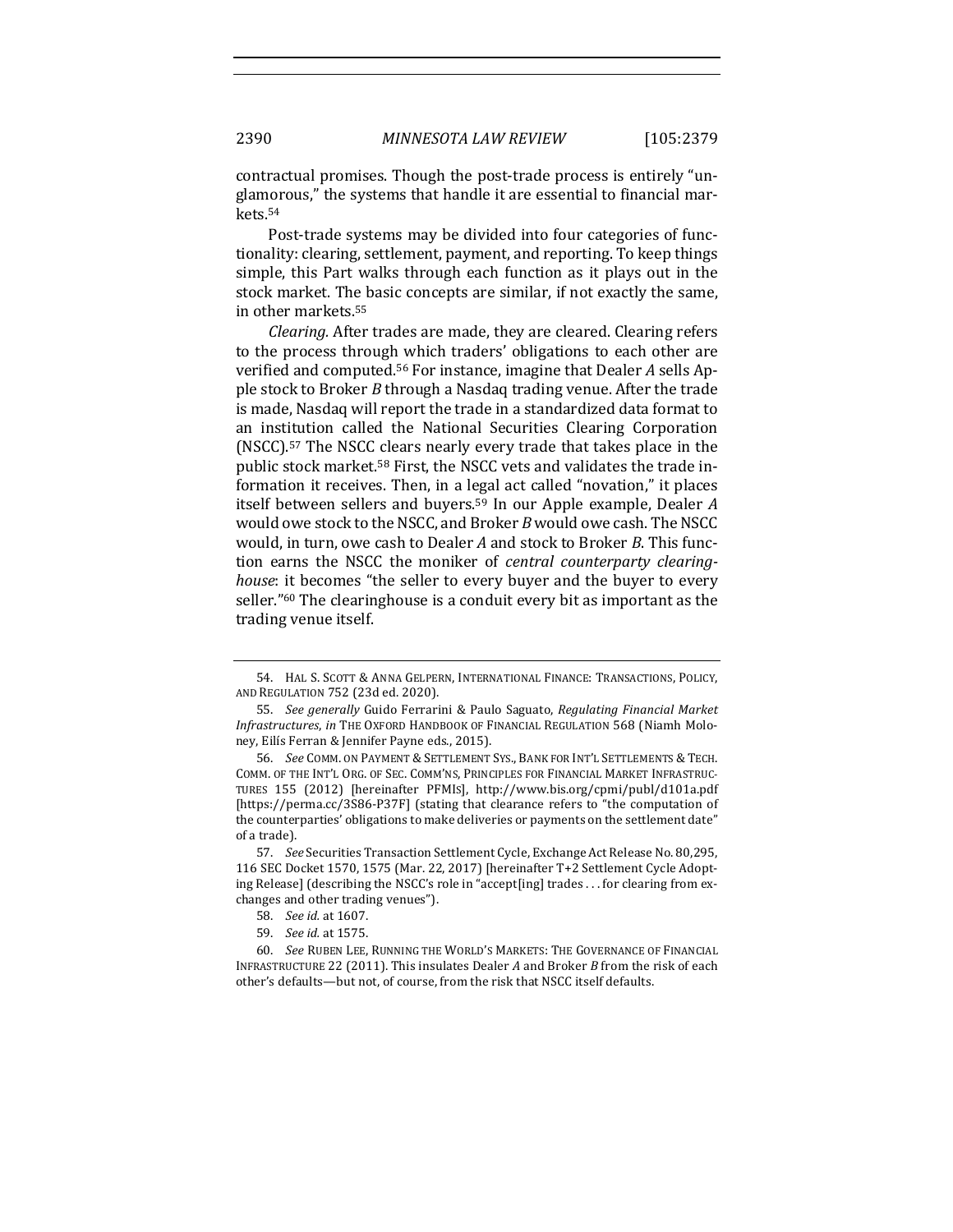*Settlement.* After a trade is cleared, it is settled. Settlement refers to the process by which securities, commodities, or money are ultimately transferred.<sup>61</sup> In the securities markets, settlement used to involve handing over gilt-edged securities certificates.<sup>62</sup> But no longer. Today, nearly all corporate securities certificates are held on the shelves of an institution called the Depository Trust Company (DTC).<sup>63</sup> The DTC is a large safekeeping and bookkeeping operation for the securities markets.<sup>64</sup> To settle securities trades, the NSCC computes them and then instructs the DTC to update its books regarding who owns an entitlement to the securities in the storehouse.<sup>65</sup> These updates are conducted after periodic netting of transactions: if Dealer A both buys and sells Apple stock throughout the day, it will only owe (or be owed) a single net amount.<sup>66</sup>

*Payment.* Finally, in exchange for the securities transfers made on the books of the DTC, securities market participants must make payment to the NSCC, and the NSCC must make payments to participants.<sup>67</sup> These are not made by sending a courier across town with a pile of greenbacks or a paper check, though they used to be.<sup>68</sup> Instead, at the end of each day, after netting of monetary obligations, each market participant (Dealer *A*, Broker *B*, and so on) makes or receives a single payment to or from the NSCC. $69$ 

*Reporting.* The final category of the post-trade system records and distributes data about market activity. The CAT project described

<sup>61.</sup> *See* PFMIS, *supra* note 56, at 155 ("Settlement of a trade involves the final transfer of  $\dots$  securities  $\dots$  to the buyer (delivery) and the final transfer of funds  $\dots$  to the seller (payment).").

<sup>62.</sup> See JAMES STEVEN ROGERS, THE END OF NEGOTIABLE INSTRUMENTS: BRINGING PAY-MENT SYSTEMS LAW OUT OF THE PAST 49-53 (2012).

<sup>63.</sup> *See, e.g.*, Geis, *supra* note 13, at 229.

<sup>64.</sup> *See* Mooney, *supra* note 8, at 136-38.

<sup>65.</sup> *See* NAT'L SEC. CLEARING CORP.,RULES &PROCEDURES 76–77 (2020), http://www .dtcc.com/~/media/Files/Downloads/legal/rules/nscc\_rules.pdf [https://perma.cc/ F9M3-VY5E].

<sup>66.</sup> *The Continuous Net Settlement System*, DTCC, https://www.dtcc.com/clearing -services/equities-clearing-services/cns [https://perma.cc/ZGK3-PJAY] (stating that the NSCC's Continuous Net Settlement system "settles trades from the nation's major exchanges, markets and other sources and nets these transactions to one security position per Member per day").

<sup>67.</sup> *See generally* NAT'L SEC. CLEARING CORP., *supra* note 65*.*

<sup>68.</sup> *See* Conti-Brown & Wishnick, *supra* note 7, at 390.

<sup>69.</sup> This is done over the Federal Reserve's large-value payment system, Fedwire. See NAT'L SEC. CLEARING CORP., *supra* note 65, at 190, 274–75. For background on Fedwire, see Conti-Brown & Wishnick, *supra* note 7, at 401.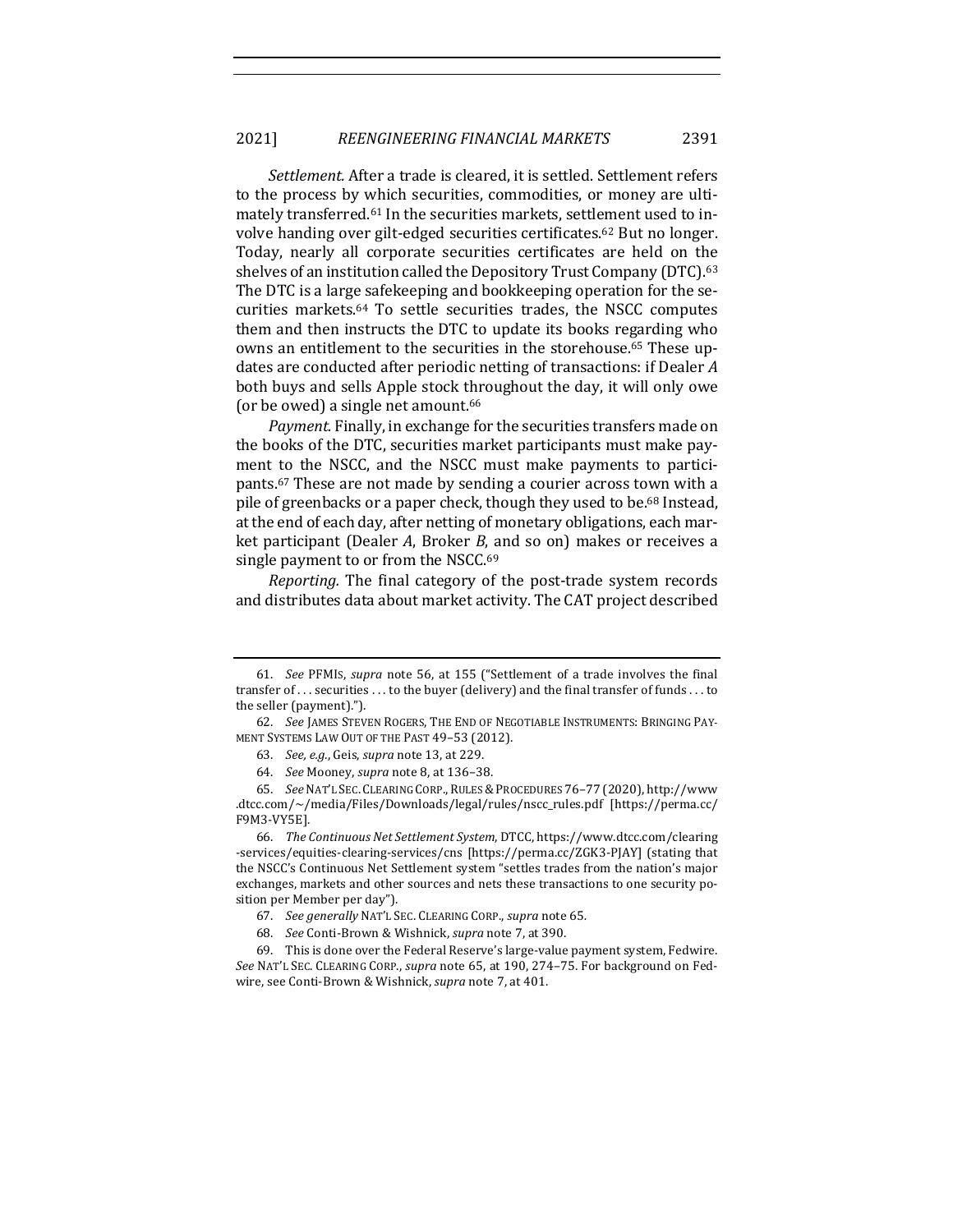in the Introduction is one prominent example.<sup>70</sup> Efforts to create similar reporting systems have proceeded across the financial markets in recent years, and enthusiasm is on the rise.<sup>71</sup> These systems are valuable not only because they keep market participants informed of crucial information about market conditions, but also because they help regulators detect and respond to problematic conduct.<sup>72</sup>

Post-trade processes may not be as exciting as the trading activity depicted in popular culture as the core of financial markets, but they are every bit as essential. The financial default or operational breakdown of any one of the major post-trade systems in the financial markets would spell disaster for the financial system as a whole.<sup>73</sup> Under the Dodd-Frank Act of 2010, federal regulators have declared eight of them to be "too big to fail" and are working to ensure that they remain resilient.74

How do regulators go about that work? Much of it happens through well-studied methods like corporate governance mandates and regulatory monitoring.<sup>75</sup> But regulators can also change the posttrade process and its underlying technologies at the level of design. The next Part offers detail on such efforts.

#### II. REGULATING BY REENGINEERING INFRASTRUCTURE

What can regulators achieve by reengineering financial market infrastructure? One obvious set of goals falls under the umbrella of efficiency.<sup>76</sup> Indeed, efficiency has long been an objective of

<sup>70.</sup> *See supra* notes 2-5 and accompanying text; discussion *infra* Part II.B.1.

<sup>71.</sup> Much of this enthusiasm relates to the goal of crisis prevention. See infra Parts II.B.3, IV.A.3.

<sup>72.</sup> *See* Ferrarini & Saguato, *supra* note 55, at 583 (explaining that reporting systems "make the relevant market more transparent, providing regulators with information on relevant transactions, and market participants with aggregated data on concluded deals").

<sup>73.</sup> *See, e.g.,* Colleen Baker, *The Federal Reserve as Last Resort*, 46 U. MICH. J.L. RE-FORM 69, 75-76 (2012) (describing the "financial Armageddon" that would ensue).

<sup>74.</sup> *See* Press Release, U.S. Dep't of the Treasury, Financial Stability Oversight Council Makes First Designations in Effort To Protect Against Future Financial Crises (July 18, 2012), http://www.treasury.gov/press-center/press-releases/Pages/ tg1645.aspx [https://perma.cc/SCR6-9XFZ].

<sup>75.</sup> *See Dan Ryan, Financial Market Utilities: Is the System Safer?*, HARV. L. SCH. F. ON CORP. GOVERNANCE (Feb. 21, 2015), https://corpgov.law.harvard.edu/2015/02/ 21/financial-market-utilities-is-the-system-safer [https://perma.cc/U86E-DBA3] (describing some of these methods).

<sup>76.</sup> Under the efficiency umbrella, one goal is Coasean transaction-cost reduction. *Cf.* Adam J. Levitin, *Priceless? The Economic Costs of Credit Card Merchant Restraints*, 55 UCLA L. REV.  $1321, 1324$  (2008) (calling payment costs "the ultimate transaction  $cost$ ").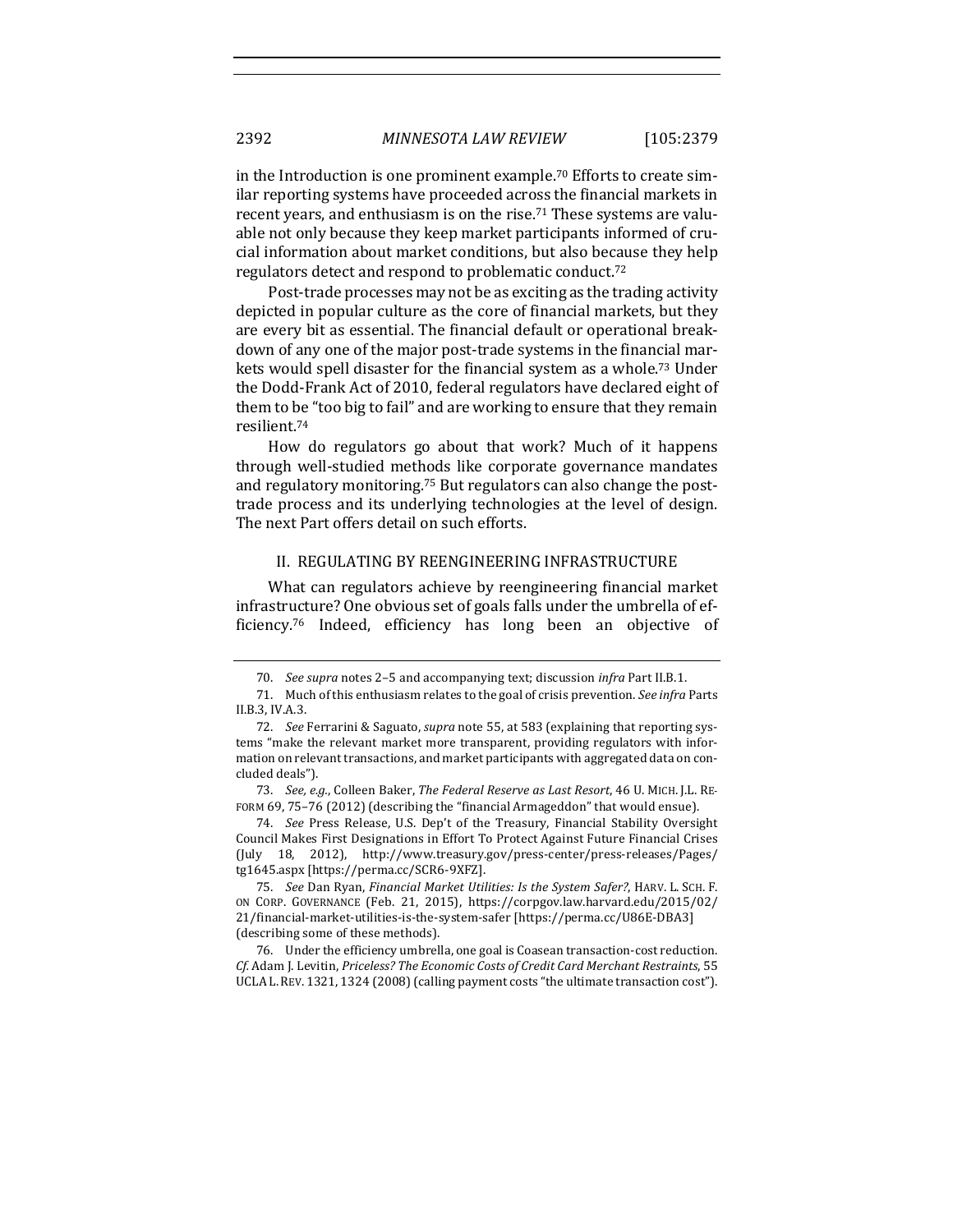infrastructure design.<sup>77</sup> But this Article's focus is different. It concerns not how infrastructure design can make financial markets more efficient, but rather how it can support efforts to regulate harmful and risky financial activities. 

#### A. THE ARCHITECTURE OF TRANSACTIONAL PLATFORMS

The relationship between financial market infrastructure design and the regulation of undesirable financial activities is perhaps not obvious. Most thought on how to regulate market activity centers on human actors: the rule-writers, supervisors, compliance officers, normsentrepreneurs, and gatekeepers who govern the financial sector through their actions.<sup>78</sup> But sometimes, regulation does not rely only on supervisors and gatekeepers: it relies on cameras and gates. I argue that the design of financial market infrastructure exerts a governing force on market behavior akin to a set of cameras and gates. This force makes reengineering a valuable tool in the financial regulation toolkit.

To elucidate the regulatory role played by infrastructure design, it is useful to draw on work in legal theory dealing with what Lawrence Lessig has characterized as society's "architecture"—the durable environments within which action takes shape.<sup>79</sup> The animating insight of this work holds that society's architecture governs behavior alongside other, better-studied forces and therefore deserves to be taken seriously as a kind of clandestine regulator.<sup>80</sup> The particular methods through which architecture governs behavior are quite different from its peers. While law classically works through conduct rules backed by state violence, norms work through social sanction, and markets work through prices, architecture governs by "creat[ing] the parameters of action" in the first place. $81$  Seeing how it operates alongside those other regulatory forces reveals its surprising power.

- 78. *See generally* BARR ET AL., *supra* note 1 (providing a survey of the field).
- 79. Lessig, *supra* note 20, at 665-66.
- 80. *See generally* Lessig, *supra* note 20.
- 81. Amy Kapczynski, *The Law of Informational Capitalism*, 129 YALE L.J. 1460, 1471 (2020); see also Lessig, *supra* note 20, at 665-66.

Another is market efficiency, defined as the ability of a market to "incorporate [material information] into the price[]" of financial assets "without delay." Burton G. Malkiel, The Efficient Market Hypothesis and Its Critics, 17 J. ECON. PERSPS. 59, 59 (2003).

<sup>77.</sup> *See, e.g.*, Regulation NMS, 70 Fed. Reg. 37,496, 37,497 (June 29, 2005) (discussing efficiency justifications for changes to securities market infrastructure); Jill M. Considine, *Designing and Building a New Securities Landscape: Customers as Architects*, 22 ANN. REV. BANKING & FIN. L. 423, 428 (2003) (describing efficiency as a motivation for the formation of the DTC and NSCC). For a theoretical account of pervasive blocks to efficiency in the evolution of market infrastructure, see Kathryn Judge, *Intermediary Influence*, 82 U. CHI. L. REV. 573 (2015).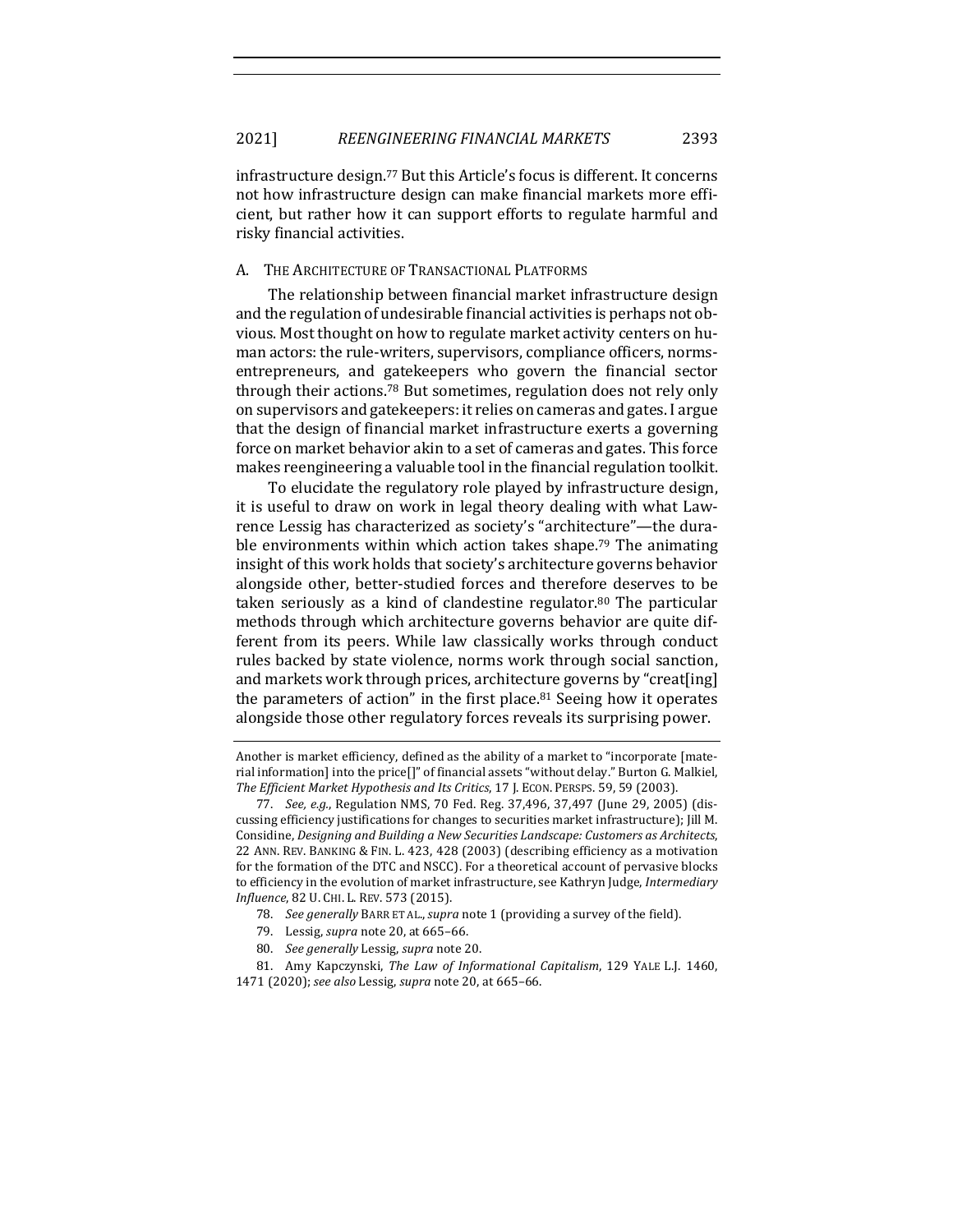To fix the conceptual differences between the forces, consider how each of them governed market participants in the trading pits at the Chicago Board of Trade circa the turn of the millennium. Participants' entry to the pits was governed by market forces (the price of a seat) and law (membership rules).<sup>82</sup> Once inside, their behavior was governed by more law (conduct rules)<sup>83</sup> and by norms (reciprocity, retaliation). $84$  Crucially for our purposes, it was also governed by multiple types of Lessigian architecture. Straightforwardly, the octagonal, bowl-shaped design of the pit created a kind of panopticon for traders.<sup>85</sup> This design made most on-site actions visible to market participants and regulators alike and thereby disciplined traders' behavior.<sup>86</sup> Less straightforwardly, the protocols used to communicate and memorialize deals also constituted a kind of Lessigian architecture. These included an open-outcry method of establishing trades and carboncopy memorialization cards to be processed by legions of clerks.<sup>87</sup> Each of these elements affected the trading environment, determining who could deal with whom easily, how quickly trades could be made, what information was reliable or less reliable, and who saw what. In the words of Caitlin Zaloom, those elements combined to "define the actions that [could] happen" at the Chicago Board of Trade and also "define[d] the actions that . . . *must* happen there to produce successful deals."<sup>88</sup> They regulated action by constituting the very environment in which it could be conducted.

To describe a physical trading pit circa 1999 is, of course, to imply that market technology can be reengineered. By now, physical buildings and paper transactional systems have been near-completely replaced by cyberspace architecture—what Lessig called "West Coast code."<sup>89</sup> Private interests often drove that reengineering process. But in the cases that follow, public regulators played leading roles.

<sup>82.</sup> See CME GRP., CBOT RULEBOOK §§ 100-195, https://www.cmegroup.com/ rulebook/CBOT.

<sup>83.</sup> *See id.* §§ 500–590.

<sup>84.</sup> *See ZALOOM, supra note* 44, at 99-100.

<sup>85.</sup> *See* DONALD MACKENZIE, AN ENGINE, NOT A CAMERA: HOW FINANCIAL MODELS SHAPE MARKETS 15 (2006).

<sup>86.</sup> *See id.; cf.* BERNARD E. HARCOURT, THE ILLUSION OF FREE MARKETS: PUNISHMENT AND THE MYTH OF NATURAL ORDER 1-33, 180 (2011) (characterizing the Chicago Board of Trade as a "disciplinary mechanism" and reflecting on the role of market surveillance in creating the conditions for disciplined behavior).

<sup>87.</sup> *See* MACKENZIE,*supra* note 85, at 58, 61.

<sup>88.</sup> ZALOOM, *supra* note 44, at 26.

<sup>89.</sup> LAWRENCE LESSIG, CODE: VERSION 2.0, at 72 (2006).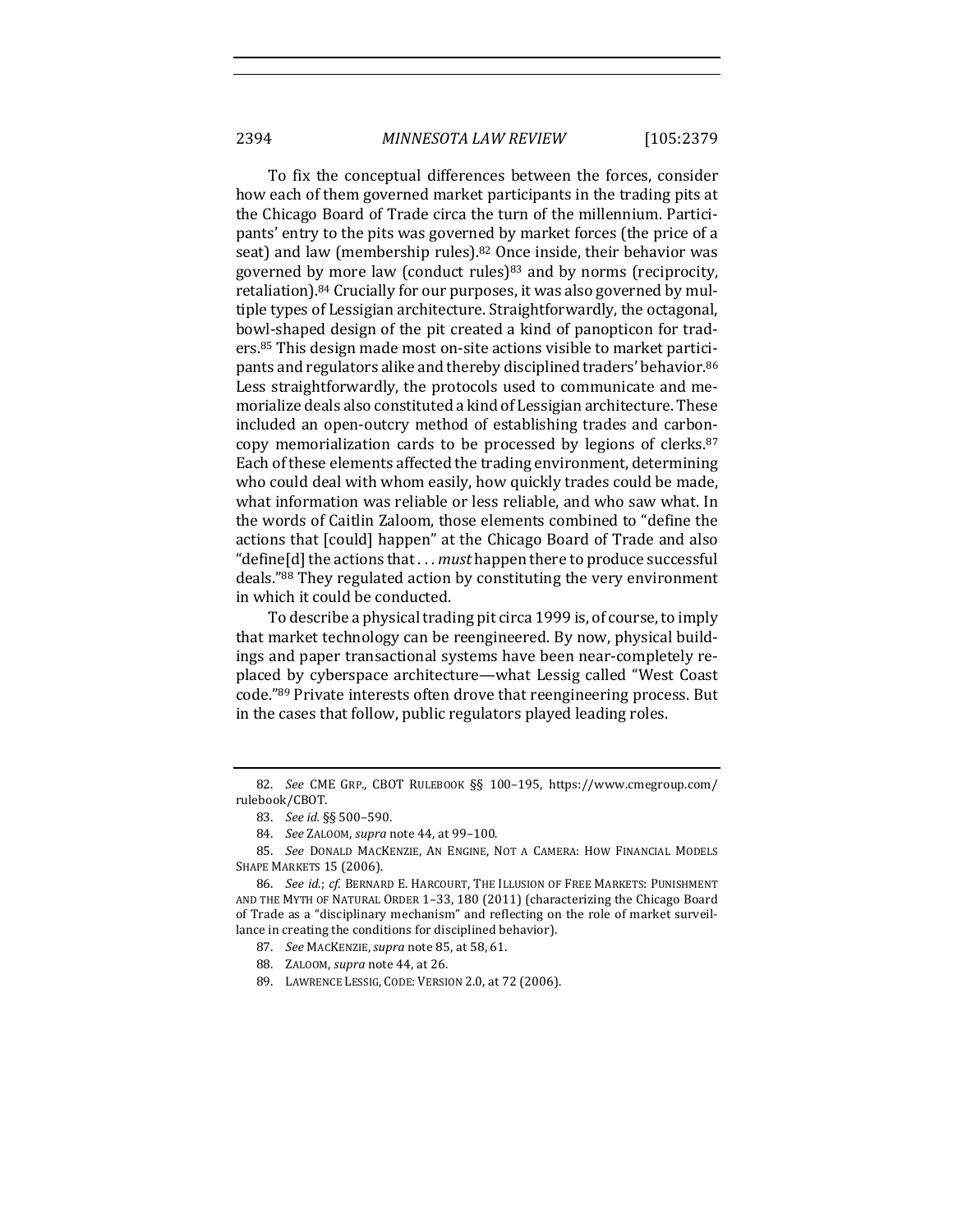B. THREE EXAMPLES

# 1. The DTC: Structural Constraints on Securities Theft

Law and regulation prohibit many forms of market misconduct, from price manipulation to insider trading.<sup>90</sup> Usually, these prohibited acts are deterred by public enforcement and quelled by corporate compliance efforts.<sup>91</sup> But sometimes, the design of financial market infrastructure can also prevent them. To illustrate this possibility—and to introduce the role of regulators in affirmatively pursuing it—this Part considers a multi-decade SEC effort to constrain brokers and clerks from stealing customers' securities.

When the SEC was formed in 1934, and for more than three decades thereafter, Wall Street operated a "paper-based system of securities transfers."<sup>92</sup> Because the possession of paper certificates was evidence of securities ownership, these certificates had to be physically transferred, "pass[ing] from seller to buyer like the deed to a house or title to a car."93 This system made it surprisingly easy for brokers and clerks to misappropriate customers' securities.

The problem first came into public view in 1938 with a "shocking" Wall Street scandal.<sup>94</sup> In this scandal, a former president of the NYSE named Richard Whitney was caught using his customers' securities to serve as collateral for his own loans.<sup>95</sup> He was able to commit this act—a felony, for which he went to prison—because of his nearunilateral control over customers' certificates.<sup>96</sup>

<sup>90.</sup> *See* 15 U.S.C. §§ 78i-78j (prohibiting various forms of securities manipulation).

<sup>91.</sup> *See, e.g.*, JOHN C. COFFEE, JR., HILLARY A. SALE & CHARLES K. WHITEHEAD, SECURITIES REGULATION: CASES AND MATERIALS 1187-288 (14th ed. 2021).

<sup>92.</sup> James Steven Rogers, *Policy Perspectives on Revised U.C.C. Article 8*, 43 UCLA L. REV. 1431, 1447 (1996).

<sup>93.</sup> Geis, *supra* note 13, at 232; *see also* Charles W. Mooney, Jr., *Beyond Negotiabil*ity: A New Model for Transfer and Pledge of Interests in Securities Controlled by Intermediaries, 12 CARDOZO L. REV. 305, 307 (1990) (describing the ways in which the commercial-law regime applicable to securities at the time was "cut from the familiar fabric of property law").

<sup>94.</sup> MALCOLM MACKAY, IMPECCABLE CONNECTIONS: THE RISE AND FALL OF RICHARD WHITNEY 11 (2011); see also id. (quoting the society column of the New York Daily News as stating, "Not in our time, in our father's time, nor in our grandfather's time has there been such a social debacle").

<sup>95.</sup> *See* Karen Patton Seymour, *Securities and Financial Regulation in the Second Circuit*, 85 FORDHAM L. REV. 225, 228 (2016).

<sup>96.</sup> *See* Michael Beschloss, *From White Knight to Thief*, N.Y. TIMES (Sept. 13, 2014), https://www.nytimes.com/2014/09/14/upshot/from-white-knight-to-thief.html [https://perma.cc/F9RG-A7MF] (describing Whitney's criminal sentence); *infra* notes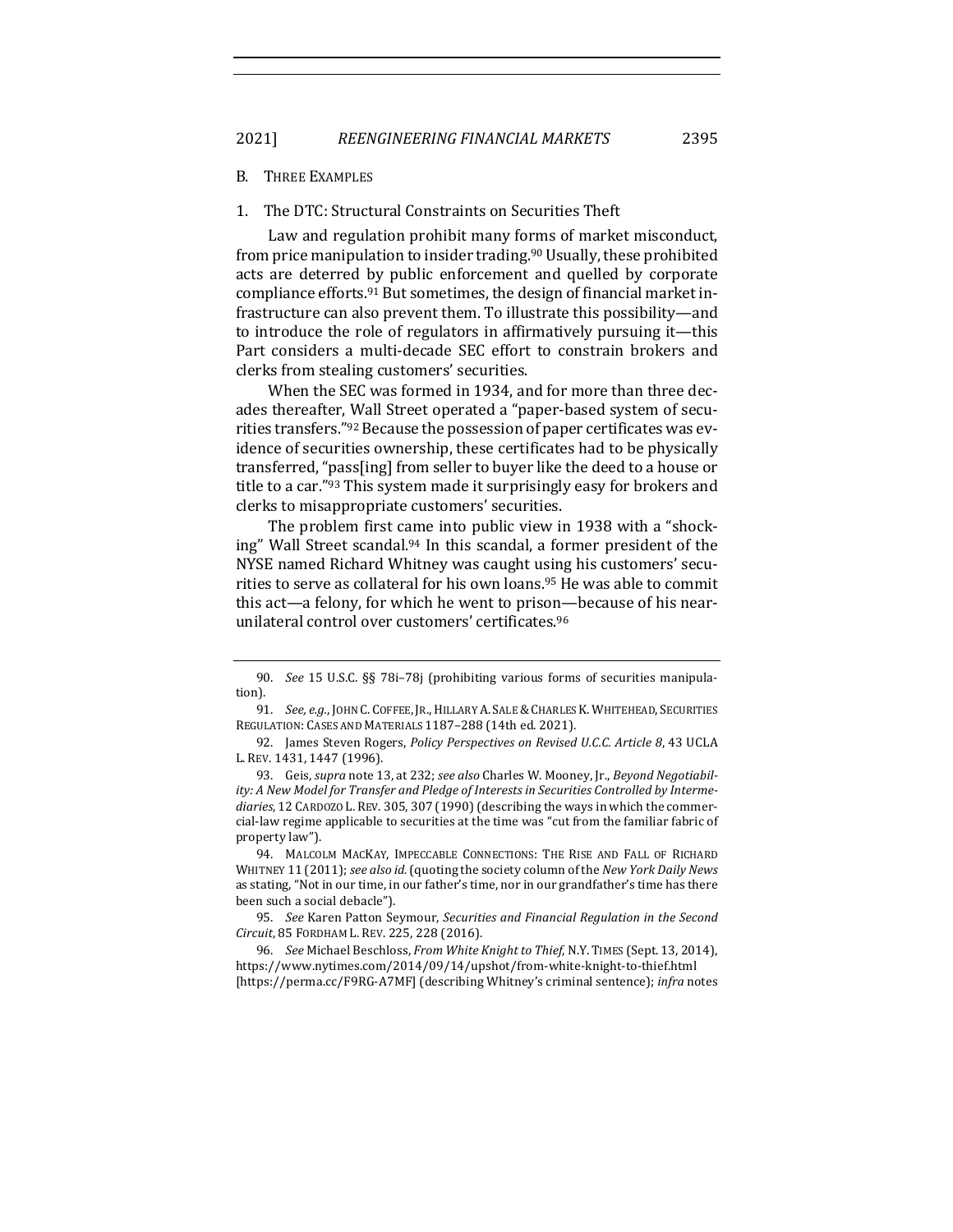In response to the Whitney scandal, then-SEC Chairman William O. Douglas proposed a comprehensive reengineering of Wall Street's system for securities clearing and settlement.<sup>97</sup> His plan called for the development of a "brokers' trust company," which would centralize all settlement activities.<sup>98</sup> The institution Douglas envisioned looked, in many ways, like the modern-day DTC, described above in Part I.B. Though Douglas simultaneously pushed for legalistic reforms to curb abuses—heightened oversight responsibilities for the NYSE, increased enforcement efforts by the  $SEC<sup>99</sup>$ —it was the infrastructural proposal that Douglas most favored. His SEC argued that the physical separation of brokers from customers' securities would "obviate the need" for much regulation<sup>100</sup> because, as he put it, the very structure of the system would "reduc[e] or eliminat[e]" the risk of Whitney-style theft.<sup>101</sup> Douglas's SEC pushed hard for industry adoption of the proposal, but the effort went dormant once Douglas was appointed to the Supreme Court.<sup>102</sup>

-9M9Q] (describing how the trust idea would undermine "the freedom with which customers' money and securities can be used by the broker for his own purposes" by separating the broker from them entirely). At the institutional level, the trust would be structured to ensure dutiful care of those assets and would also simplify the transactional and bookkeeping activities involved in clearing and settling trades. See 1 SEC, IN THE MATTER OF RICHARD WHITNEY ET AL., REPORT ON INVESTIGATION 172 (1938) [hereinafter SEC WHITNEY REPORT VOL. 1] (describing reductions of transaction-cost "overhead," costs of resolving broker-dealer bankruptcies, and the "safeguards" attendant to the trust as an entity form).

99. See SELIGMAN, supra note 97, at 163-72 (describing proposed reforms to NYSE rules and public regulations).

100. SEC WHITNEY REPORT VOL. 1, *supra* note 98.

101. William O. Douglas, Chairman, SEC, Address at the Dinner of the Association of Stock Exchange Firms 6 (May 20, 1938), https://www.sec.gov/news/speech/1938/ 052038douglas.pdf [https://perma.cc/D9CX-ZMKG].

102. *See* Norman S. Poser, *Why the SEC Failed: Regulators Against Regulation, 3* BROOK. J. CORP. FIN. & COM. L. 289, 291-92 (2009).

<sup>97, 113-17</sup> and accompanying text (describing the importance of the paper certificate to securities theft).

<sup>97.</sup> *See* JOEL SELIGMAN, THE TRANSFORMATION OF WALL STREET: A HISTORY OF THE SE-CURITIES AND EXCHANGE COMMISSION AND MODERN CORPORATE FINANCE 176-77 (3d ed. 2003).

<sup>98.</sup> *Id.* Indeed, the central institution Douglas proposed went even further; in his sketch, it would control all "receipts and deliveries of securities, receipts and payments of cash, the obtaining of credit for security purchases, [and] clearing of securities." *Id.* at 177 (internal quotation marks omitted). This idea had technical and institutional components. At the technical level, the trust institution would enact a physical separation between brokers and their customers' assets and rely on book-entry registration procedures. See SEC, DRAFT REPORT ON NEW YORK STOCK EXCHANGE REGULATION FOLLOW-ING THE FAILURE OF RICHARD WHITNEY & Co. 14 (1938), http://www.sechistorical.org/ collection/papers/1930/1938\_0921\_SECWhitneyT.pdf [https://perma.cc/7CA7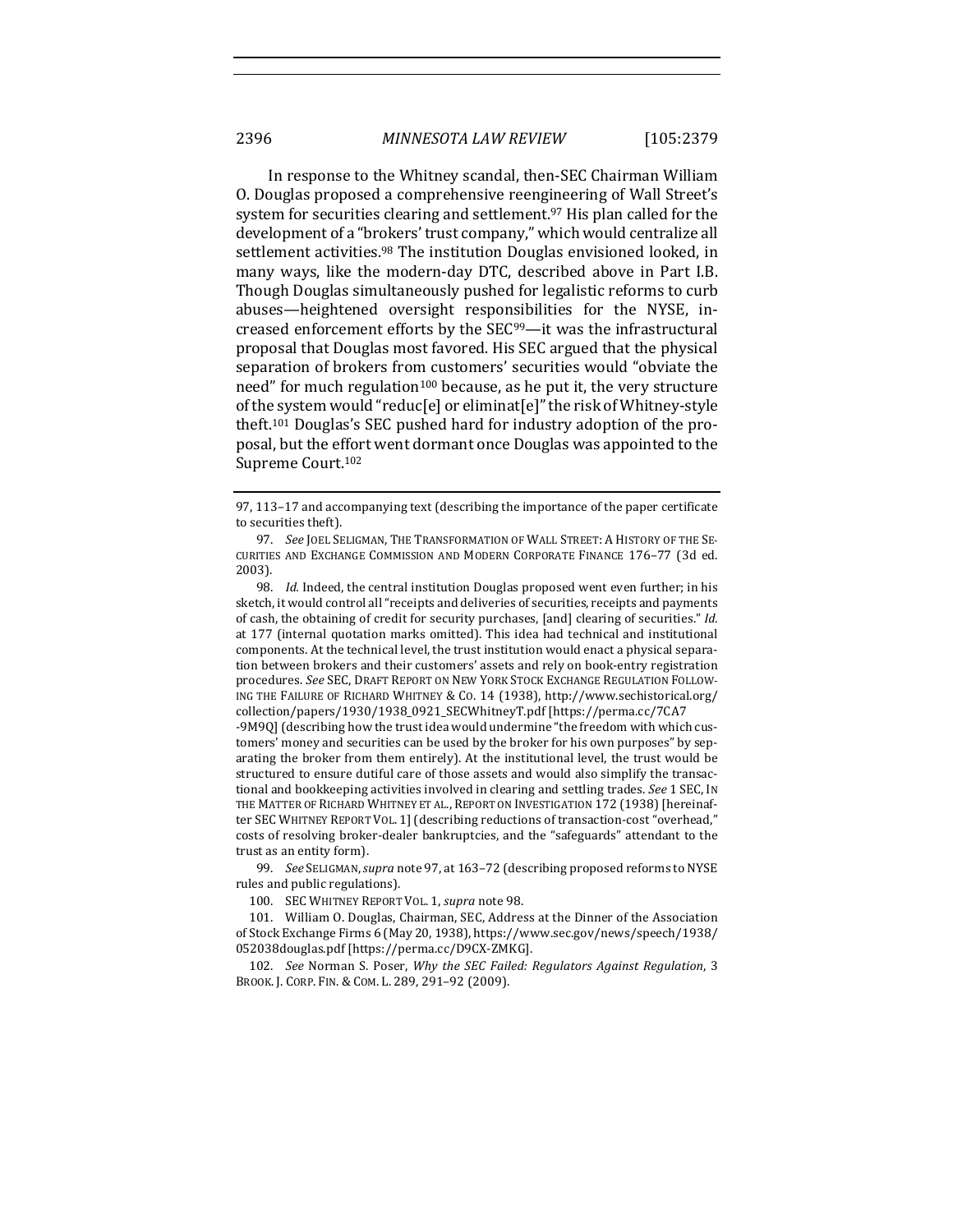The SEC returned to Douglas's idea for a centralized trust institution in the 1960s, most famously to cut the transaction costs associated with rising trading volumes, but also in part because it could help curb securities theft at the level of architecture.

Securities theft had become an increasing problem in the late 1960s because of an episode known as the "Paperwork Crisis."103 Trading volumes were swiftly rising on the stock market; so much stock was being traded that the paper-transfer system simply broke down.<sup>104</sup> Brokers' back-office operations could not "locate, process, and move certificates fast enough" to keep up with the pace of trading.<sup>105</sup> The NYSE began closing on Wednesdays to focus on paperwork,<sup>106</sup> but even this stopgap was not enough. Brokerage firms increasingly failed to honor their settlement commitments to each other.<sup>107</sup> As the paper piled up, accounting discrepancies and outright thefts of certificates mounted.<sup>108</sup> In particular, organized crime operations began exploiting the "chaos" of the Paperwork Crisis "to dip into the securities till."<sup>109</sup> All told, securities worth over \$400 million were stolen in 1969 and 1970 alone.<sup>110</sup> Due to all this, many brokerage firms were nearing or falling into insolvency, and something had to give.111

What gave was the old, paper-based settlement system. In its place, the SEC prodded Wall Street's leading firms to develop the DTC. Later, this Article will discuss the tactics that the SEC used to lead the reengineering effort.<sup>112</sup> But for now, it is important to focus on what the SEC aimed to achieve. In addition to speeding up the settlement process (something again on the table today), the effort aimed to make securities heists much more difficult to carry out.<sup>113</sup>

108. *See id.* at 206; Richard E. Rustin, *Securities-Theft Flurry Prompts Insurers To Mull Halting Coverage on Such Losses, WALL ST. J., Nov.* 17, 1969, at 2.

109. Rustin, *supra* note 108.

110. *See* Geis, *supra* note 13, at 232 (citing congressional testimony of U.S. Attorney General John Mitchell).

113. SEC, STUDY OF UNSAFE AND UNSOUND PRACTICES OF BROKERS AND DEALERS, H.R. Doc. No. 92-231, at 44-45 (1971). For discussion of today's settlement process, see *infra* Part IV.A.1.

<sup>103.</sup> See generally Wells, supra note 24 (describing the Paperwork Crisis).

<sup>104.</sup> *See id.* at 200-07.

<sup>105.</sup> *Id.* at 203.

<sup>106.</sup> *See id.* at 204, 207-08.

<sup>107.</sup> *See id.*

<sup>111.</sup> *See* Wells, *supra* note 24, at 203-07.

<sup>112.</sup> See infra text accompanying notes 252-57.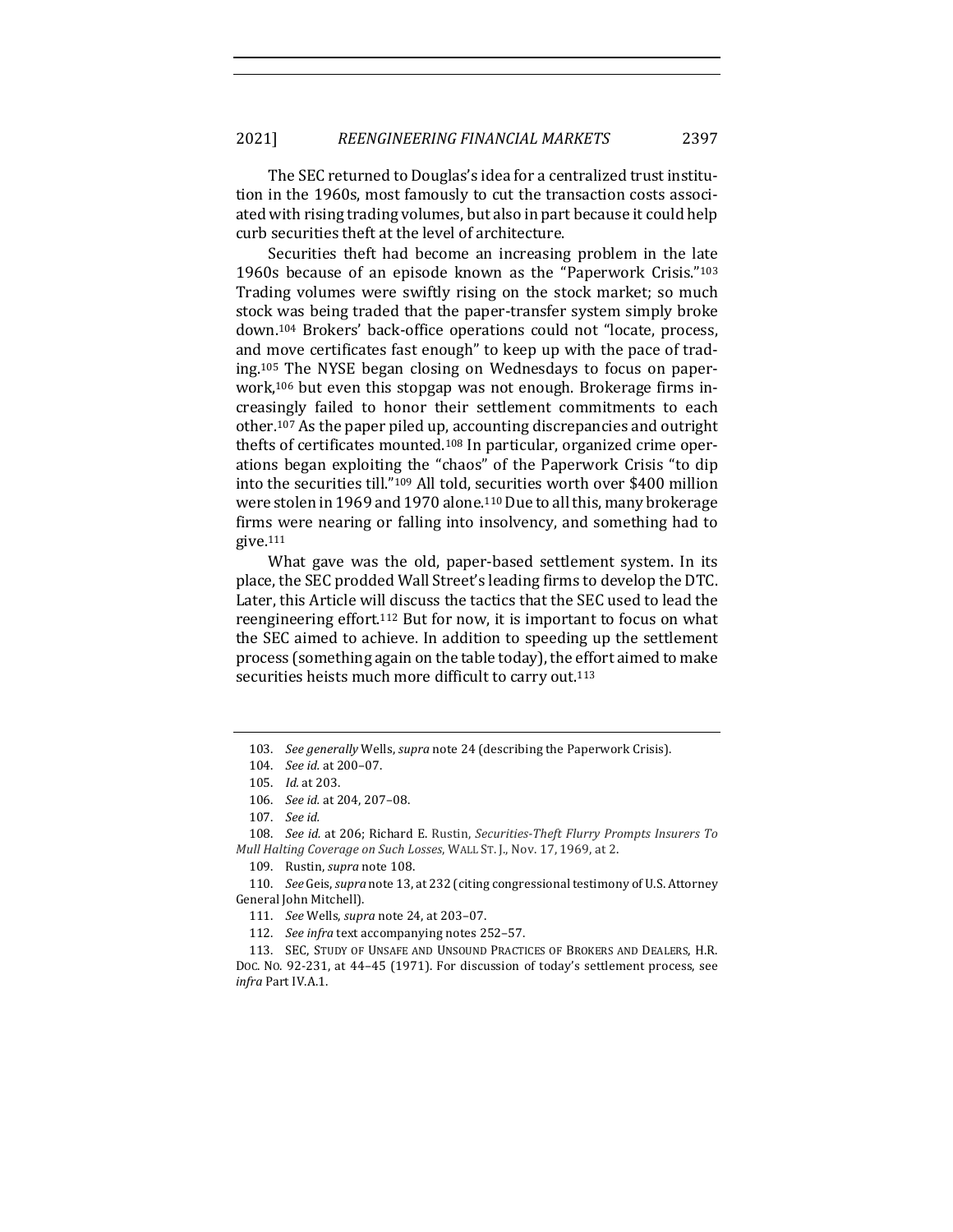The effort illustrates the value of architectural regulation in the financial sector. It was well-known at the time that organized crime operations were exploiting the paper-based settlement system; as a result, reducing the use of paper certificates could help undermine those preconditions.<sup>114</sup> This is exactly what the DTC reengineering effort achieved. As one insider explained to Congress in 1973, the DTC design "reduce[d] the chance for securities theft and counterfeiting operations" in multiple ways.<sup>115</sup> First, it "reduce[d] the number of locations in which securities [we]re held," resulting in "fewer locations to guard and examine."<sup>116</sup> Second, it "reduce[d] the number of securities movements . . . necessary to transact business," resulting in "fewer shipments of securities to guard and examine."<sup>117</sup> Third, it "reduce[d] the physical size of the inventory that [wa]s necessary to transact securities business," resulting in "fewer [certificates] . . . to guard and examine."<sup>118</sup> In essence, the DTC's operational design itself curbed the ability of insiders to steal customers' securities.

In this way, the DTC functions as what one theorist of architectural regulation, Edward Cheng, has called a "structural constraint." Structural constraint exists wherever architecture "prevent[s] undesirable activity in the first place by making it more difficult" or impossible to undertake.<sup>119</sup> In the realm of the built environment, structural constraints are everywhere. From guardrails that prevent traffic collisions to bank vaults that prevent robberies, physical architecture controls what is possible or impossible, difficult or easy within an environment.<sup>120</sup> The same is true of the code-defined architecture of cyberspace, which enables and disables various forms of online

<sup>114.</sup> See Matthew G. Yeager, The Gangster as White Collar Criminal: Organized *Crime and Stolen Securities*, 8 ISSUES CRIMINOLOGY 49, 60 (1973).

<sup>115.</sup> Organized Crime, Securities: Thefts and Frauds: Hearings Before the Permanent *Subcomm.* on Investigations of the *S. Comm.* on Gov't Operations (Part 4), 93d Cong. 555, 556 (1974) (statement of Frank W. Kastner, Senior Vice President, Manufacturers Hanover Trust Co. of New York).

<sup>116.</sup> *Id.*

<sup>117.</sup> *Id.*

<sup>118.</sup> *Id.* at 556-57; see also id. at 623 (statement of Donald L. Calvin, Vice President, New York Stock Exchange) (stating that the DTC "reduces both the opportunity for theft and the possibility of loss").

<sup>119.</sup> Cheng, *supra* note 21, at 664.

<sup>120.</sup> *Cf.* Neal Kumar Katyal, *Architecture as Crime Control*, 111 YALE L.J. 1039, 1067-68 (2002) (discussing bank design). The fact that structural constraint is effective says nothing, of course, of whether a particular constraint ought to be celebrated or condemned. See, e.g., Schindler, *supra* note 20 (showing how urban built environments in the United States are replete with structural constraints that wrongfully segregate and exclude citizens from civic life).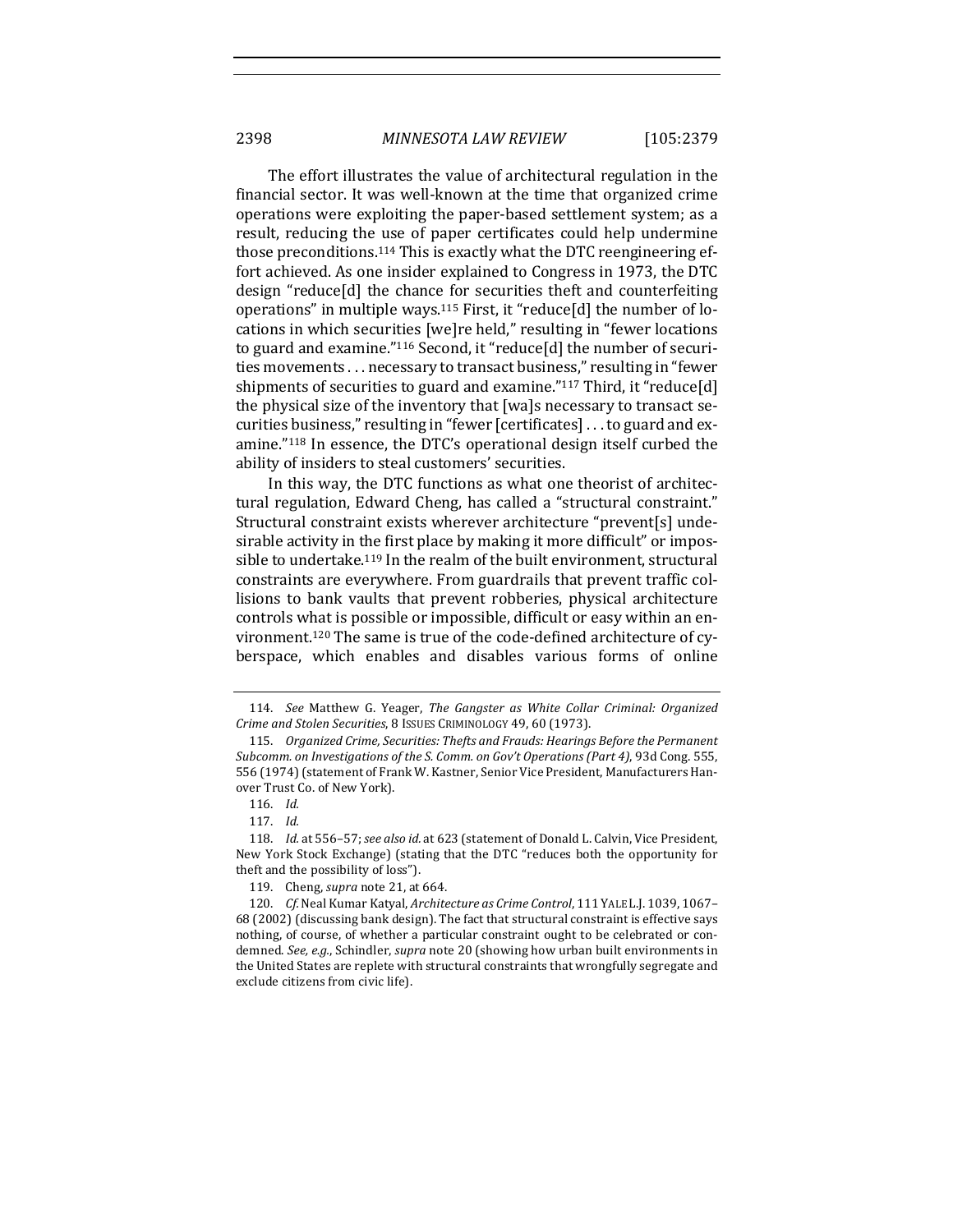interaction.<sup>121</sup> No matter where one looks, architecture in this broad sense—the durable elements of "the world as [we] find it"—creates the conditions of social possibility and also operates as a form of social control.<sup>122</sup> Here, it shows up in a system for securities holding and settlement.

#### 2. CLS Bank: Network Architecture and Settlement Risk

Strategic risk-taking is at the very core of financial activity. But not all risk-taking is socially beneficial. In particular, one class of risks—systemic risks—are potentially harmful to public welfare because they threaten to undermine the stability of the financial sys $tem.123$  To rein them in, financial regulators can use a range of approaches. They might forbid certain firms from participating in certain financial markets, or they might prohibit certain financial products from being bought and sold in the first place.<sup>124</sup> But as with plainly wrongful securities theft, regulators can also turn to the design of financial market infrastructure.

To show how financial risk-taking can be constrained by infrastructure design, this Part describes the construction of an international payment system, called CLS Bank, and the role of the Federal Reserve in making it happen.

Foreign exchange markets enable participants to trade one currency for another. The rise of today's high-volume, telecommunication-based foreign exchange market began in the early 1970s.<sup>125</sup> But, as with the stock market situation described in Part II.B.1, back-office

<sup>121.</sup> *See, e.g.*, LESSIG, *supra* note 89; Christopher S. Yoo, *Modularity Theory and Internet Regulation,* 2016 U. ILL. L. REV. 1, 47-48 (evaluating how the Internet Protocol suite both favors and disfavors different potential Internet applications).

<sup>122.</sup> Lessig, *supra* note 20, at 663.

<sup>123.</sup> See generally Hilary J. Allen, Putting the "Financial Stability" in Financial Sta*bility* Oversight Council, 76 OHIO ST. L.J. 1087, 1093-112 (2015) (delving into the concept of financial stability and its policy implications); Steven L. Schwarcz, *Systemic Risk*, 97 GEO. L.J. 193 (2008) (setting out the policy rationale for systemic risk regulation).

<sup>124.</sup> *See, e.g.*, ARTHUR E. WILMARTH, JR., TAMING THE MEGABANKS: WHY WE NEED A NEW GLASS-STEAGALL ACT (2021) (arguing for a renewed separation of commercial banking from investment banking); Eric A. Posner & E. Glen Weyl, *An FDA for Financial Innova*tion: Applying the Insurable Interest Doctrine to 21st Century Financial Markets, 107 Nw. U. L. REV. 1307 (2013) (arguing for a regulatory preapproval screen for derivatives innovations based on the insurable interest doctrine); Saule T. Omarova, *License To Deal: Mandatory Approval of Complex Financial Products*, 90 WASH. U. L. REV. 63, 68–84 (2012) (arguing for a preapproval regime for complex financial products).

<sup>125.</sup> *See generally* Catherine R. Schenk, Summer in the City: Banking Failures of 1974 and the Development of International Banking Supervision, 129 ENG. HIST. REV. 1129, 1131-33 (2014) (describing the rise of the foreign exchange market).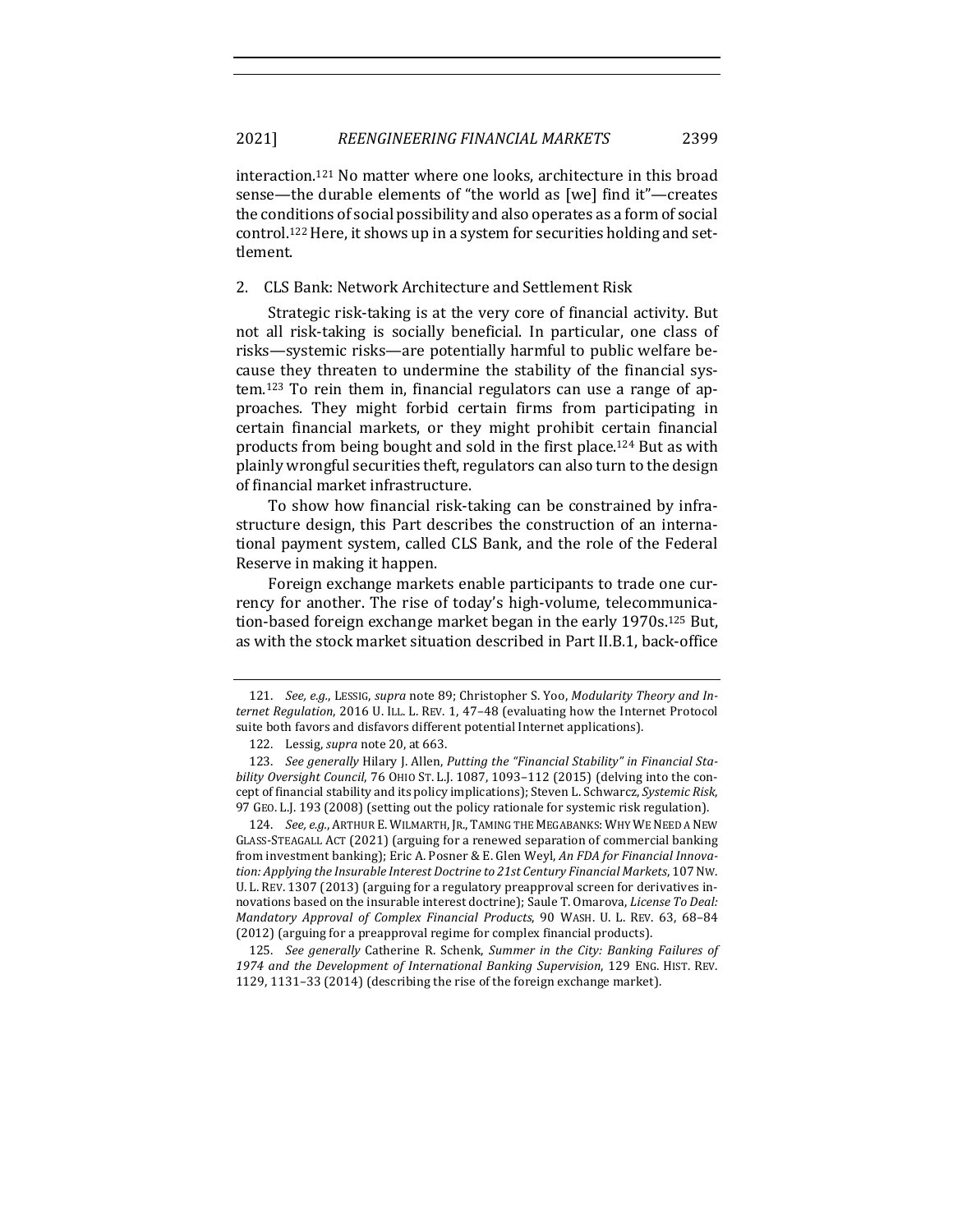settlement practices for foreign exchange were not well-matched to the pace of growth in front-office trading. $126$ 

The first signs of serious design problems arose when losses by a now-infamous market participant, the high-risk Bankhaus Herstatt of Cologne, West Germany, plunged the bank into insolvency.<sup>127</sup> When it failed, Herstatt had a huge volume of "open" foreign exchange transactions.<sup>128</sup> For instance, its U.S. correspondent, Chase Manhattan Bank, had received currency from Herstatt's counterparties for a day's worth of trades, but—to the tune of \$3.3 billion in today's dollarequivalents—had conservatively refused to make the quid pro quo payments.<sup>129</sup> Banks exposed to losses from Herstatt's defaults scrambled to avoid defaulting on their own obligations, and the market as a whole suffered a contraction of short-term credit.<sup>130</sup> Even once the

128. *See* Mourlon-Druol, *supra* note 127, at 316.

129. *See* Schenk, *supra* note 125, at 1139 (stating that Chase "was caught with about \$620m of transfers due to customers on account of Herstatt"); *CPI Inflation Calculator*, U.S. BUREAU LAB. STAT., https://www.bls.gov/data/inflation\_calculator.htm (last visited Apr. 11, 2021) (used to calculate the value of \$620 million June 1974 dollars in terms of February 2021 dollars). For the upshot of one counterparty's grievances, see Delbrueck & Co. v. Mfrs. Hanover Tr. Co., 609 F.2d 1047 (2d Cir. 1979).

130. See generally Richard Herring, The Challenge of Resolving Cross-Border Finan*cial Institutions*, 31 YALE J. ON REGUL. 853, 863-64 (2014) ("Herstatt also made clear that the impact of the failure of even a small bank can be amplified if it interrupts an important clearing and settlement process. In this case, the dollar/deutsche mark market, at the time the largest foreign exchange market in the world, came to a virtual halt

<sup>126.</sup> To clear and settle their foreign exchange transactions in the early 1970s, dealers active in the market would contract with a network of correspondent banks with access to the major wholesale payment systems for each of the currencies they traded. See Kurt H. Nadelmann, Rehabilitating International Bankruptcy Law: Lessons *Taught by Herstatt and Company*, 52 N.Y.U. L. REV. 1, 3, 5 n.23 (1977) (describing Herstatt's local correspondent relationships). In essence, a promise of delivery of dollars on the books of the Federal Reserve would be consideration for a promise of delivery of yen on the books of the Bank of Japan or pounds on the books of the Bank of England. These would be effectuated via payments on each country's local large-value payment system to the correspondents. See id.

<sup>127.</sup> *See* DAVID ZARING, THE GLOBALIZED GOVERNANCE OF FINANCE 4 (2020) (describing the Herstatt bankruptcy as a "systemic failure that rippled through the global economy"); CHRIS BRUMMER, SOFT LAW AND THE GLOBAL FINANCIAL SYSTEM: RULE MAKING IN THE 21ST CENTURY 77-79 (2015) (linking the Herstatt episode to the origins of the Basel regime); Emmanuel Mourlon-Druol, 'Trust Is Good, Control Is Better': The 1974 Herstatt *Bank Crisis and Its Implications for International Regulatory Reform*, 57 J. BUS. HIST. 311, 313 (2015); Joseph D. Becker, *International Insolvency: The Case of Herstatt*, 62 A.B.A. J. 1290, 1291 (1976) (describing Herstatt as "living off its foreign exchange earnings"); Richard Herring, *International Financial Conglomerates: Implications for Bank Insolvency Regimes, in* MARKET DISCIPLINE IN BANKING: THEORY AND EVIDENCE 99, 101 (George G. Kaufman ed., 2003) (describing Herstatt as "notorious among market practitioners for ... taking foreign exchange positions that were very large relative to its capital").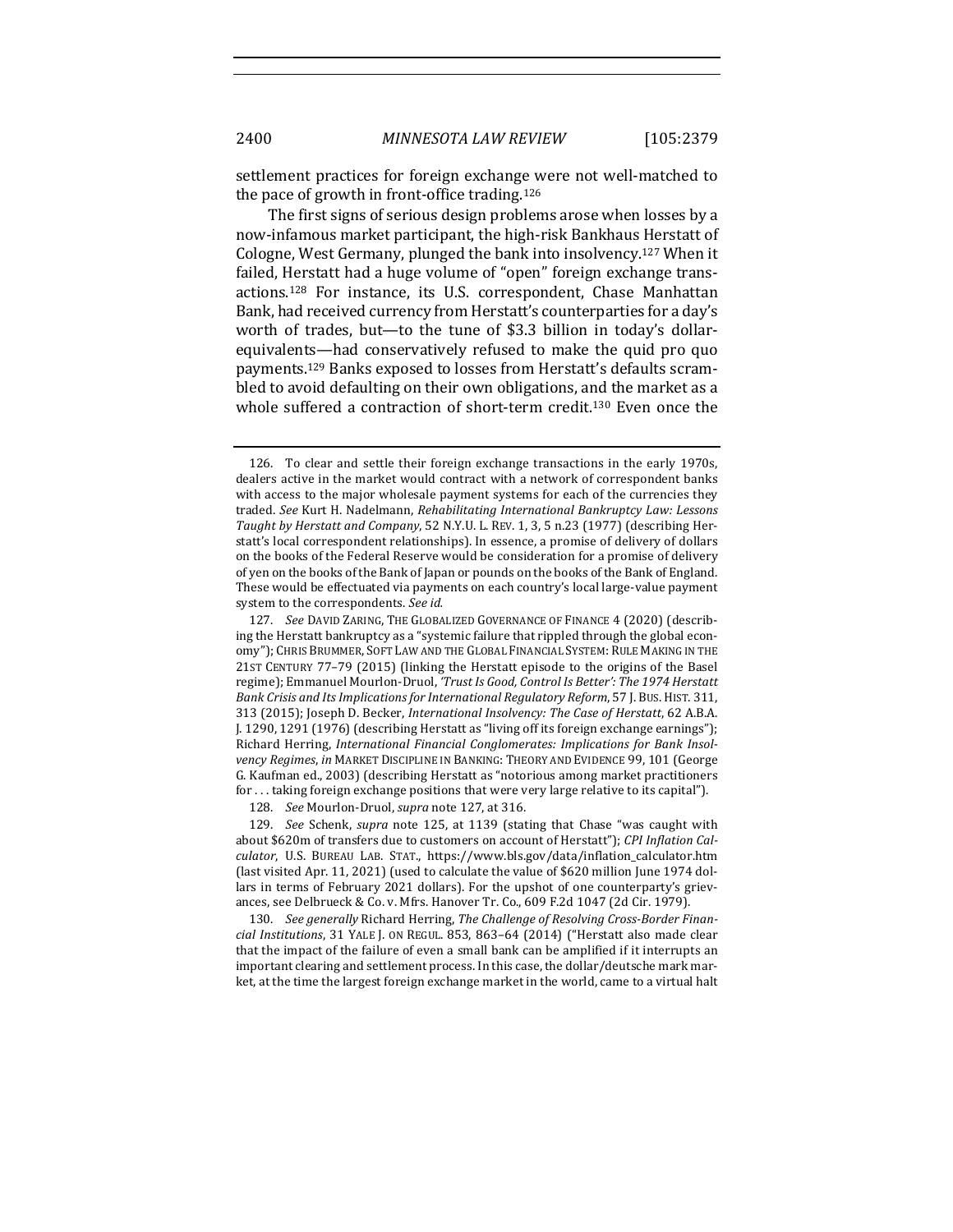acute panic subsided, sorting out who owed what to whom was herculean work for the bankruptcy courts, and the confusions surrounding it prompted attempts at reform.<sup>131</sup>

But despite international regulatory attention, settlement risk continued to create problems throughout the last quarter of the twentieth century. In 1990, when leading Wall Street investment bank Drexel Burnham Lambert Group filed for bankruptcy, many parties ceased patterns of regular transacting out of fear they would be stuck in essentially the situation of Herstatt's uncompensated counterparties.<sup>132</sup> And a year later, in 1991, the liquidation of the Luxembourgian Bank of Commerce and Credit International left several its foreign exchange counterparties in the United States, the United Kingdom, and Japan uncompensated in open foreign exchange transactions.<sup>133</sup> Regulators, including the Federal Reserve, increasingly searched for new ways to risk-proof the foreign exchange settlement system.

The push gained force in 1996 when an international consortium of regulators called the Committee on Payment and Settlement Systems announced a position that central banks like the Fed should take affirmative measures to "induce private sector progress" in reducing settlement risk.<sup>134</sup> Some of these measures were traditional, nuts-andbolts risk regulation. For instance, regulators imposed "tough risk control" rules and standards backed by the threat of legal sanctions.<sup>135</sup> But they also pushed the leading international participants in the foreign exchange market to build a new payment system that met the regulators' specifications.

The result was a major international success: a technologically advanced system that eliminated Herstatt risk entirely for those who

for more than a month until the authorities and the New York Clearing House could restore confidence.").

<sup>131.</sup> *See generally* Schenk, *supra* note 125 (describing the bankruptcy cases and the Herstatt crisis's role in prompting financial regulatory reforms, including the founding of the Basel Committee on Bank Supervision).

<sup>132.</sup> *See* Herring, *supra* note 127, at 105-07.

<sup>133.</sup> See BANK FOR INT'L SETTLEMENTS, SETTLEMENT RISK IN FOREIGN EXCHANGE TRANS-ACTIONS 7 (1996), https://www.bis.org/cpmi/publ/d17.pdf [https://perma.cc/2K73 -2W8X].

<sup>134.</sup> *See* Alexandra Schaller, Continuous Linked Settlement: History and Implications 44, 47-48 (Dec. 5, 2007) (Ph.D. dissertation, University of Zurich), https://www .zora.uzh.ch/id/eprint/163690/1/20080261.pdf [https://perma.cc/96WD-L5LY].

<sup>135.</sup> Jeffrey M. Lacker, *The CLS Bank: A Solution to the Risks of International Payments Settlement? A Comment*, 54 CARNEGIE-ROCHESTER CONF. SERIES ON PUB. POL'Y 227, 229 (2001).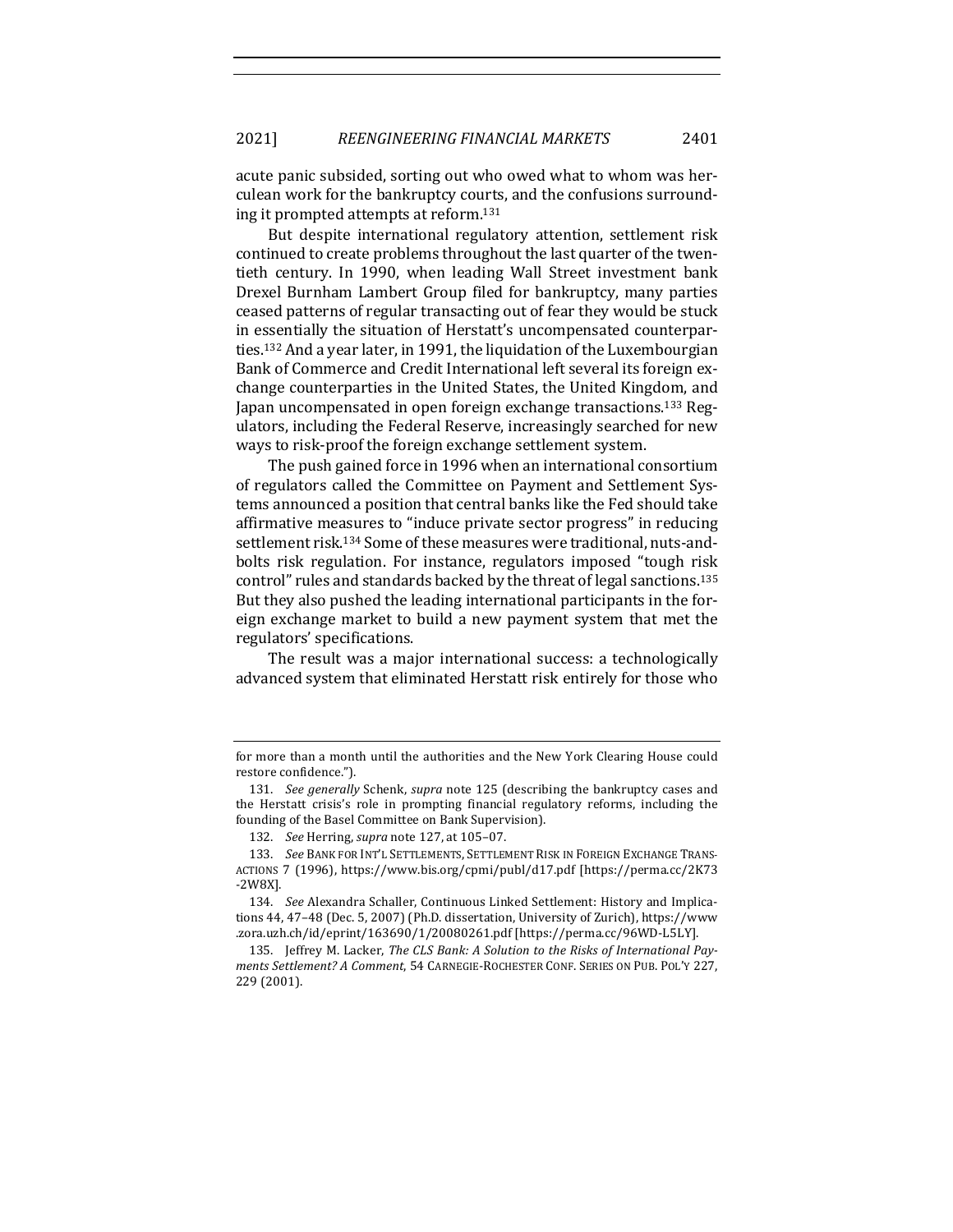use it.<sup>136</sup> The system is called CLS Bank, for its "continuous linked settlement" technology. It reveals how infrastructure design can obviate certain forms of financial risk-taking.

CLS Bank transforms the previously risky business of foreign exchange settlement into a process where settlement risk has been eliminated. It does so first through a fundamental change to the foreign exchange network topology. Because CLS Bank itself holds accounts at the Fed and sixteen other central banks in countries where its members trade currency, it acts as the central payor and payee for every foreign exchange transaction that its members undertake.<sup>137</sup> Second, in addition to being central payor and payee, CLS Bank also is designed to render unfunded transactions impossible within its software.<sup>138</sup> As a result, each transaction is settled on a "payment versus payment" basis.<sup>139</sup> This design completely eliminates the risk of the one-way delivery that accompanies Herstatt-style transactions.<sup>140</sup>

## 3. The Fourteen Families: Visibility and Counterparty Risk

In addition to imposing structural constraints on undesirable behavior and reorganizing network topology, reengineering efforts can also affect what types of information are visible within firms, horizontally across markets, and vertically by regulators. The major determinants of visibility are not limited to disclosure rules and supervisory powers; they also include the data standards and technologies

<sup>136.</sup> *See* CLS GRP., INTRODUCTION TO CLS 4 (2015), https://www.newyorkfed.org/ medialibrary/media/banking/international/14-CLS-2015-Kos-Puth.pdf [https:// perma.cc/R96E-WYRK] (stating that CLS Bank was "[c]reated as a result of regulatory concern regarding the potential for FX settlement risk to be a major source of systemic risk").

<sup>137.</sup> *See* David Humphrey, *Payments and Payment Systems*, *in* THE OXFORD HAND-BOOK OF BANKING 423 (Allen N. Berger, Philip Molyneux & John O.S. Wilson eds., 2d ed. 2015) ("CLS is open simultaneously, in all the countries whose currency it trades, for approximately five hours during the day with final settlement through CLS accounts it holds with the central banks of the traded currencies. Member banks each have a multicurrency account with CLS and make payments into these accounts to cover the trades they wish to make. The trades are transacted by simultaneously debiting the account of the bank in the currency being sold, and crediting the account of another bank in the currency being purchased. Trades take place if, and only if, both sides of the trade successfully complete all the requirements of the payment.").

<sup>138.</sup> *See* Charles M. Kahn & William Roberds, *The CLS Bank: A Solution to the Risks* of International Payments Settlement?, 54 CARNEGIE-ROCHESTER CONF. SERIES ON PUB. POL'Y 192, 208 (2001).

<sup>139.</sup> *Id.* at 197.

<sup>140.</sup> *Id.*; see also David F. DeRosa, Sponsored Transactional Patterns: Comments on *Mehrling's* Essential Hybridity: A Money View of FX, 41 J. COMPAR. ECON. 364, 366  $(2013)$  (describing the resulting payments as "better than gold").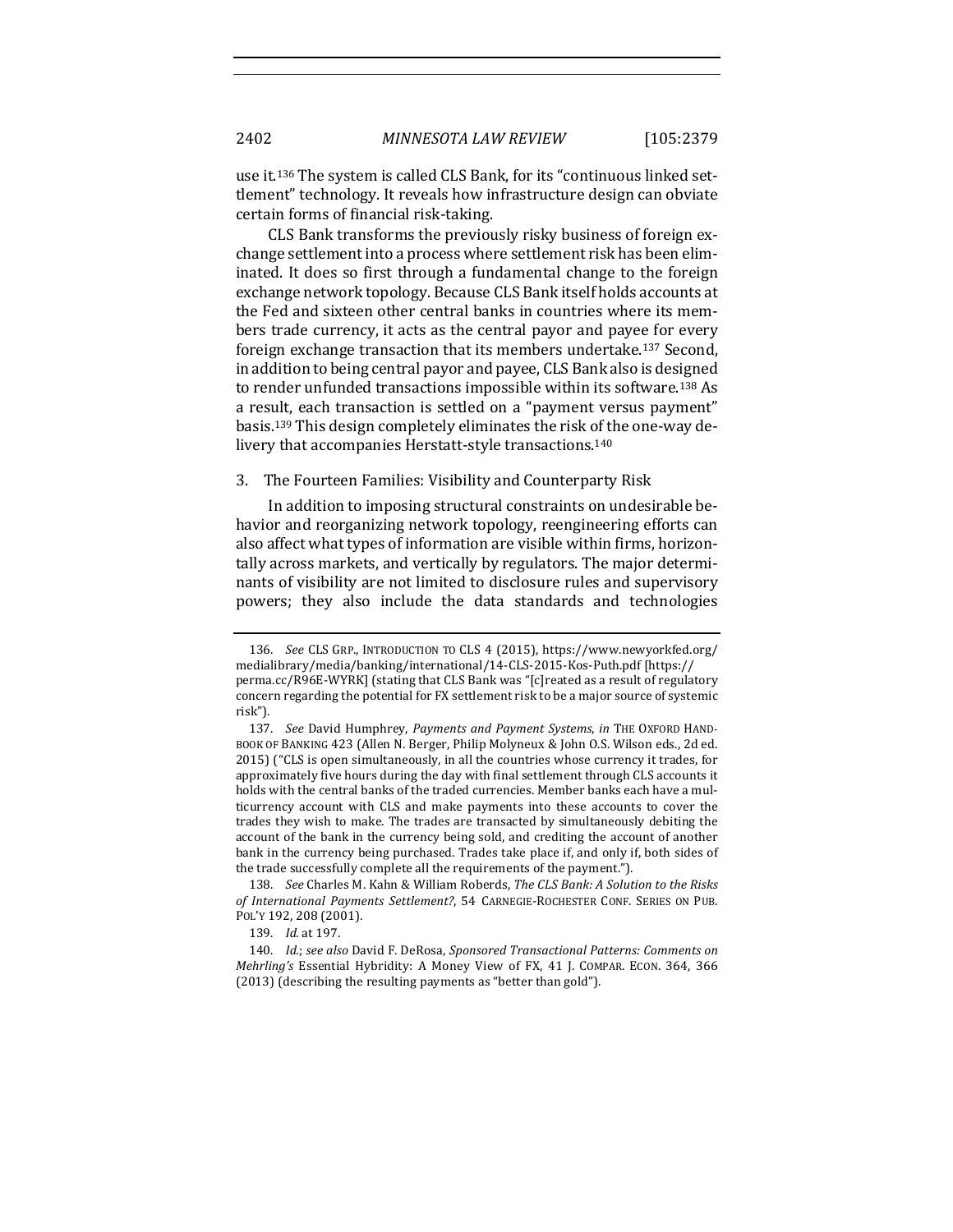employed to organize and distribute information about market activity in the first place.<sup>141</sup> These elements of the financial markets' West Coast code have gained prominence in the wake of the Global Financial Crisis, and they present an important frontier for regulatory leadership in the future.

To understand why, consider an episode involving the credit derivatives markets. While the legal literature contains much engagement with post-Global Financial Crisis mandatory central counterparty clearing, $142$  this episode comes from the pre-Crisis era. As students of the Crisis well know, these markets were burgeoning prior to 2008.<sup>143</sup> But their post-trade systems remained stuck in the 1990s. In a typical pre-Crisis credit default swap transaction,<sup>144</sup> two parties to a trade handled all post-trade processes bilaterally.<sup>145</sup> Until 2005, traders and their clerks still recorded their agreed-upon transactions by hand and faxed them to their counterparties.<sup>146</sup>

As the market grew, the back-office state of affairs worsened. For a large set of derivatives trades, parties left those faxed details unconfirmed for months at a time.<sup>147</sup> Parties were left in the dark about the assignment of their trades to third parties.<sup>148</sup> In the event of insolvency of one of the major market participants—and there would be

144. "In simple terms, a credit default swap is a promise by one party to pay another party in the event that a third party defaults on its debt." Jeremy C. Kress, *Credit* Default Swaps, Clearinghouses, and Systemic Risk: Why Centralized Counterparties Must Have Access to Central Bank Liquidity, 48 HARV. J. ON LEGIS. 49, 52 (2011). The promisor is known as a "protection seller," and the promisee is known as a "protection buyer." *Id.* Over the course of the transaction, the protection buyer makes periodic payments to the protection seller, who bears the risk of owing the buyer a lump payment in the event of third-party default. Id.

<sup>141.</sup> On the role of data standards in financial regulation, see Richard Berner & Kathryn Judge, The Data Standardization Challenge, in SYSTEMIC RISK IN THE FINANCIAL SECTOR: TEN YEARS AFTER THE GREAT CRASH 135 (Douglas W. Arner, Emilios Avgouleas, Danny Busch & Steven L. Schwarcz eds., 2019).

<sup>142.</sup> *See, e.g.*, Yesha Yadav, *Clearinghouses and the Swaps Market: A Decade On, in* OXFORD RESEARCH ENCYCLOPEDIA OF ECONOMICS AND FINANCE 1 (2019).

<sup>143.</sup> *See, e.g., Anupam Chander & Randall Costa, Clearing Credit Default Swaps: A Case Study in Global Legal Convergence*, 10 CHI. J. INT'L L. 639, 640 (2010) ("When the credit crisis struck in the fall of 2008, there were \$57 trillion in outstanding notional amount of CDS. In each of the preceding three years, the amount of CDS had nearly doubled. In 2004, positions in CDS stood at \$4.5 trillion." (footnotes omitted)).

<sup>145.</sup> *See* Chander & Costa, *supra* note 143, at 649-51.

<sup>146.</sup> See U.S. GOV'T ACCOUNTABILITY OFF., GAO-07-716, CREDIT DERIVATIVES: CONFIR-MATION BACKLOGS INCREASED DEALERS' OPERATIONAL RISKS, BUT WERE SUCCESSFULLY AD-DRESSED AFTER JOINT REGULATORY ACTION 12 (2007); TIMOTHY F. GEITHNER, STRESS TEST: REFLECTIONS ON FINANCIAL CRISES 102 (2014).

<sup>147.</sup> See sources cited supra note 146.

<sup>148.</sup> *See* sources cited *supra* note 146.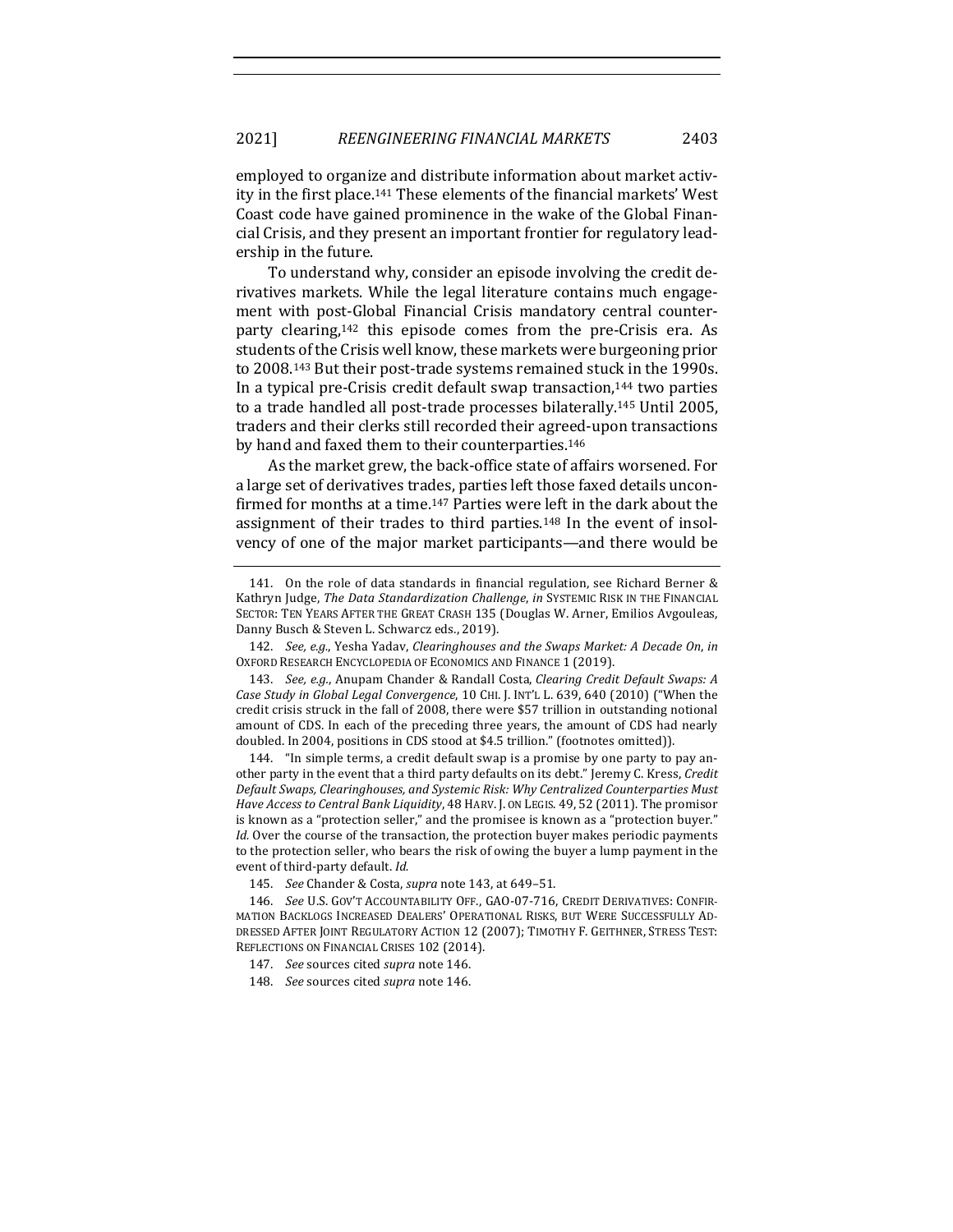one such insolvency during the Crisis, along with many near-insolvencies only avoided by extraordinary governmental intervention<sup>149</sup> the other participants would have had no idea of their exposures.

Regulators at the Federal Reserve Bank of New York (New York Fed) and the SEC engaged in close collaboration with the major market participants, known colloquially as "the Fourteen Families," to clear the  $f$ og.<sup>150</sup> Specifically, the regulators pressured the Fourteen Families to act using the powers of supervisory oversight and moral suasion.<sup>151</sup> In response, the Fourteen Families reduced trade-confirmation backlogs, adopted technical standards for computerized tradetracking, and adopted protocols to ensure awareness of third-party assignments.<sup>152</sup> Through a new platform called Deriv/SERV, they collectively automated many aspects of the information-distribution process.153

This reengineering of the derivatives post-trade process proved to be crucial. Had this paper-and-fax system remained in place, the confusion it created would have worsened the eventual crisis.<sup>154</sup> As Tim Geithner, who had been the President of the New York Fed at the time, put it, "In a crisis, nobody would have [had] any idea who owed what to whom, or whether whoever owed it would be able to pay." $155$ 

<sup>149.</sup> Of the fourteen major market participants at the time, Lehman Brothers would fail, while Bear Stearns, Credit Suisse, Citigroup, UBS, Merrill Lynch, and Wachovia were only saved by massive support from the Fed and the Swiss National Bank. See U.S. Gov'T AccounTABILITY OFF., *supra* note 146, at 11 n.16 (listing the fourteen dominant credit derivatives dealers); ADAM TOOZE, CRASHED: HOW A DECADE OF FINANCIAL CRI-SES CHANGED THE WORLD 177-78, 181-85, 220-23 (2018) (describing the bankruptcy of Lehman Brothers and the government support that averted the bankruptcies of Bear Stearns, Credit Suisse, Citigroup, Merrill Lynch, and UBS).

<sup>150.</sup> *See* GEITHNER, *supra* note 146, at 103. The details of the collaborative process are discussed infra Part III.

<sup>151.</sup> *See U.S. GOV'T ACCOUNTABILITY OFF., supra note* 146.

<sup>152.</sup> *Id.* at 18-25.

<sup>153.</sup> See Christopher L. Culp, OTC-Cleared Derivatives: Benefits, Costs, and Implications of the "Dodd-Frank Wall Street Reform and Consumer Protection Act," 20 J. APPLIED FIN., no. 2, 2010, at 103, 109.

<sup>154.</sup> The basic mechanism of exacerbation would have been opacity about counterparty risk relationships, which would have increased the likelihood of contractions in short-term credit and of asset fire-sales. *See* Kathryn Judge, *Information Gaps and Shadow Banking*, 103 VA. L. REV. 411, 457 (2017).

<sup>155.</sup> GEITHNER, *supra* note 146, at 103; see also Frank Partnoy & David A. Skeel, [r., The Promise and Perils of Credit Derivatives, 75 U. CIN. L. REV. 1019, 1036 (2007) (discussing the downsides of market opacity).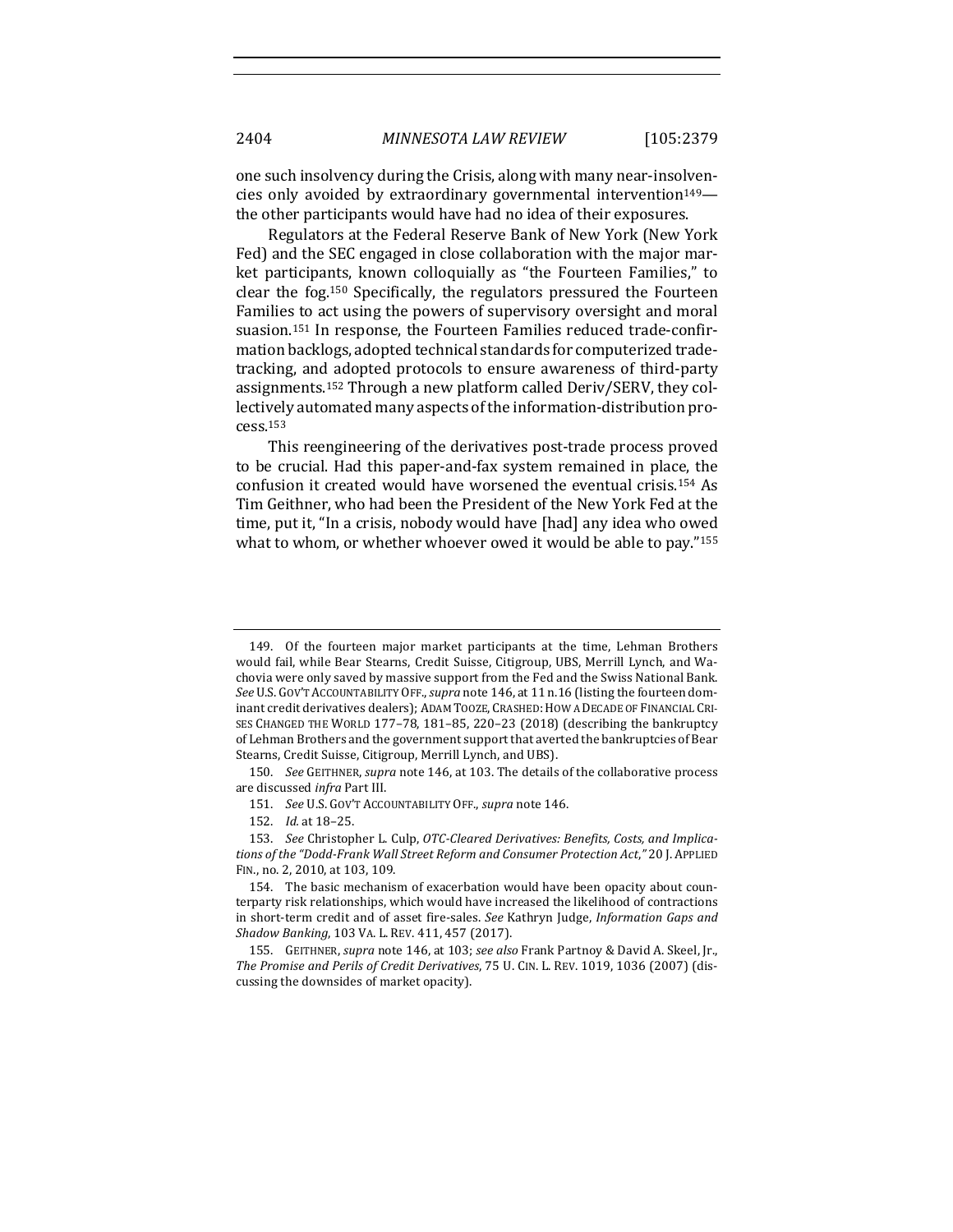The extra knowledge afforded by newly-digitized clearing systems limited the contagion of the failures that eventually did take place.<sup>156</sup>

\* \* \*

These three examples are very different—in terms of policy rationale, efficacy, ease of implementation, and more. Yet, together they show how regulators can embed policy goals into the design of market infrastructure. They also suggest the importance of public-private reengineering efforts within the broad set of approaches available to regulate the financial system.

# III. EVALUATING THE PRACTICE

As the theoretical discussion and case studies presented in Part II suggest, financial regulators can leverage the design of market technology to achieve a range of policy goals. But that fact alone cannot tell a regulator whether to pursue a reengineering effort in lieu of, or alongside, other techniques of governance. The answer to that question will depend on the comparative advantages and disadvantages of reengineering in a given context. This Part develops a framework for evaluating a reengineering idea's context-specific utility. Part A focuses on efficacy. As a technique, how effective is architectural "governance by infrastructure  $\text{design}^{\prime\prime}$ <sup>157</sup> at achieving policy objectives compared with direct conduct regulation or, say, the promotion of behavioral norms? Next, Part B turns to process. How should regulators think about the pros and cons of enlisting the private sector to engage in a reengineering effort? Finally, Part C steps back to consider systemic implications. How are individual reengineering efforts likely to interact with the broader project of financial regulation? Taken together, answers to these questions can shed light on reengineering's proper place in the financial regulatory toolkit.

#### A. THE EFFICACY OF REGULATING THROUGH DESIGN

When pursuing policy goals, financial regulators often write rules prohibiting harmful conduct, bring enforcement actions penalizing rule-violations, or extol behavioral norms from the bully pulpit. Infrastructural reengineering efforts are different. They aim to change the design elements of standardized financial platforms—elements that

<sup>156.</sup> *See* Jeffrey N. Gordon, *"Dynamic Precaution" in Maintaining Financial Stability: The Importance of FSOC, in AFTER THE CRASH: FINANCIAL CRISES AND REGULATORY RE-*SPONSES 144 (Sharyn O'Halloran & Thomas Groll eds., 2019).

<sup>157.</sup> *Cf.* Deirdre K. Mulligan & Kenneth A. Bamberger, *Saving Governance-by-De*sign, 106 CALIF. L. REV. 697, 722-38 (2018) (examining the use of technological design as a form of governance across regulatory domains).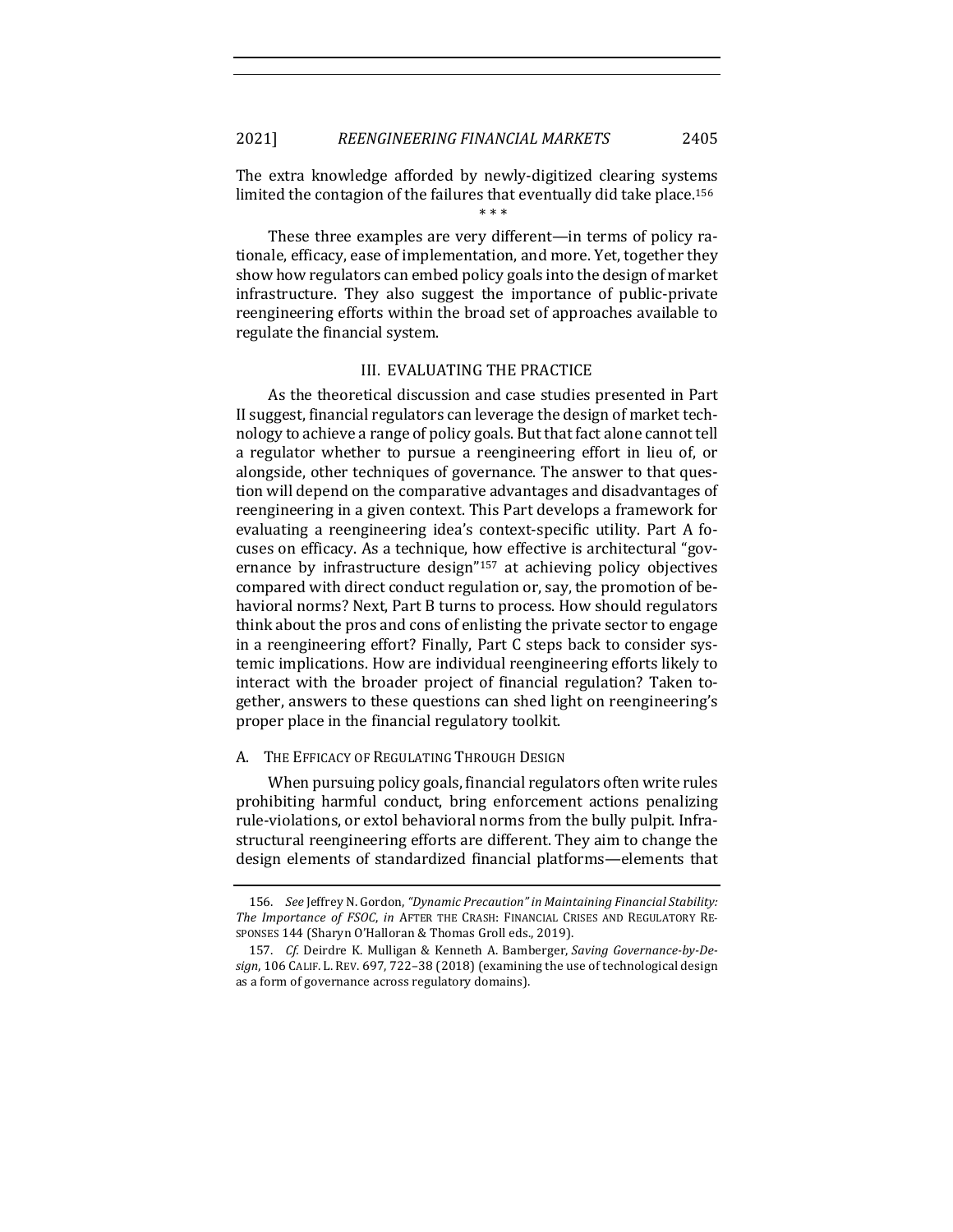themselves will do the work of controlling behavior or making it susceptible to surveillance.<sup>158</sup> To the extent that rulemaking, enforcement, or moral suasion are involved in reengineering, those tools are used to cajole market participants into altering market infrastructure; it is the infrastructure itself that imposes the desired governance. The qualities associated with this mode of governance render it fit for a range of purposes within the traditional financial regulatory ambit. This Part draws on Part II's cases to describe these qualities and then assesses the tradeoffs they are likely to produce in the context of financial market infrastructure.

## 1. Infrastructure Design as Mechanical Governance

The most important quality of infrastructure design relates to the way it operates on behavior. Specifically, its modes of control are *mechanical*. In Part II's cases, I highlighted how the design of financial market infrastructure can serve policy goals by imposing structural constraints on behavior or increasing the visibility of market activity.<sup>159</sup> Once installed, these structural constraints and surveillance technologies operate like clockwork, "without further human intervention."<sup>160</sup> They operate on behavior not through ex-post enforcement but rather through ex-ante conditions that apply in an immediate and automatic way to participants in a given financial market.<sup>161</sup> They do so because they become fixtures of the very environment within which market activity takes place.

What does mechanical governance look like in the financial sector? The cases presented in Part II help shed light here. Though the process of reengineering infrastructure in each case was of course anything but mechanical,<sup>162</sup> the products now operate in a mechanical way. First, take the way the DTC helps address securities theft. While traditional methods of policing securities theft rely on ex-post prosecution, the central securities depository design delivers ex-ante prevention. The replacement of a decentralized, paper-based settlement process with a centralized process relying on electronic records at the DTC deprives would-be embezzlers of their back-office access to

<sup>158.</sup> See supra note 7 and accompanying text.

<sup>159.</sup> *See supra* Part II.B.

<sup>160.</sup> *See* Grimmelmann, *supra* note 22, at 1723.

<sup>161.</sup> On the immediacy and automation of architectural regulation generally, see LESSIG, *supra* note 89, at 236-37. On the immediacy of software, in particular, see Grimmelmann, *supra* note 22, at 1729-30.

<sup>162.</sup> For discussion of the process aspects of reengineering, see *infra* Section III.B.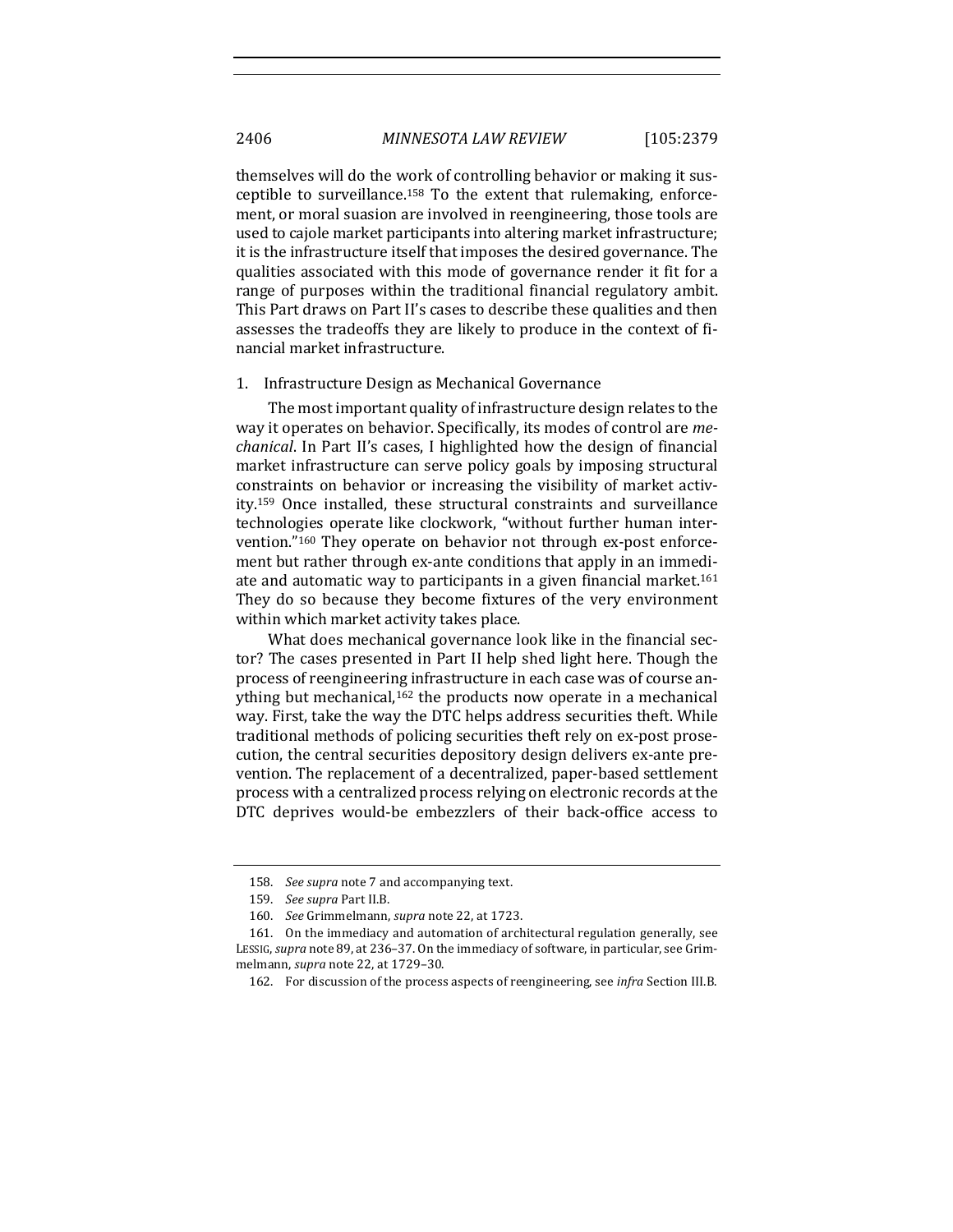misappropriate securities certificates.<sup>163</sup> It is the complex-systems equivalent of a locked vault. Similarly, CLS Bank's design removed the ability of its users to incur Herstatt risk. A cop need not be on the beat to ensure it; the CLS Bank system automates the payment-versus-payment requirement.<sup>164</sup> Participants in CLS Bank could not subvert it if they tried. Finally, consider the changes to the standard data forms and trade-confirmation practices in the credit derivatives markets. These changes rendered information about counterparty risk visible internally, between firms, and to regulators. And they did so not through the imposition of ex-post reporting requirements but rather by changing the technical standards according to which deals are conducted in the first place. In the run-up to the Global Financial Crisis, this had the effect of heightening private-sector and public-sector awareness of the markets' growing risks.<sup>165</sup>

The mechanical nature of governance-by-infrastructure-design renders it different from other techniques of regulating financial markets along two key dimensions: its cost structure and its relationship to bureaucratic discretion. Though these differences by no means guarantee that reengineering ought to be employed in any particular case, they do present a number of reasons why regulators may benefit from pursuing it in general.

*Reduced Variable Costs.* The first consequence of the mechanical nature of governance-by-infrastructure-design is that it likely will reduce the variable costs of achieving particular agency objectives when compared with traditional regulatory techniques. In the case of securities theft, for instance, William O. Douglas saw this in the 1930s. Though the mischief of securities theft can of course be addressed by heightened investigation and enforcement efforts, Douglas advocated the construction of a central securities depository to "obviate the need" for the ongoing costs such efforts would generate.<sup>166</sup> Similarly, when regulators around the world considered the problem of Herstatt-style settlement risk in the foreign exchange markets, they pursued a regime of governance reforms and capital regulations that require ongoing investment and oversight to render effective.<sup>167</sup> CLS Bank represents an effective substitute for this regime as a method of dealing with the particular problem of Herstatt risk. It therefore takes

<sup>163.</sup> *See supra Part II.B.1.* 

<sup>164.</sup> See supra Part II.B.2.

<sup>165.</sup> *See supra Part II.B.3.* 

<sup>166.</sup> *See supra* note 100 and accompanying text.

<sup>167.</sup> *See, e.g.*, Michael S. Barr & Geoffrey P. Miller, *Global Administrative Law: The View from Basel*, 17 EUR. J. INT'L L. 15, 16–17 (2006).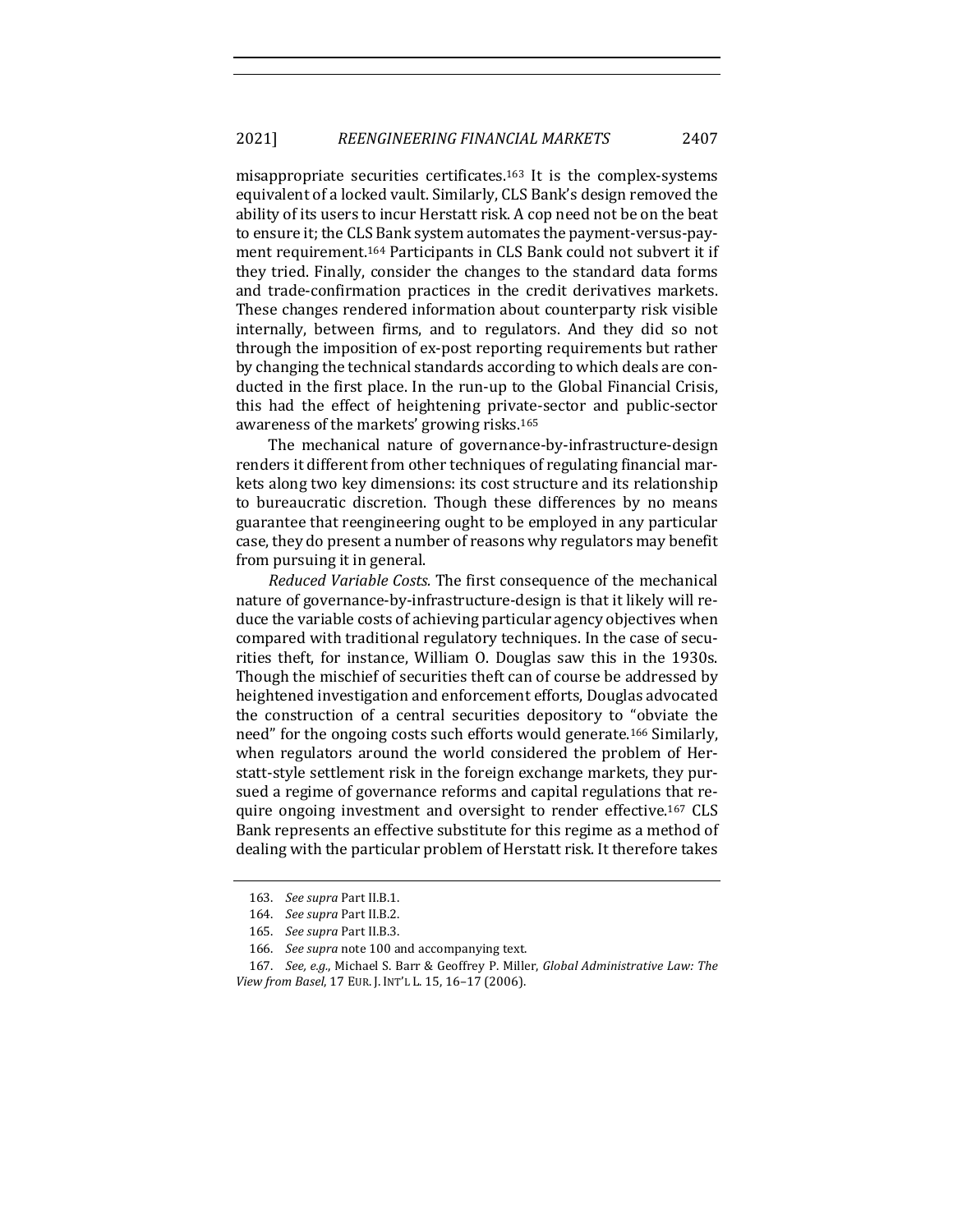2408 *MINNESOTA LAW REVIEW* [105:2379

one task off the plate of the financial regulatory regime when dealing with systemic risk regulation.

Reduced variable costs are significant, of course, because agencies always select priorities in the shadow of budget constraints.<sup>168</sup> When embedding a given priority into market infrastructure obviates the need for ongoing rulemaking, monitoring, and enforcement related to that priority, it frees up agency resources for other matters. A Fed that worries less about Herstatt risk can devote more resources to dealing with operational risk, for instance. This is not to say such trades are costless. A reengineering effort may create the need for ongoing attention to a new problem—for instance, with CLS Bank or the DTC, the problem of centralized cyber risk.<sup>169</sup> The benefits of solving old problems must be weighed against the costs of creating new ones in any particular case. But just as the purchase of a sturdy bank vault reduces the need for hired guns, reengineering efforts hold out the promise of reducing the ongoing costs of addressing problems in the financial sector.

The Removal of Discretion. A second quality of mechanical governance is that it eliminates human agency and discretion from a given policy space. This is not only a potential source of cost-savings in the budgetary sense; in some cases, it also can increase the reliability of regulation. Most prominently, eliminating discretion can be useful in situations where line personnel might bring in undue bias<sup>170</sup> or might become excessively cozy with the firms they supervise.<sup>171</sup> For instance, one reason why it took so long to uncover the scandal of Richard Whitney's securities thefts was that his reputation as the "white knight" of Wall Street rendered him above suspicion.<sup>172</sup> Regulatory

170. *See, e.g.*, Cary Coglianese & David Lehr, *Regulating by Robot: Administrative Decision Making in the Machine Learning Era,* 105 GEO. L.J. 1147 (2017) (examining whether "robotic" decision making tools are constitutional). But see, e.g., Danielle Keats Citron, *Technological Due Process*, 85 WASH. U. L. REV. 1249 (2008) (arguing automated systems jeopardize due process norms).

171. See Peter Conti-Brown, The Twelve Federal Reserve Banks: Governance and Ac*countability in the 21st Century* 16-17 (Hutchins Ctr. on Fiscal & Monetary Pol'y at Brookings, Working Paper No. 10, 2015), https://www.brookings.edu/wp-content/ uploads/2015/02/fed\_banks\_21st\_century.pdf [https://perma.cc/S7BV-7L2A].

172. *See* Beschloss, *supra* note 96.

<sup>168.</sup> *See, e.g.*, Zachary D. Clopton, *Redundant Public-Private Enforcement*, 69 VAND. L. REV. 285, 309 (2014).

<sup>169.</sup> *See, e.g.*, JASON HEALEY, PATRICIA MOSER, KATHERYN ROSEN & ADRIANA TACHE, BROOKINGS CYBERSECURITY PROJECT, THE FUTURE OF FINANCIAL STABILITY AND CYBER RISK 7, 9–10 (2018), https://www.brookings.edu/wp-content/uploads/2018/10/Healey-et -al\_Financial-Stability-and-Cyber-Risk.pdf [https://perma.cc/CXN6-LSUN]; see also in*fra* Part III.C (discussing the systemic tradeoffs of reengineering efforts).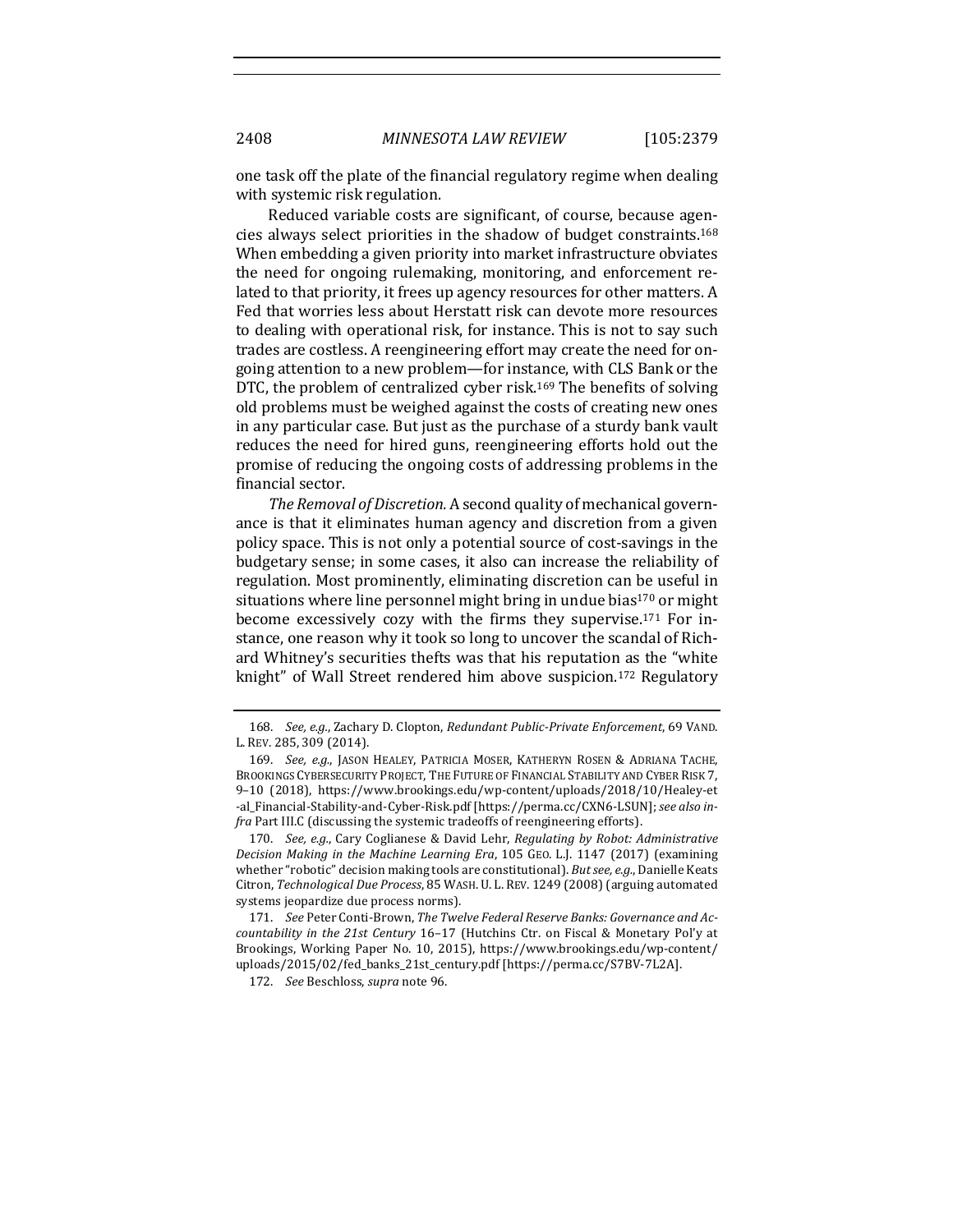discretion allowed him to go relatively unchecked for too long. Similarly, consider the example of CLS Bank. The pre-CLS Bank era was rife with prudential discretion for bank supervisors over Herstatt risk. How seriously should they view the risk? Should they penalize banks that transact with risky counterparties? How severely? With regard to foreign exchange settlement risk, CLS takes these questions off the table. Finally, consider the problem of regulatory access to high-quality data about the financial markets. Such data—essential to the task of financial crisis prevention<sup>173</sup>—might be produced post-hoc, through periodic reporting, or might be produced by a system that is integrated with a given market's trading operations. Only the latter will automatically deliver timely, useful data as a matter of course, without room for shirking by regulated firms. And the latter is what the Fourteen Families' derivatives reengineering produced, enabling regulators and firms to obtain at least a partial handle on the risks arising in the credit derivatives markets.<sup>174</sup>

Of course, there are also potential downsides to the absence of discretion. A fundamental quality of traditional regulation is that its enforcers may exercise discretion to temper the severity of any given regulatory decree. In the context of the common law, this possibility falls under the rubric of equity; in the context of financial regulation, it is typically thought of as forbearance.<sup>175</sup> Financial regulators exercise discretion against applying legal rules and standards for many reasons—to achieve deregulatory goals, to bargain with regulated entities, or even to mitigate the effects of a crisis. Mechanical governance takes these options off the table. Because it is automatic, no human agent can play the role of "shield[]" between a policy and its unwise application.176

In practice, financial regulators are likely to be capable of balancing the tradeoffs inherent in removing policy discretion fairly well. Consider, for instance, a recent rulemaking proceeding over the design of the Federal Reserve's large-value payment system, Fedwire. Each day, Fedwire facilitates payment of over \$4 trillion between the banks and other financial institutions that hold money in accounts at

<sup>173.</sup> See infra Part IV.A.3.

<sup>174.</sup> *See supra* Part II.B.3.

<sup>175.</sup> See David Zaring, The Government's Economic Response to the Coronavirus Crisis 30-34 (July 28, 2020) (unpublished manuscript), https://ssrn.com/abstract= 3662049.

<sup>176.</sup> Cohen, *supra* note 52, at 42.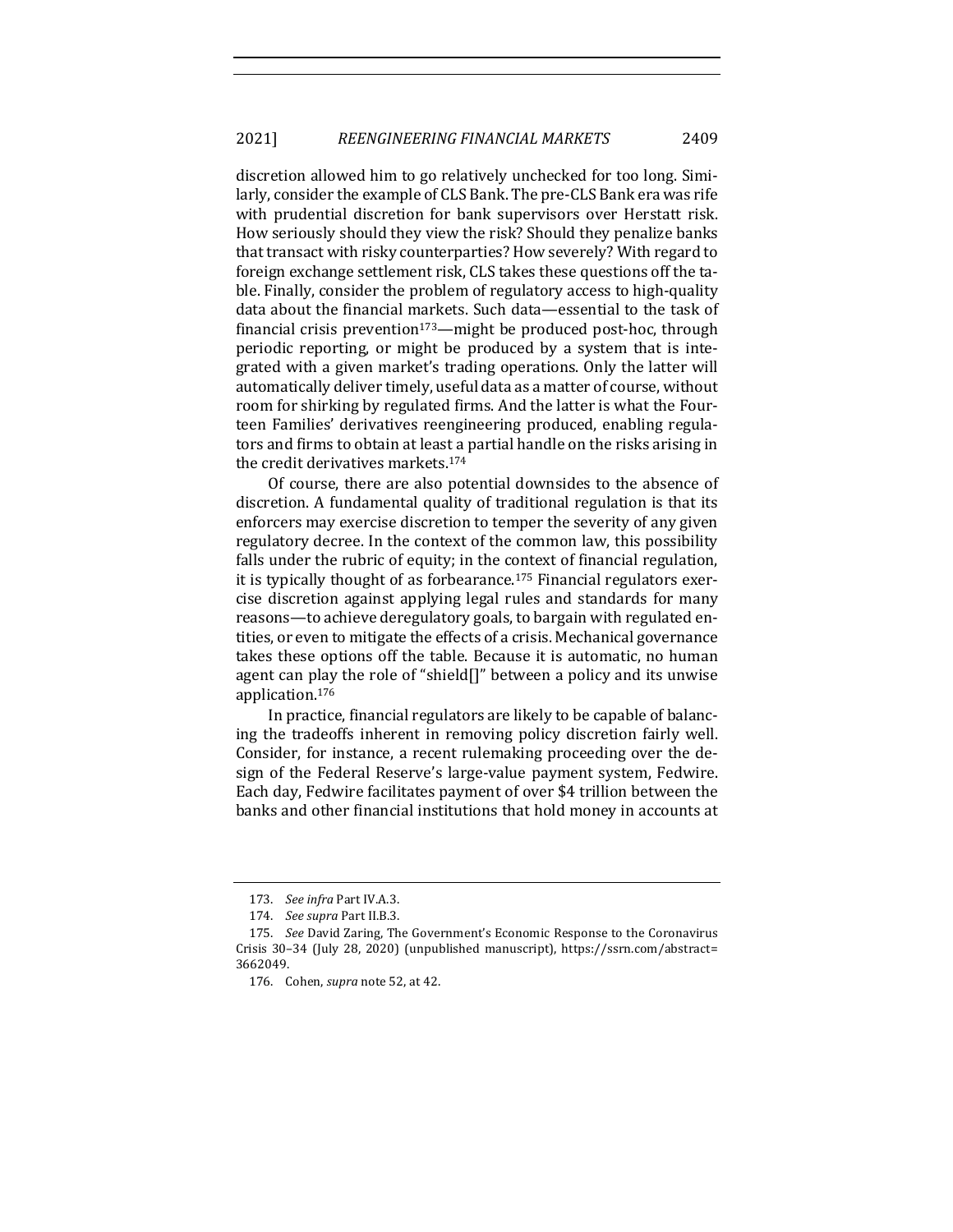the Federal Reserve.<sup>177</sup> Currently, Fedwire allows those institutions to overdraft on their account balances, leaving the Fed on the hook in the event of default.<sup>178</sup> To reduce its risk, the Fed can monitor account holders' creditworthiness, charge fees, or demand collateral.<sup>179</sup> At first, the Fed proposed to curb overdrafts through limits built into the Fedwire system, making it functionally impossible for institutions to run up their overdraft debts.<sup>180</sup> But the pushback from Fedwire's users was swift: they worried about the automated prohibition on overdrafts leading to gridlock in the interbank payment system.<sup>181</sup> In some situations, this gridlock might exacerbate a liquidity crisis.<sup>182</sup> The Fed evidently agreed and has backed away from its governance-by-design proposal.

Taken from a broader perspective, the tradeoff between discretion and automation is likely to be less problematic in financial markets than in other contexts. In the context of cyberspace regulation, a generation of scholars has lamented the costs of automatic governance by code because of its effects on the values of public discourse and free social life.<sup>183</sup> But rigid regulation in the financial markets has lower stakes because the values involved are instrumental ones. Further, the parties most likely to be affected are not individual citizens whose power is negligible but rather large financial institutions who can push back against excessive rigidity through interest-group action. As a result, the ability of agencies to tame certain forms of line-

<sup>177.</sup> *See Fedwire Funds Service* - *Annual Statistics*, FED. RSRV. BANK SERVS., https:// www.frbservices.org/resources/financial-services/wires/volume-value-stats/ annual-stats.html [https://perma.cc/V8HX-RCBH].

<sup>178.</sup> Policy on Payment System Risk and Expanded Real-Time Monitoring, 83 Fed. Reg. 20,074, 20,074 (2018) ("[T]he Reserve Banks could face direct risk of loss should institutions be unable to settle their daylight overdrafts in their Federal Reserve accounts before the end of the day.").

<sup>179.</sup> See id. For an ethnographic account of hand-wringing at the Bank of Japan regarding daylight overdrafts when it began operating a payment system similar to Fedwire, see Annelise Riles, *Real Time: Unwinding Technocratic and Anthropological* Knowledge, 31 AM. ETHNOLOGIST 392 (2004).

<sup>180.</sup> *See* Policy on Payment System Risk and Expanded Real-Time Monitoring, 83 Fed. Reg. at 20,074–76.

<sup>181.</sup> *See* Letter from Alaina Gimbert, Senior Vice President & Assoc. Gen. Couns., The Clearing House Payments Co., to Ann E. Misback, Sec'y, Bd. of Governors of the Fed. Rsrv. Sys. (July 6, 2018), https://www.federalreserve.gov/SECRS/2018/July/ 20180726/OP-1607/OP-1607\_070618\_132121\_420589738959\_1.pdf [https:// perma.cc/7N4S-828F].

<sup>182.</sup> *Id.* at 2.

<sup>183.</sup> *See, e.g.*, Mulligan & Bamberger, *supra* note 157, at 701 (arguing that "governance-by-design has taken us down the path towards governance dystopia").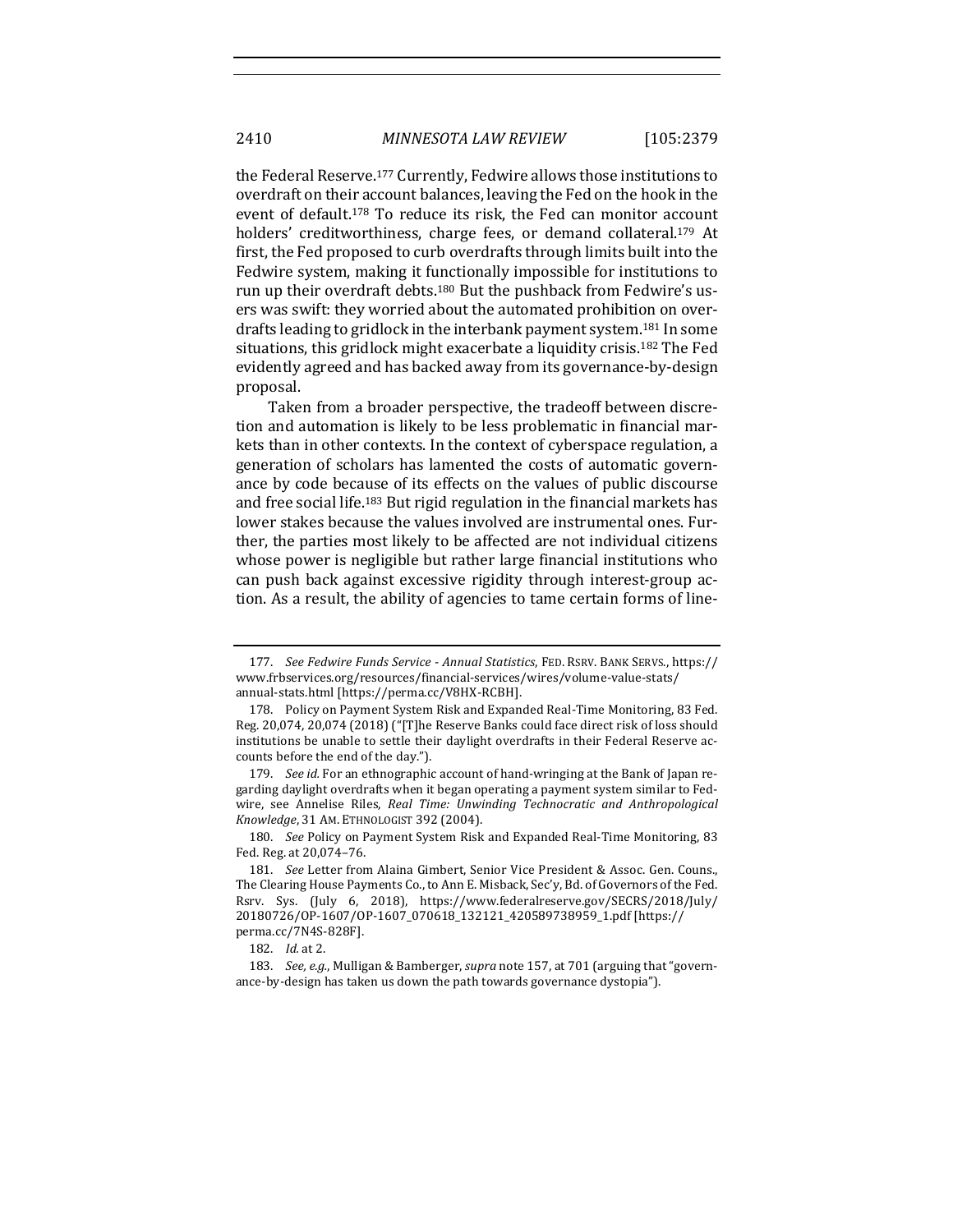level discretion through reengineering efforts is likely to be valuable without running amok.

# 2. The Durability of Infrastructure

A second important quality of design changes to financial market infrastructure is that they are likely to be durable. The infrastructural changes described in Part II, for instance, are between one and five decades old at this point, but they continue to shape the path of market infrastructure development. The DTC now operates as the nearuniversal standard for securities settlement in the United States;<sup>184</sup> CLS Bank intermediates the lion's share of foreign exchange transactions between the jurisdictions it serves;<sup>185</sup> and the 2005–06 data reforms laid the groundwork for the transformation of the credit derivatives markets post-2008.<sup>186</sup>

The durability of these systems can be chalked up to a combination of network effects, organizational embeddedness, and regulatory linkages. Network effects arise because market participants have incentives to use the transactional infrastructure that gives them access to large numbers of other market participants.<sup>187</sup> In the context of trading, larger networks tend to redound to greater market liquidity;<sup>188</sup> in the context of clearing and settlement, they tend to create benefits from transactional netting.<sup>189</sup> While economists debate the conditions under which these incentives contribute to inefficient lockin, in all cases network effects bind market participants to dominant infrastructure.<sup>190</sup> So, too, does the organizational embeddedness of technical systems. Because technical systems require highly specialized knowledge to operate or participate in, that knowledge often

<sup>184.</sup> See Tony Porter, *Technical Systems and the Architecture of Transnational Business Governance Interactions*, 8 REGUL. & GOVERNANCE 110, 121 (2014) (characterizing the DTC as holding an "effective monopoly" over corporate securities settlement in the United States).

<sup>185.</sup> See Morten Linnemann Bech & Henry Holden, FX Settlement Risk Remains Sig*nificant*, BIS Q. REV., Dec. 2019, at 48, 48 graph A.1 (documenting the extent of CLS's market share)

<sup>186.</sup> See Dan Awrey, Split Derivatives: Inside the World's Most Misunderstood Con*tract*, 36 YALE J. ON REGUL. 495, 527-29 (2019) (describing how the reforms facilitated a range of back-office developments in subsequent years).

<sup>187.</sup> See, e.g., Joseph Farrell & Paul Klemperer, *Coordination and Lock-In: Competi*tion with Switching Costs and Network Effects, in 3 HANDBOOK OF INDUSTRIAL ORGANIZA-TION 1967 (2007) (describing the network effects tending to arise from access to markets with larger numbers of participants).

<sup>188.</sup> *See id.*

<sup>189.</sup> *See LEE, supra note* 60, at 61.

<sup>190.</sup> *See* Farrell & Klemperer, *supra* note 187.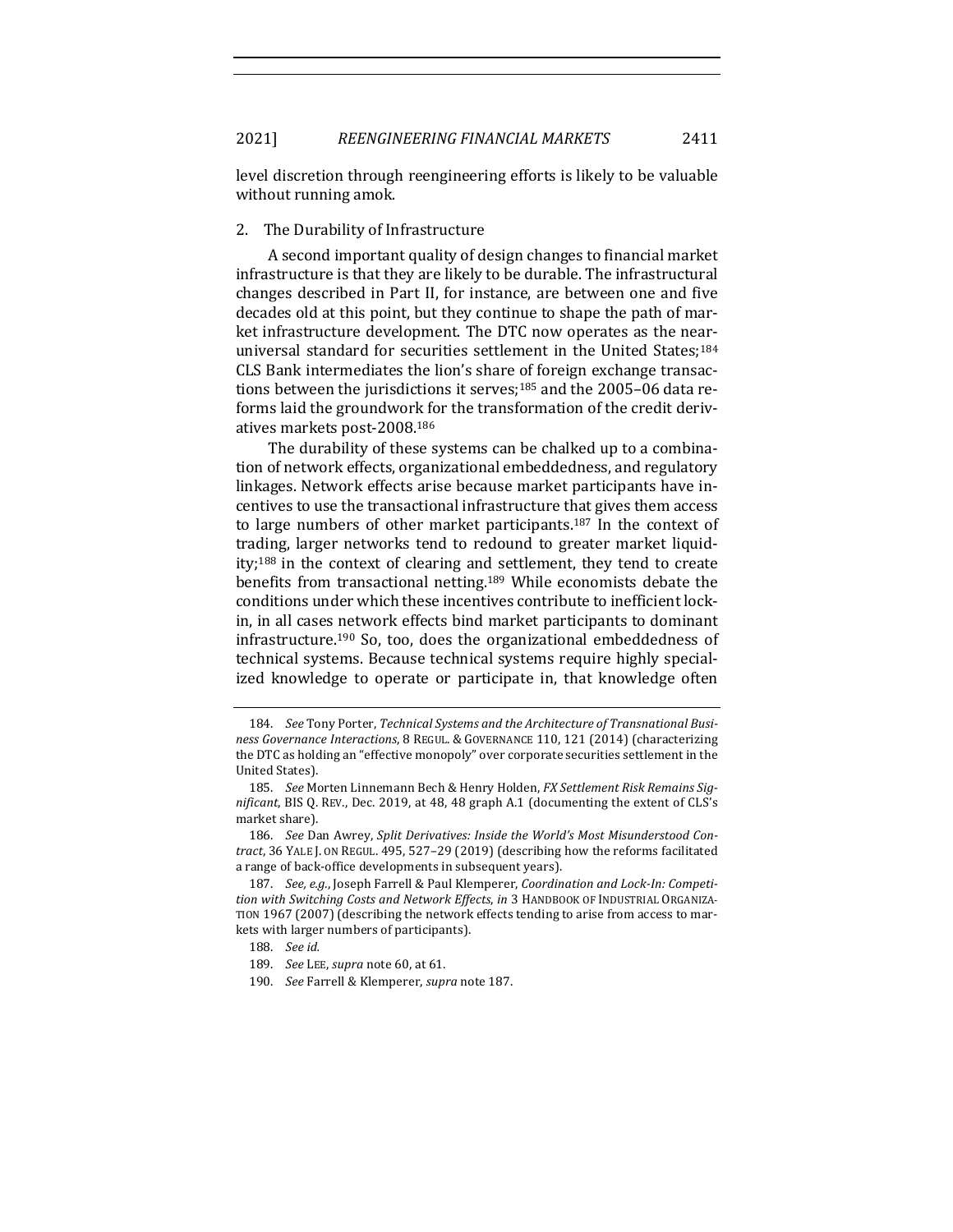becomes institutionalized within particular organizational roles and departments and routinized into organizational processes.<sup>191</sup> Today, entire bank departments owe their existence to the task of processing trades through the DTC, CLS Bank, and their infrastructural peers.<sup>192</sup> Such institutionalization tends to further entrench a given system. Finally, similar linkages between financial market infrastructure design and regulatory regimes tend to add inertia as well. Because regulatory rules often fit particular technical systems, regulators and compliance professionals alike are loath to let dynamism lead to misalignment.<sup>193</sup>

These forces of durability will increase the usefulness of reengineering in situations where they wish to insulate policies against change. When agencies pursue regulatory projects, those efforts are always contingent. As Chris Brummer has highlighted, they can be undermined by a variety of forces, from technological dynamism to shifting market structure.<sup>194</sup> They also face the threat of what J.B. Ruhl and Jim Salzman have called "regulatory exit"—the "intentional, significant reduction" in a regulatory program's vitality by agency action.<sup>195</sup> Though some exits are planned by the authors of a program in the first place, others represent direct affronts to the policy goals that animate the programs. These unplanned exits may come through formal repudiation in the pages of the Federal Register; they may also come through informal means, such as "slashing agency budgets, reassigning staff, declining to enforce a regulatory program, or seeking delays in the courts."<sup>196</sup> Because agency staff typically wish to see their work live on after their departure, they often seek ways to "insulate or

193. See Ho, supra note 192 (arguing that regulatory governance regimes tend to be complementary to, and integrated with, technical systems in the financial sector).

<sup>191.</sup> *See* Mulligan & Bamberger, *supra* note 157, at 743 (describing how technical systems "often become[] embedded in organizations and social structures, and in the practices of a culture, community, or profession and then fade[] into the background"); Porter, *supra* note 184 (describing the integration of the financial markets' technical systems into organizational routines and professional identity).

<sup>192.</sup> See, e.g., Broker-Dealers, BNY MELLON, https://www.bnymellon.com/us/en/ solutions/broker-dealers/overview.html [https://perma.cc/9C9Y-4KXK]; State Street *Global Services*, STATE ST., https://www.statestreet.com/solutions/by-capability/ssgs .html [https://perma.cc/E2FV-JMNZ]. For an ethnographic account of these departments, see KAREN HO, LIQUIDATED: AN ETHNOGRAPHY OF WALL STREET 73-121 (2009), which describes the "back office" departments of Wall Street firms.

<sup>194.</sup> *See* Chris Brummer, *Disruptive Technology and Securities Regulation*, 84 FORD-HAM L. REV. 977, 1020–35 (2015) (analyzing how disruptive information and communications technology can undermine otherwise-settled regulatory practices and regimes).

<sup>195.</sup> *See* J.B. Ruhl & James Salzman, *Regulatory Exit*, 68 VAND. L. REV. 1295, 1302 (2015).

<sup>196.</sup> Sarah E. Light, *Regulatory Horcruxes*, 67 DUKE L.J. 1647, 1650 (2018).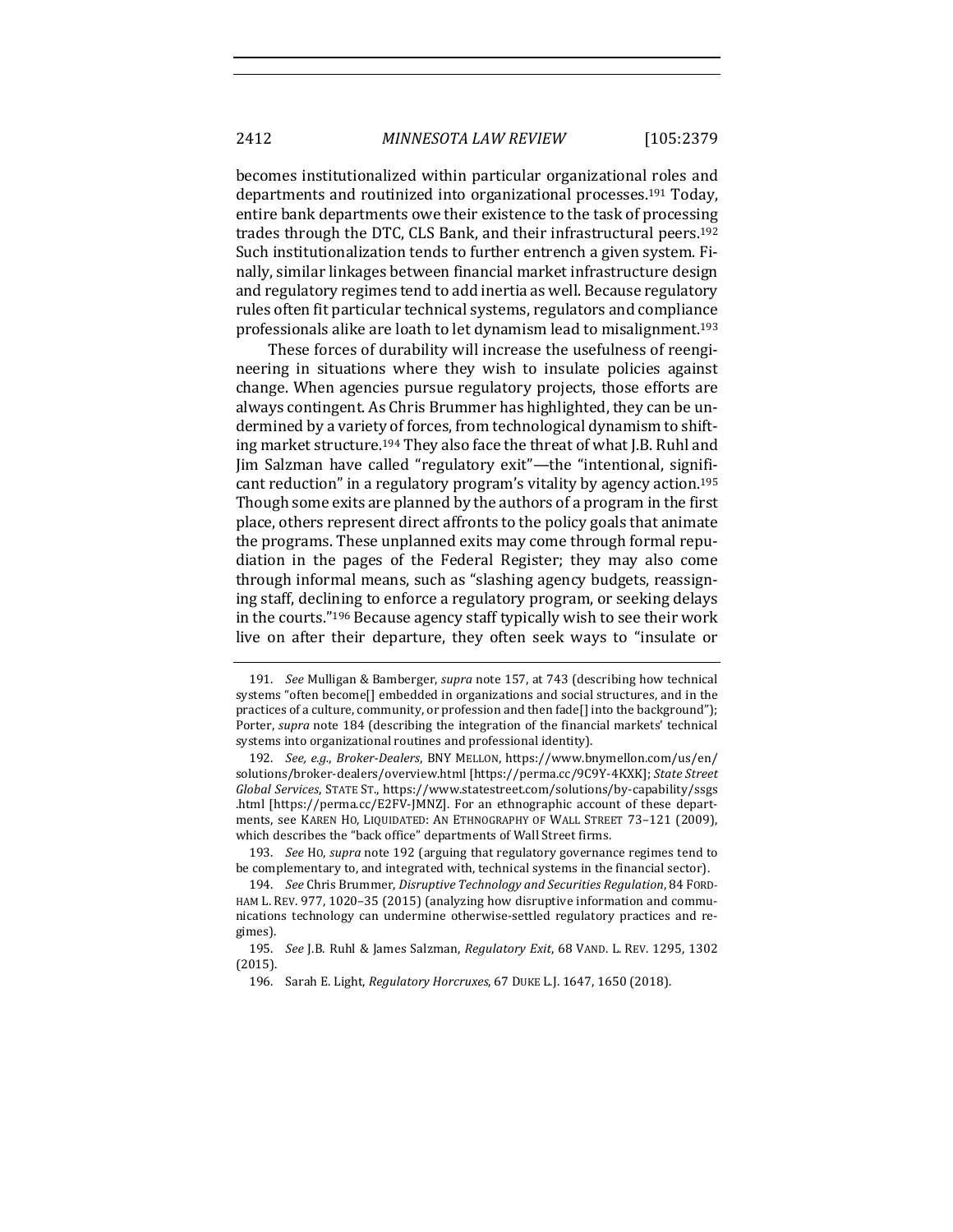harden" their favored projects against exit by their successors.<sup>197</sup> Due to the durability provided by network effects, organizational embeddedness, and regulatory linkages, infrastructural reengineering is likely to be effective at providing just such insulation.

Of course, there are downsides to this kind of entrenchment, too. Embedding regulatory values into market infrastructure may lead to harmful protectionism by dominant players in transactional networks. Reengineering efforts risk producing this effect because they may give rise to strong industry coalitions. These coalitions—take, for instance, the broker-dealers and custodians that control the DTCmay gain positional power due to their newfound centrality in financial intermediation chains, and they also may hold sway with regulators due to their value as partners in the reengineering effort.

As Kathryn Judge has written, when intermediaries possess such advantages, they generally seek to "affect the processes through which institutions evolve in self-serving ways." $198$  Because the (newly) existing infrastructure design will favor their business models, they will take concerted action to maintain the (new) status quo. In her account of this process of "intermediary influence," Judge shows how securities firms with control over the NYSE successfully resisted efficiency-enhancing changes to tick size for many years through effective collective action.<sup>199</sup> A similar process of intermediary entrenchment has played out over multiple decades in the case of the DTC. While scholars and policymakers intermittently lament flaws with the DTC model from the perspective of intermediary risk, corporate voting, and more, the model has gone untouched by serious competitive disruption or regulatory upheaval since its creation half a century ago.

Does the DTC's problematic entrenchment reveal that it was a fundamental mistake to prod its construction? Though this is perhaps the view of some commentators,<sup>200</sup> I do not think so. The myriad problems that converged in the Paperwork Crisis were themselves longstanding, as evidenced by the 1930s SEC's interest in resolving them, and later in the early-1960s SEC's similar interest.<sup>201</sup> The infrastructural solution mitigated these problems for the long haul. Indeed, the DTC, along with CLS Bank and other important infrastructure

<sup>197.</sup> *See id.*

<sup>198.</sup> Judge, *supra* note 77, at 577.

<sup>199.</sup> *See id.* at 594-96.

<sup>200.</sup> *See, e.g.*, David C. Donald, *Heart of Darkness: The Problem at the Core of the U.S. Proxy System and Its Solution*, 6 VA. L. & BUS. REV. 41, 82–94 (2011).

<sup>201.</sup> *See supra Part II.B.1.*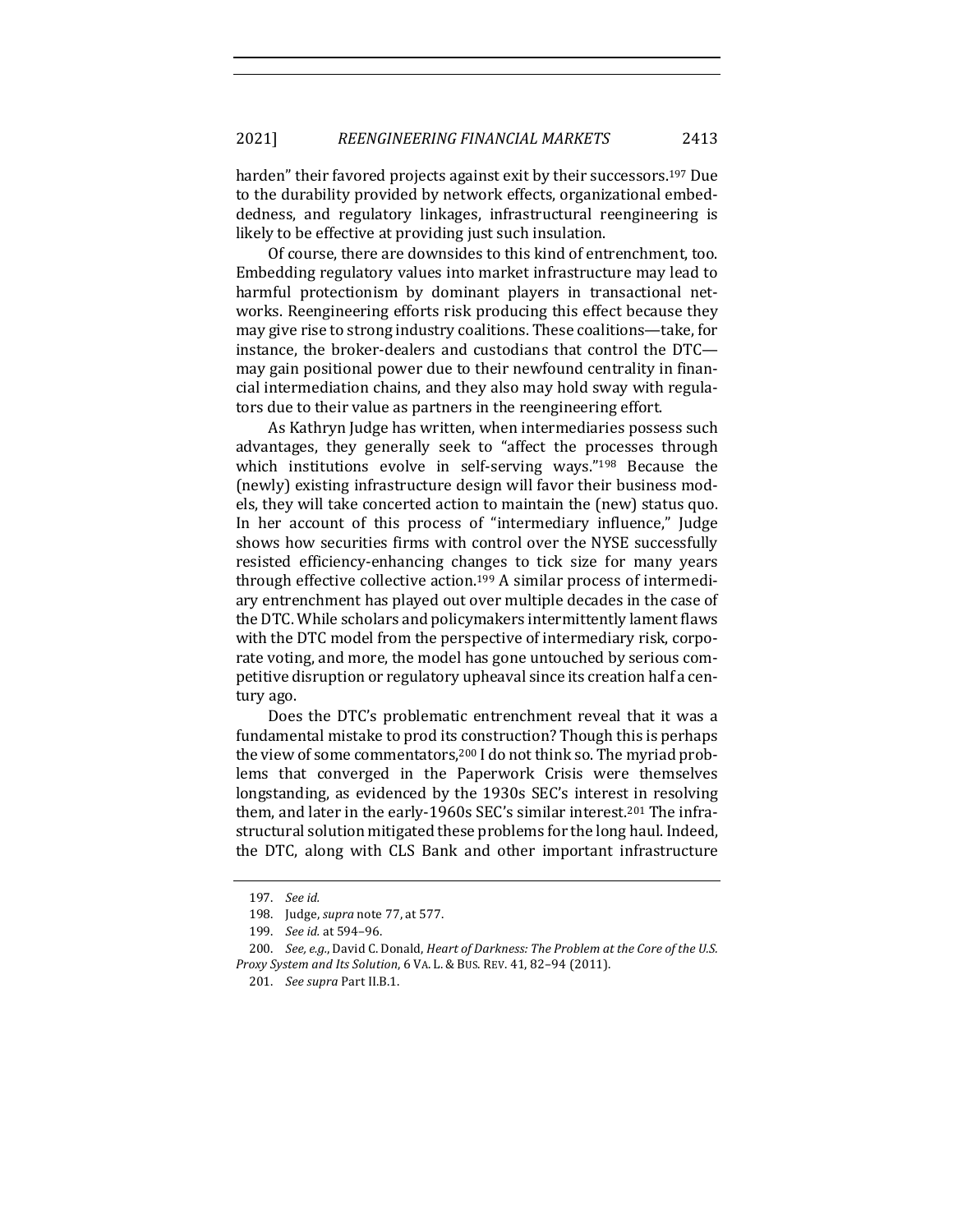institutions, continued normal business even amid the stress of the Global Financial Crisis, becoming widely lauded as the few large, systemically important "dog[s] that didn't bark."<sup>202</sup> While scholars might debate whether this or that design would have been better to promote in the late 1960s, the general effort to produce the DTC was a valuable one. Similarly, though CLS Bank and ongoing derivatives reforms have undoubtedly strengthened the competitive positions of their insiders, this fact alone cannot motivate a wholesale indictment of those efforts. Instead, in any particular case, regulators and scholars must balance the weight of entrenchment against the governance benefits of reengineering.

#### B. THE CHALLENGE OF PRIVATE-SECTOR ENLISTMENT

The prior Part looked at the characteristics that make reengineering useful as a technique of governance and the tradeoffs those characteristics produce. This Part turns to process considerations. In particular, it highlights a second set of reasons regulators might wish to consider reengineering efforts: they can leverage private-sector capacity to serve public-law goals.

Across the cases presented in Part II, regulators relied heavily on private actors for both idea formation and blueprint implementation. They drew on extensive industry knowledge and detailed understandings of market dynamics.<sup>203</sup> In the case of what became the DTC, William O. Douglas first developed the idea based on a proposal circulating in the stock-brokerage industry.<sup>204</sup> Eventually, the DTC was built by a consortium of brokerage houses in cooperation with a team within the NYSE.<sup>205</sup> Similarly, CLS Bank's development occurred at the behest of central banks around the world, but the effort was carried out by a private-sector "G20" of the world's largest foreign exchange dealer banks and eventually implemented through a technology

<sup>202.</sup> Gordon, *supra* note 156, at 148; see also SCOTT & GELPERN, supra note 54, at 792 (noting that the infrastructure of financial markets "performed well during the financial crisis that began in 2007").

<sup>203.</sup> The value of such detailed and "context-specific" industrial knowledge is discussed in Cristie L. Ford, *New Governance, Compliance, and Principles-Based Securities Regulation*, 45 AM. BUS. L.J. 1, 27-28 (2008). *See also* Lisa Schultz Bressman & Robert B. Thompson, *The Future of Agency Independence*, 63 VAND. L. REV. 599, 614-15 (2010) (justifying agency independence on the ground that it facilitates invaluable public-private collaboration).

<sup>204.</sup> *See* Douglas, *supra* note 101, at 6 (stating that the central depository trust idea "emanate[d] from the brokerage business itself" and "was suggested [in the United States] at least as [early] as 1932").

<sup>205.</sup> *See* Donald, *supra* note 200, at 54–59.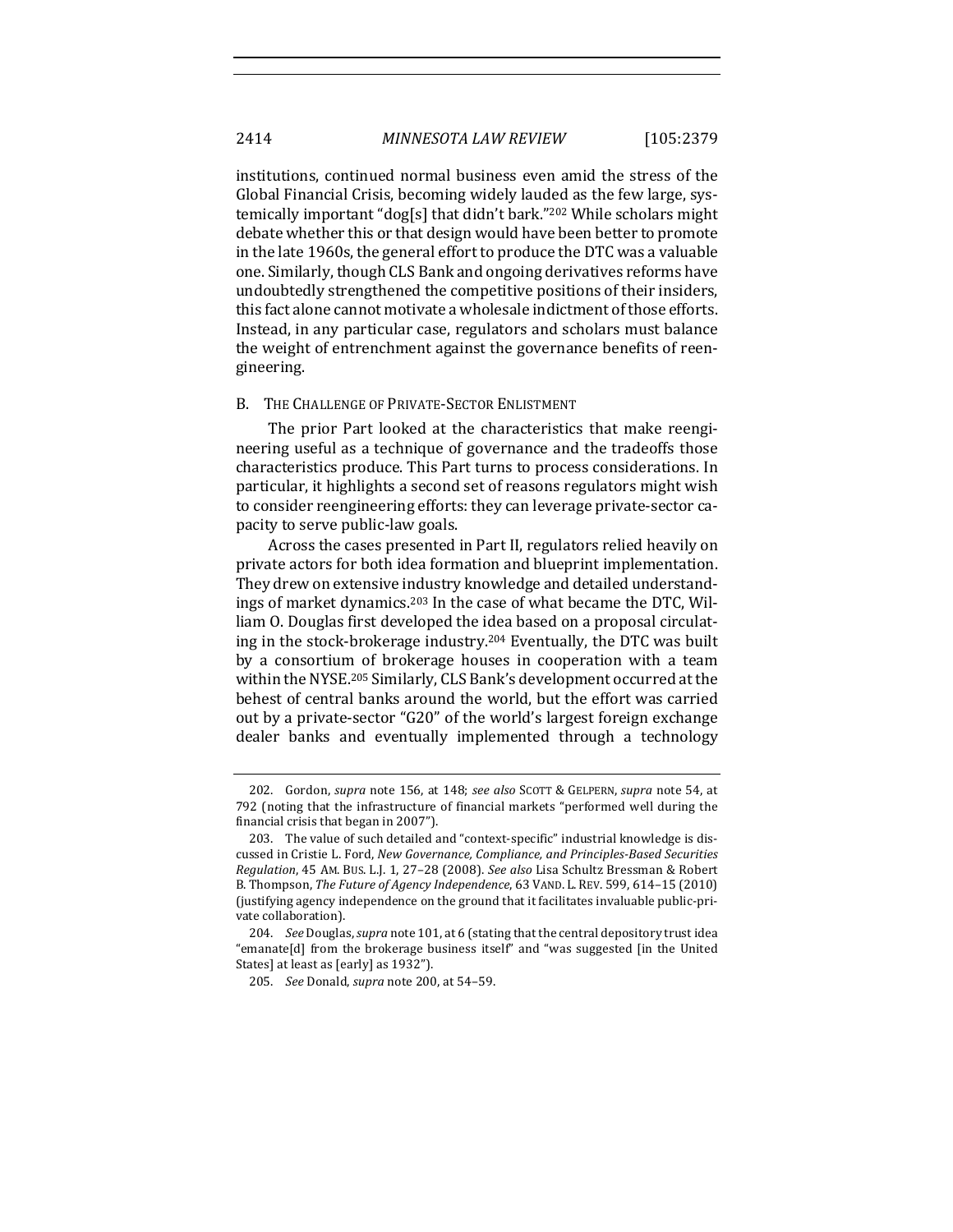services contract with IBM.<sup>206</sup> And with credit derivatives reform, the idea took shape due to an "early warning" provided by an industry actor, who told the president of the New York Fed about the risks posed by the dated practices of the derivatives post-trade process.<sup>207</sup> In light of those risks, the Fourteen Families engaged in coordination and standardization efforts over the course of multiple years to meet regulators' requirements for transparent post-trade practices.<sup>208</sup>

The advantages to regulators of working with private actors to achieve public ends come not only in the forms of local knowledge and specialized expertise but also in the simple form of resources. While public monitoring and enforcement require large budget allocations,<sup>209</sup> the act of leveraging private-sector capacity only costs the regulator the price of the leverage.<sup>210</sup> By using the ability to both coordinate and coerce industry actors to make infrastructural changes, regulators who lead reengineering efforts are able to take action even if they are severely under-resourced in the budgetary sense.<sup>211</sup>

In each of these regards, reengineering efforts resemble other methods of financial regulation that enlist private-sector actors to do the work of the state, from self-regulation to gatekeeping regimes.<sup>212</sup> Like those better-studied methods of collaborative governance, reengineering will only succeed in contexts where regulators are able to work effectively across the public-private divide without succumbing to capture or capriciousness. On this front, it is essential to evaluate whether the legal and bureaucratic structures through which the

<sup>206.</sup> *See* Schaller, *supra* note 134.

<sup>207.</sup> NOAM SCHEIBER, THE ESCAPE ARTISTS: HOW OBAMA'S TEAM FUMBLED THE RECOV-ERY  $210$  ( $2012$ ) (citing an interview with a New York Fed official). That this industry actor, a Goldman Sachs partner named Gerald Corrigan, had only recently passed through the revolving door from the Federal Reserve to Goldman perhaps suggests why his warnings were both credible and effective. See id.

<sup>208.</sup> *See U.S. GOV'T ACCOUNTABILITY OFF., supra* note 146, at 18-25.

<sup>209.</sup> *See* Rory Van Loo, *The New Gatekeepers: Private Firms as Public Enforcers*, 106 VA. L. REV. 467, 509-10 (2019).

<sup>210.</sup> *Cf.* William E. Kovacic & David A. Hyman, *Regulatory Leveraging: Problem or* Solution?, 23 GEO. MASON L. REV. 1163, 1165-66 (2016) (discussing private sector leveraging).

<sup>211.</sup> *Cf.* Van Loo, *supra* note 209, at 510-11 (describing how regulators "can dramatically expand the administrative state's regulatory workforce" by conscripting large firms to police their suppliers); Lesley K. McAllister, *Regulation by Third-Party* Verification, 53 B.C. L. REV. 1, 23 (2012) (identifying similar advantages to third-party verification regimes).

<sup>212.</sup> *See, e.g.*, Bressman & Thompson, *supra* note 203, at 637-38 (describing SEC reliance on self-regulation); Stavros Gadinis & Colby Mangells, *Collaborative Gatekeep*ers, 73 WASH. & LEE L. REV. 797, 802-03 (2016) (evaluating the enlistment of financial institutions as quasi-gatekeepers in anti-money laundering regimes).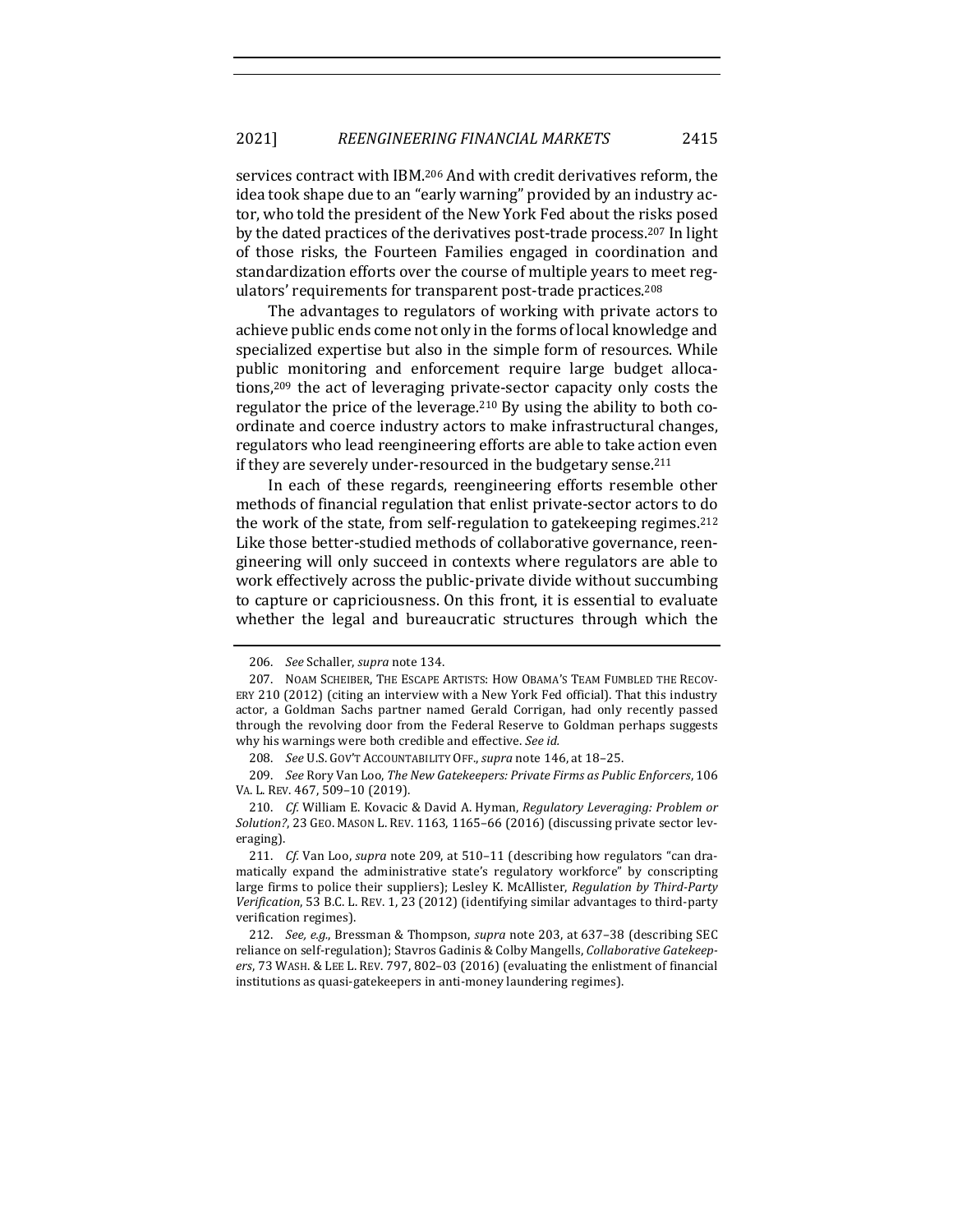agencies are "regulating architecture to regulate behavior"<sup>213</sup> are sufficient to prevent those unwanted outcomes.

# 1. The Utility of Coordination

For a reengineering effort to succeed, regulators must usually facilitate private-sector coordination of some kind. Coordination occurs when industry actors undertake a joint course of action to solve a shared problem.<sup>214</sup> Regulatory facilitation of industry coordination is a common enterprise, and it occupies a core place in discourse about the public-private interface.<sup>215</sup> It was instrumental to the reengineering efforts profiled in Part II.

At the most basic level, industry coordination can serve public purposes by bringing local industry knowledge and concerted industry action to bear on a given problem. Regulators can facilitate this through simple acts like convening key industry actors together in one location and setting an agenda for them.<sup>216</sup> The value of even small coordinating actions like this can be seen in the cases. For instance, in 2005, when the New York Fed realized that the credit derivatives market's antiquated back-office systems could cause major problems, they called an ad-hoc meeting with the Fourteen Families.<sup>217</sup> Gathering in the New York Fed's dining room, the representatives of the Families discussed how best to mutually adopt new, digital post-trade

<sup>213.</sup> Lessig, *supra* note 20, at 668.

<sup>214.</sup> *Cf.* Richard H. McAdams, *Beyond the Prisoners' Dilemma: Coordination, Game Theory, and the Law,* 82 S. CAL. L. REV. 209, 219 (2009) ("[G]enerally, the problem of coordination arises where two or more individuals can reach some mutually desired outcome—or avoid some mutually undesired outcome—only by combining their actions in a certain way, but where more than one possible combination will suffice. The presence of multiple ways to combine actions requires that individuals coordinate on the same combination." (emphasis omitted)).

<sup>215.</sup> *See, e.g.*, Annelise Riles, *Is New Governance the Ideal Architecture for Global Financial Regulation?, in CENTRAL BANKING AT A CROSSROADS: EUROPE AND BEYOND 245* (Charles Goodhart, Daniela Gabor, Jakob Verstegaard & Ismail Ertürk eds., 2014) (describing and evaluating the coordinating role of financial regulatory agencies in the post-Crisis environment); Robert B. Ahdieh, *The Visible Hand: Coordination Functions* of the Regulatory State, 95 MINN. L. REV. 578, 633-37 (2010) [hereinafter Ahdieh, *Visible Hand*] (describing the roles of various agencies in facilitating coordination); Robert B. Ahdieh, *Law's Signal: A Cueing Theory of Law in Market Transition*, 77 S. CAL. L. REV. 215, 302 (2004) (highlighting the importance of coordination to securities market development).

<sup>216.</sup> *See* Ahdieh, *supra* note 215, at 293 (discussing the power of convening industry actors).

<sup>217.</sup> *See* GEITHNER, *supra* note 146, at 103; U.S. GOV'T ACCOUNTABILITY OFF., *supra* note 146, at 19.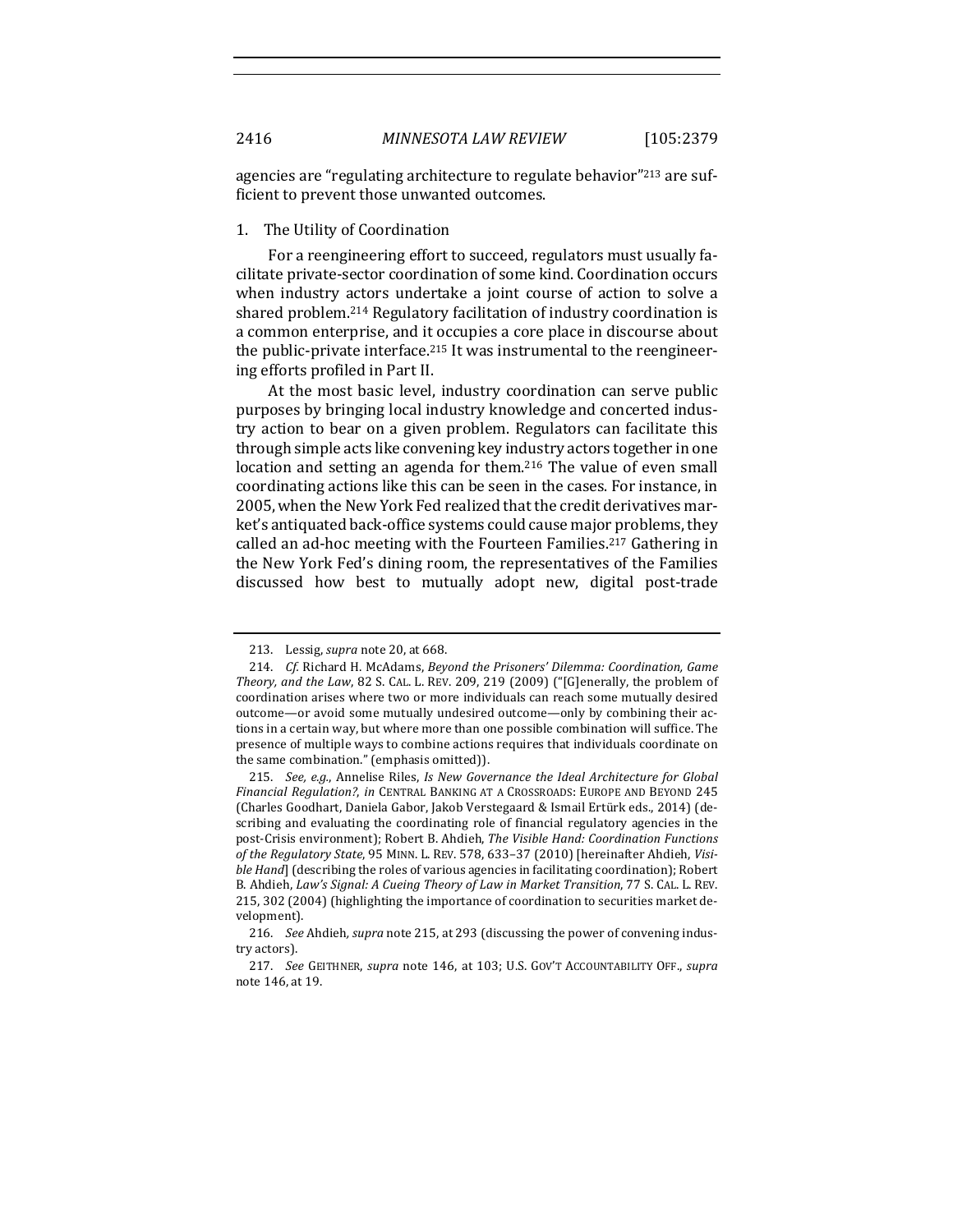technology.<sup>218</sup> The regulators invoked no formal legal mechanism to call the meeting or motivate action.<sup>219</sup> Instead, they aimed to bring awareness to a shared problem and used a mix of "moral suasion"<sup>220</sup> and calls to the enlightened self-interest of the banks to do so.<sup>221</sup> As Timothy Geithner, then the president of the New York Fed, put it, the dealers "had a mutual interest in upgrading their derivatives infrastructure, so we managed to persuade them to upgrade it."<sup>222</sup> Within a year, the banks had coordinated on a solution: they reduced tradeconfirmation backlogs and increasingly adopted technical standards for computerized trade-tracking, $223$  all of which helped dampen the catastrophe of the Global Financial Crisis.<sup>224</sup>

In addition to the simple power of convening industry actors in one place and setting an agenda for them, regulators can also gain value from creating focal points around specific infrastructural solutions to industry problems.<sup>225</sup> The cases exemplify the value of this practice. For instance, when it was becoming clear that the securities clearing and settlement system would be overwhelmed by the rising trading volumes of the 1960s, the SEC published a prominent report summarizing the state of the market's operations and challenges.<sup>226</sup> Through that report, the SEC raised the profile of one way to implement something like the depository trust institution that William O. Douglas had first put on the table in the 1930s.<sup>227</sup> The SEC's move was not to mandate adoption of a depository trust or even to clearly

<sup>218.</sup> *See id.*; SCHEIBER, *supra* note 207, at 211 (describing the scene of the meeting of the Fourteen Families).

<sup>219.</sup> The New York Fed only supervised two of the fourteen institutions. See GEITHNER, *supra* note 146, at 103. The others were supervised by the other regulators at the New York Fed-convened table. See id.

<sup>220.</sup> *See Systemic Risk and the Financial Markets: Hearing Before the H. Comm. on Fin. Servs.*, 110th Cong. 11 (2008) (statement of Ben S. Bernanke, Chairman, Board of Governors of the Federal Reserve System).

<sup>221.</sup> *See* GEITHNER, *supra* note 146, at 103–04.

<sup>222.</sup> *See id.*

<sup>223.</sup> *See U.S. GOV'T ACCOUNTABILITY OFF., supra note* 146, at 18-25.

<sup>224.</sup> *See supra Part II.B.3.* 

<sup>225.</sup> A focal point arises when one solution to a coordination problem gains salience, thereby creating momentum in support of its adoption among the coordinating parties. See McAdams, *supra* note 214, at 231-35. Regulators can use the power of their bully pulpit to create such focal points for industry actors. *Cf.* Peter Conti-Brown & David A. Wishnick, Technocratic Pragmatism, Bureaucratic Expertise, and the Federal Reserve, 130 YALE L.J. 636, 664-65, 692 (2021) (highlighting the discursive powers of the Fed).

<sup>226.</sup> SEC, REPORT OF SPECIAL STUDY OF SECURITIES MARKETS, H.R. DOC. NO. 88-95, at 430 (1963).

<sup>227.</sup> *See generally id.*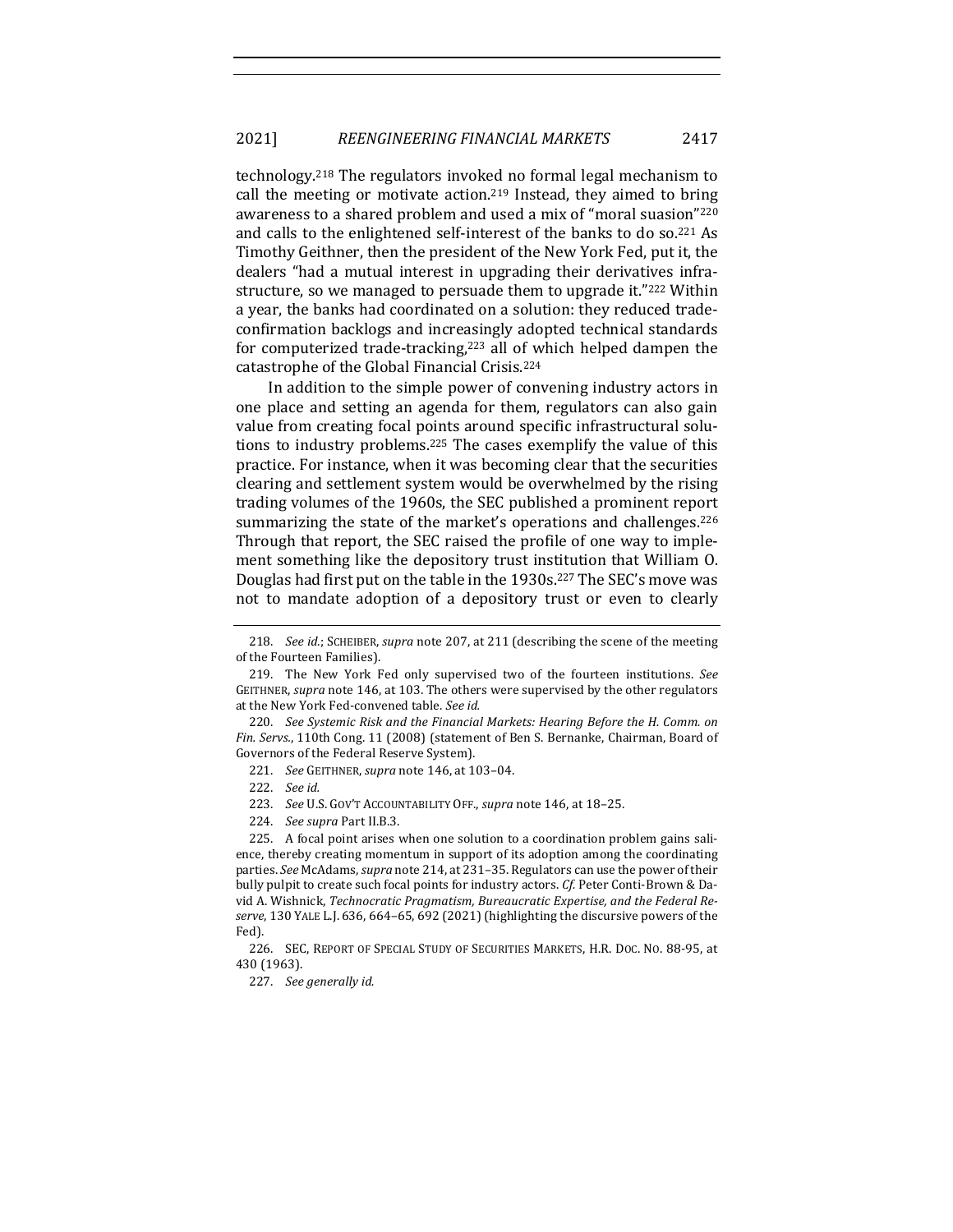2418 *MINNESOTA LAW REVIEW* [105:2379

threaten regulatory consequences for failing to adopt it. Rather, the SEC brought awareness to one solution to the paperwork problem and gave it a "best practices"-like imprimatur of SEC blessing.<sup>228</sup> By creating a focal point, the SEC catalyzed the effort to build what eventually became the DTC.<sup>229</sup> This kind of approach is epistemically modest, in that it still relies on the local knowledge and expertise of industry players to guide infrastructural evolution, but it places a public force into the process.

#### 2. The Necessity of Coercion

The tools of coordination are useful, but coordination can only go so far. At root, coordination is a non-interventionist regulatory stance. It "emphasize $[s]$  the shaping of expectations rather than the alteration of incentives," aims to disseminate "information and knowledge," and "focus[es] on the dynamics of groups."<sup>230</sup> When engaging in coordination, regulators act as public supporters of private ordering by removing cognitive and transactional barriers to mutual advancement. But to get off the ground in the first place, coordination efforts often need a source of external motivation. In such cases, regulators will need to coerce reengineering efforts into being, not merely to coordinate them. 

The fundamental limit to coordination is that it fails to address the divergence between even enlightened industry interests and the policy interests often at stake in situations where reengineering is being considered. Take, for instance, a potential reengineering effort that aims at reducing systemic risk: "the risk of socially unbearable macroeconomic consequences" arising from the bankruptcy, distress, or breakdown of individual financial firms or infrastructure institutions.<sup>231</sup> It is fundamental that private actors do not have incentives to optimally limit systemic risk. "Without regulation, the externalities caused by systemic risk would not be prevented or internalized because the motivation of market participants 'is to protect themselves but not the system as a whole  $\ldots$ ."<sup>232</sup> These same incentives are at play when it comes to market infrastructure design. No amount of convening, "moral suasion," or calls for "enlightened" self-interest will

<sup>228.</sup> On the general use of best practices, see generally David Zaring, *Best Practices*, 81 N.Y.U. L. REV. 294 (2006).

<sup>229.</sup> *See supra Part II.B.1.* 

<sup>230.</sup> Ahdieh, *Visible Hand*, *supra* note 215, at 582.

<sup>231.</sup> *See* Levitin, *supra* note 12, at 446.

<sup>232.</sup> Schwarcz, *supra* note 123, at 206.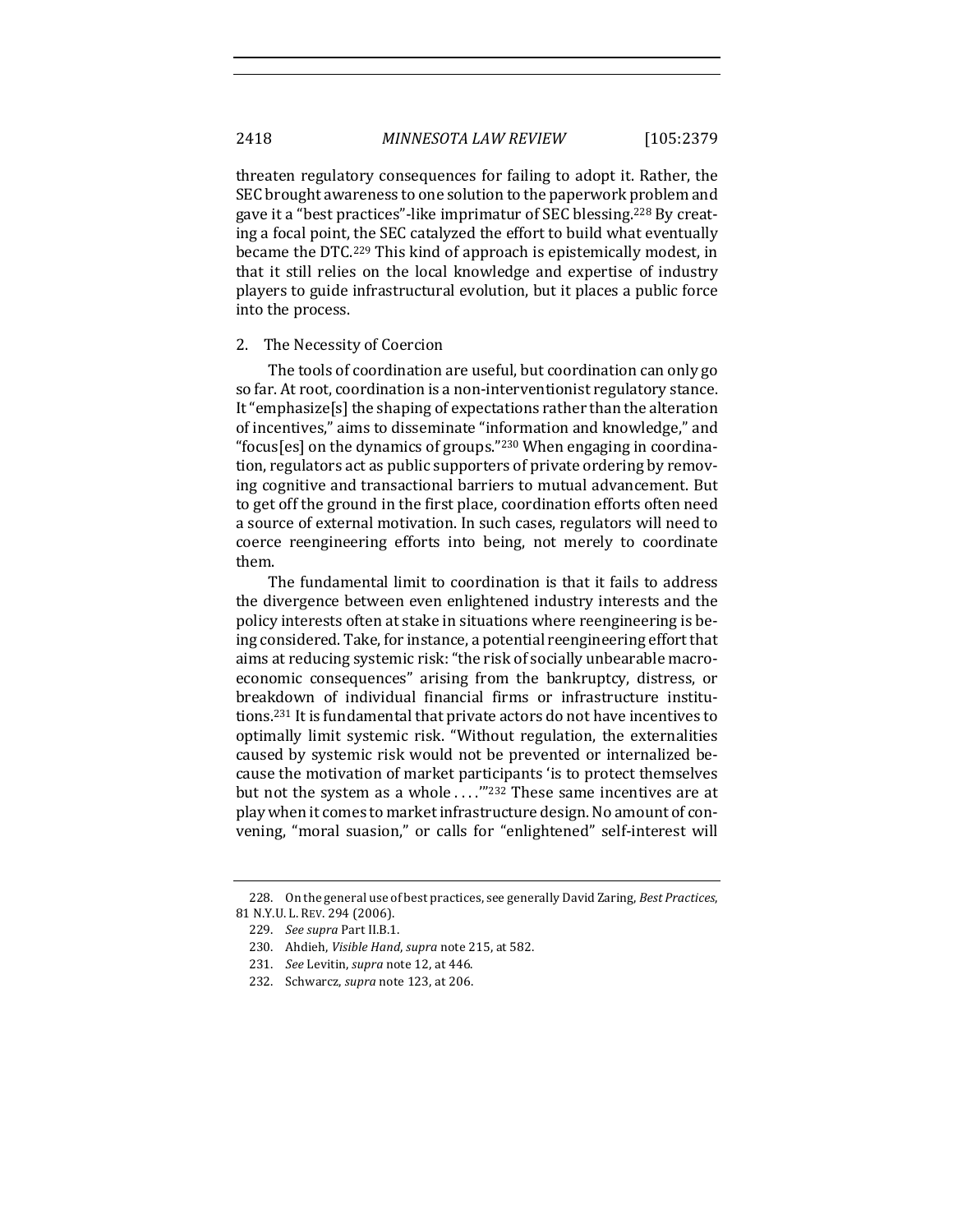make industry actors care about the negative societal spillovers of systemic risk.<sup>233</sup>

To make optimal use of reengineering where externalities are at stake, private-sector coordination needs motivation by a bit of muscle. The tools regulators have available for this purpose are threats and mandates.

*Threats.* Agency threats come in many shapes and sizes. Some involve informal statements that, absent "voluntary" industry action, an agency will write a new rule or impose legal sanctions through enforcement.<sup>234</sup> Others involve threats to industry members' reputations.<sup>235</sup> And some involve the threat of new legislation from Congress.236

Regulators used threats to prod along the infrastructural reengineering efforts described in Part II. One particularly stark example involved then-SEC Chairman William O. Douglas after the Whitney securities theft scandal.<sup>237</sup> At the time, the SEC lacked any direct statutory authority to mandate reengineering of the securities settlement system used on Wall Street.<sup>238</sup> But recall that Douglas thought that a redesigned settlement system would prevent securities theft and also, as the Commission put it, "obviate the need" for new regulations at the same time.<sup>239</sup> At first, he used soft tactics, calling on the brokerage industry to "work together" with the SEC to "make this segment of capitalism work" by "launch [ing] a joint program" to develop a central depository trust.<sup>240</sup> But when the industry did not move quickly to pursue Douglas's idea, he turned to negotiation and threat. Specifically, he treated the SEC's report on the Whitney scandal as a bargaining chip. He proposed that the SEC would withhold portions of the report from public view for a few months "on [the] condition that the

<sup>233.</sup> *See generally* Allen, *supra* note 123, at 1093-97 (discussing the negative spillovers of financial instability).

<sup>234.</sup> *See* Tim Wu, *Agency Threats*, 60 DUKE L.J. 1841, 1844 (2011) (describing public and private threats, either "explicit or implicit," to undertake "either new rulemaking or enforcement of an existing rule"); see also Daniel Schwarcz & David Zaring, Reg*ulation by Threat: Dodd-Frank and the Nonbank Problem*, 84 U. CHI. L. REV. 1813, 1817 (2017) (describing the Dodd-Frank Act's systemically important financial institution regime as relying on the threat of onerous regulation to gain voluntary compliance with the policy norm of financial institution de-risking).

<sup>235.</sup> *See* Kishanthi Parella, *Reputational Regulation*, 67 DUKE L.J. 907, 914 (2018) (identifying how threats of reputational harm motivate industry action).

<sup>236.</sup> *See* discussion *supra* Part I.C.2.

<sup>237.</sup> *See supra* Part II.B.1.

<sup>238.</sup> The authority to do so would not come until 1975. See supra Part II.B.1.

<sup>239.</sup> See supra text accompanying note 100.

<sup>240.</sup> Douglas, *supra* note 101, at 7, 10.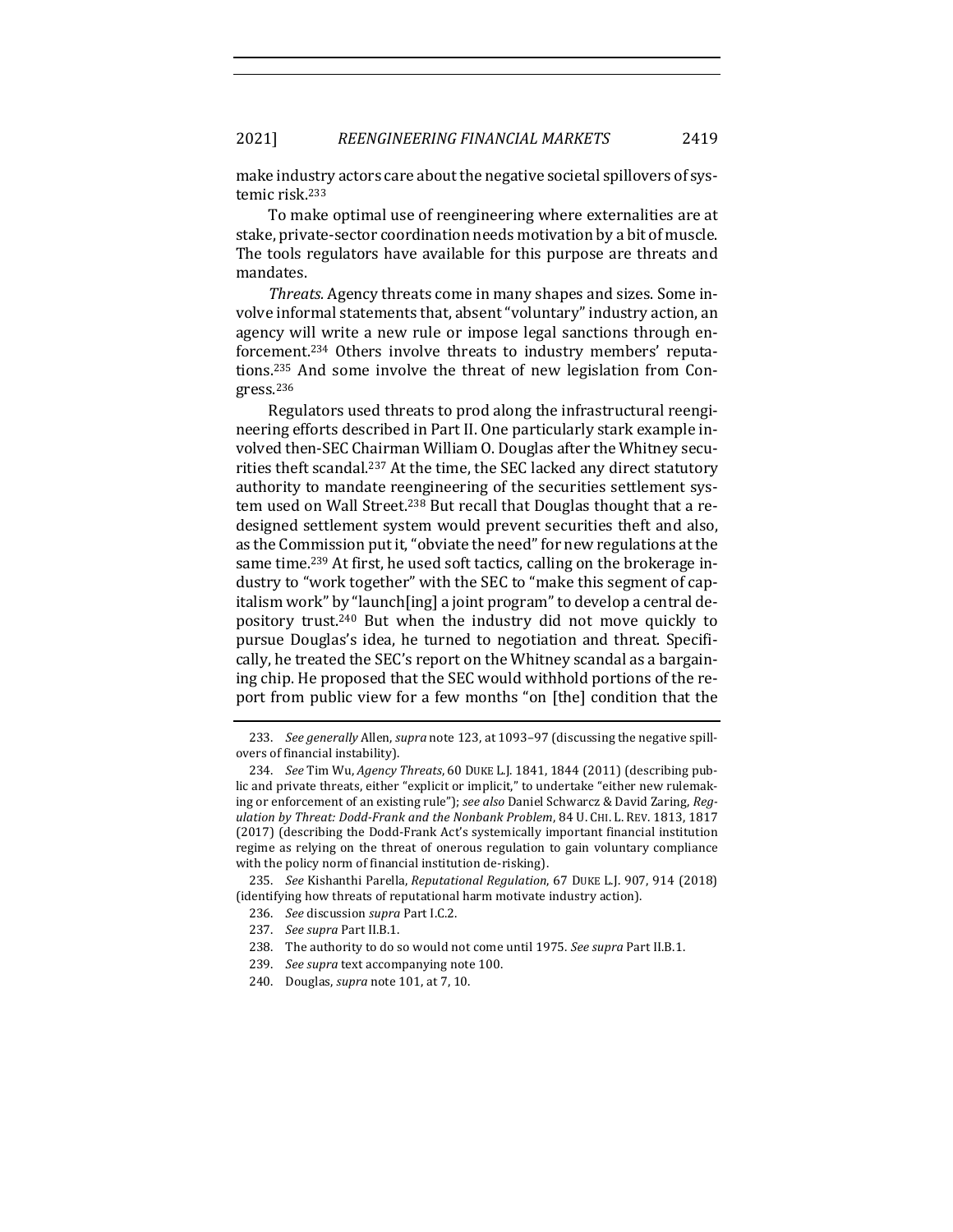President of the [NYSE] and others would use their best efforts to bring about the adoption" of a central depository institution.<sup>241</sup> When the NYSE still failed to take up the proposal, Douglas ultimately made good on his threat and publicized the SEC's report.<sup>242</sup> Douglas also threatened that if the industry still dallied, the Commission "might" find it necessary to recommend to the Congress a program of legislative action" to force the central depository into existence.<sup>243</sup> Fortunately for the industry, Douglas was at that point nominated for the Supreme Court.<sup>244</sup> His successor (the famed legal realist Jerome Frank) lacked either the interest or the will to carry through on Douglas's threats, and the reengineering plan went dormant until the 1960s.245

A more successful use of threats spurred the construction of CLS Bank. Recall that the design of the foreign exchange payment system led to recurring episodes of instability in the banking system throughout the 1970s, 1980s, and early 1990s.<sup>246</sup> Though regulators had tried to spur private-sector action using coordination tools, nothing came of it until an international consortium of regulators including the Fed announced they would soon take affirmative measures to "induce private sector progress" in reducing settlement risk.<sup>247</sup> This announcement was perceived as "a very clear threat  $\dots$  on the part of the major central banks" that the private sector "had a certain amount of time to come up with a satisfactory solution to FX settlement risk, or else the central banks would themselves 'seek' a solution."<sup>248</sup> The top-down options that were "in the wind" during the period included "tough risk

<sup>241.</sup> Memorandum from Francis T. Greene, Assistant Dir., Trading & Exch. Div., SEC, Conference on Monday, August 8, 1938, Relative to Proposals of the New York Stock Exchange and This Commission for the Safeguarding of Customers' Funds and Securities 2 (Aug. 25, 1938), http://www.sechistorical.org/collection/papers/1930/ 1938\_0825\_SafeguardingConferenceT.pdf [https://perma.cc/G76X-WUJA]; see also id. ("It was made clear by Chairman Douglas that should the efforts of the Administration of the Stock Exchange to bring about the adoption of a program revolving about a central depository and ultimately a trust institution be unsuccessful, the Commission would promptly release the Whitney Report discussing all of the proposals which might thus become necessary.").

<sup>242.</sup> *See* SEC WHITNEY REPORT VOL. 1, *supra* note 98.

<sup>243.</sup> Memorandum from Francis T. Greene, *supra* note 241.

<sup>244.</sup> *William O. Douglas*, ENCYC. BRITANNICA, https://www.britannica.com/ biography/William-O-Douglas [https://web.archive.org/web/20210205225558/ https://www.britannica.com/biography/William-O-Douglas] (Jan. 15, 2021).

<sup>245.</sup> *See supra* Part I.C.

<sup>246.</sup> *See supra Part II.B.2.* 

<sup>247.</sup> *See* Schaller, *supra* note 134, at 44, 47-48.

<sup>248.</sup> Lacker, *supra* note 135, at 229.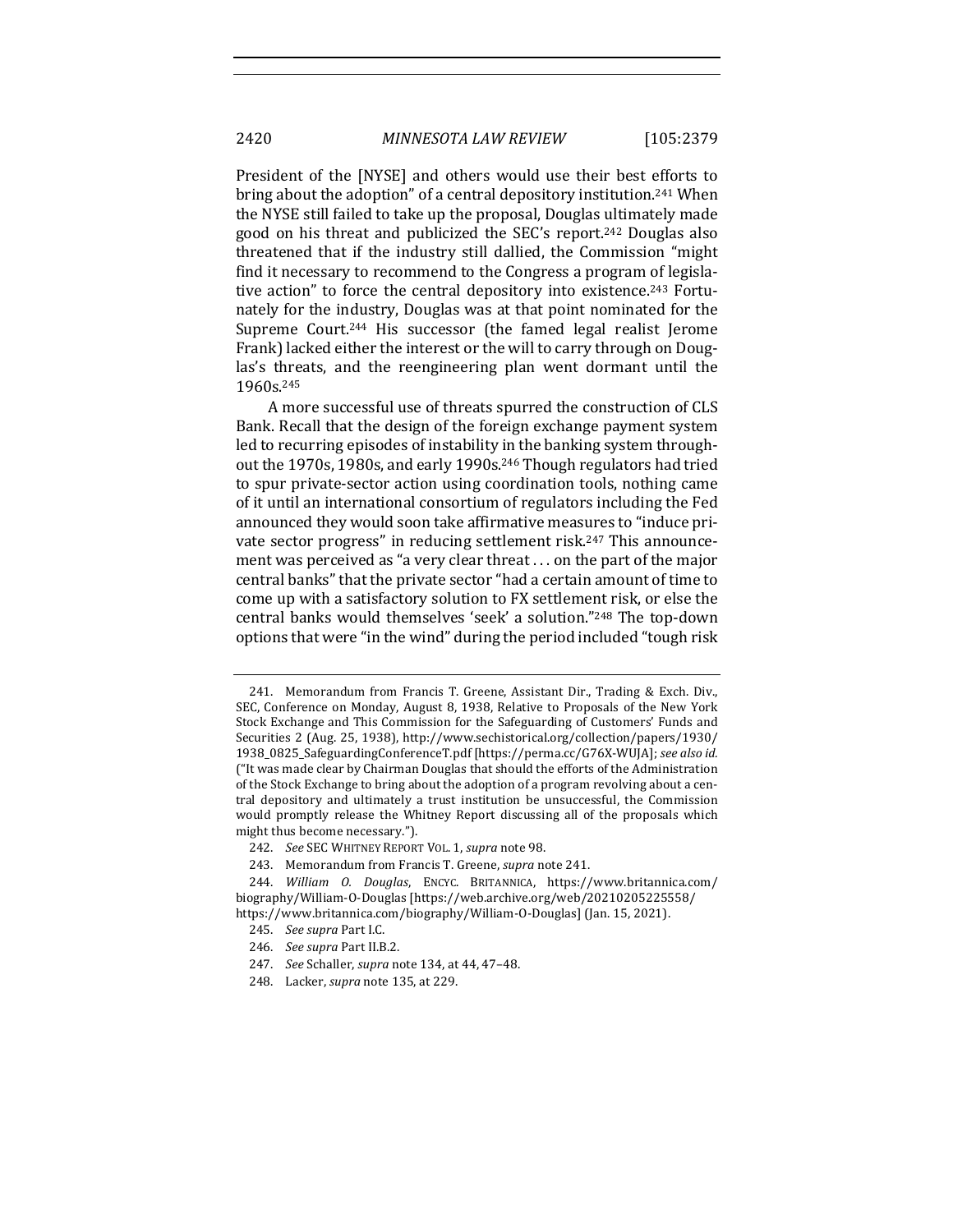control" imposed through traditional regulatory methods, and for "the central banks themselves to construct their own jointly-operated, centralized [payment-versus-payment] system."249

As intended, these threats from the Fed and other central banks provided "a wake-up call for the industry."<sup>250</sup> To stave off stronger regulatory intervention, leading global banks quickly made plans to build their own private version of the payment-versus-payment system idea.<sup>251</sup>

These instances of threat-based motivation are undoubtedly significant in the history of infrastructural reengineering. But they are being overtaken by instances where regulators rely on explicit statutory grants of authority to mandate infrastructural change.

*Mandates.* Statutorily authorized mandates are likely to be more effective, not to mention more legitimate, than threats. The most important sources of statutory authority for our purposes are found in the Securities Acts Amendments of 1975 ('75 Amendments) and the Dodd-Frank Act of 2010.<sup>252</sup> These laws enable financial regulators to facilitate and mandate infrastructural reengineering; I will call them the sources of "reengineering authority." They are the main statutory tools that regulators should consider invoking to mandate privatesector involvement in any reengineering effort.

First, the SEC can use wide-ranging authority in the '75 Amendments to "play an active role in structuring the public securities markets."<sup>253</sup> These laws enable the SEC to facilitate technological change in the "communication and data processing facilities" that undergird the securities trading venues and post-trade systems.<sup>254</sup>

A second set of statutory tools to prompt infrastructural reengineering can be found in the Dodd-Frank Act. While the '75 Amendments focus on securities market infrastructure and empower the SEC alone, the Dodd-Frank Act grants authority to the Fed, SEC, and CFTC

<sup>249.</sup> *Id.*

<sup>250.</sup> Schaller, *supra* note 134, at 44.

<sup>251.</sup> *See id.* at 47–48.

<sup>252.</sup> For these amendments, see Pub. L. No. 94-29, 89 Stat. 97 (1975) (amending 15 U.S.C. §§ 77–78).

<sup>253.</sup> Roberta S. Karmel, *Should Securities Industry Self-Regulatory Organizations Be Considered Government Agencies?,* 14 STAN. J.L. BUS. & FIN. 151, 160 (2008).

<sup>254. 15</sup> U.S.C.  $\S$  78k-1 (directing the SEC "to carry out the objectives" of "linking ... all markets for qualified securities through communication and data processing facilities"); see also Jonathan R. Macey & David D. Haddock, *Shirking at the SEC: The Failure* of the National Market System, 1985 U.ILL. L. REV. 315, 332 (stating that the '75 Amendments establish that "the SEC must implement communications technology to facilitate trading activity among multiple markets").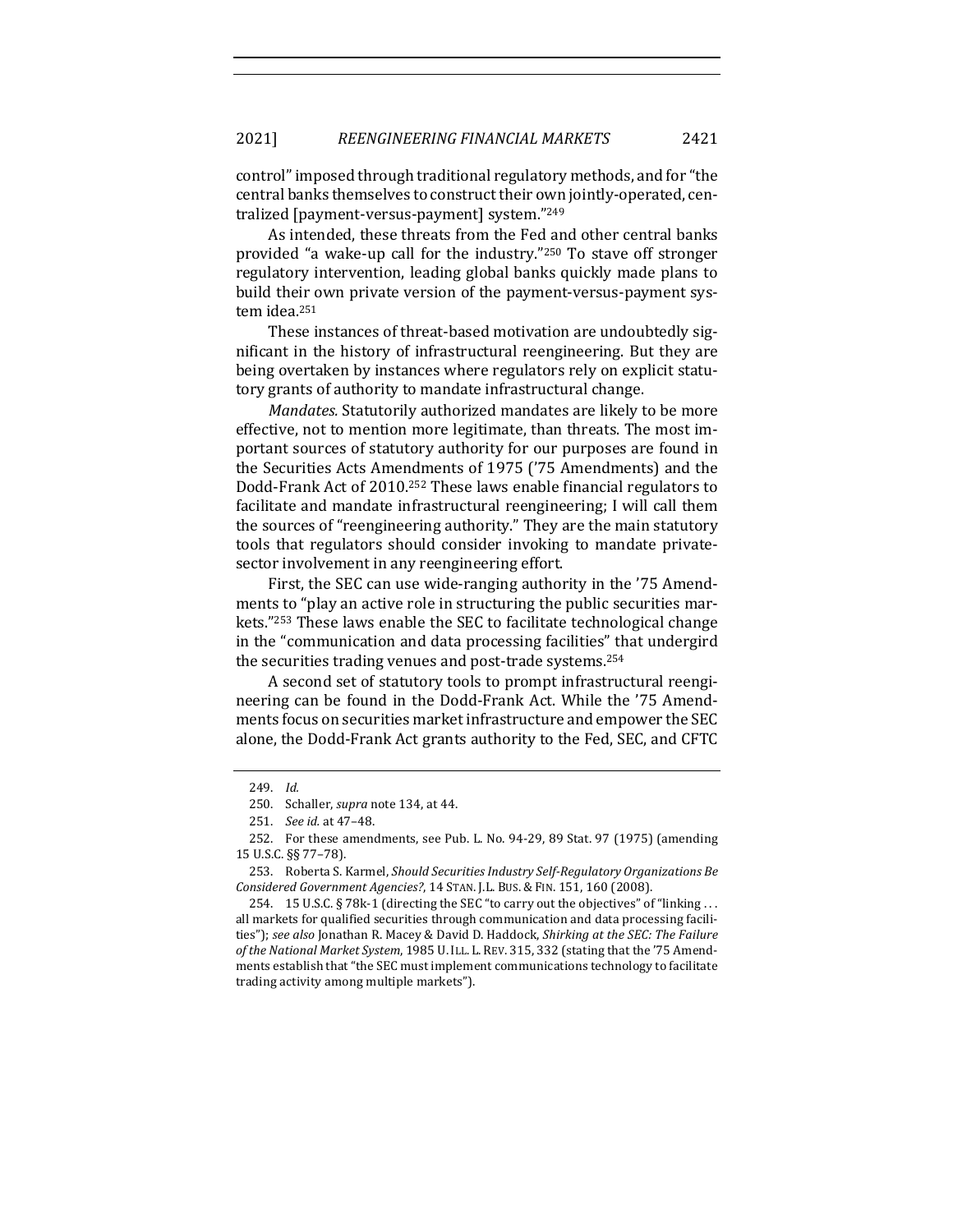over a wide range of market infrastructure. Most prominently, Dodd-Frank mandated the construction of central clearinghouses for certain derivatives contracts that had been cleared on a bilateral basis.<sup>255</sup> In addition, Dodd-Frank requires the CFTC and SEC to develop standardized data formats for trade reporting in various derivatives markets.<sup>256</sup> Finally, Dodd-Frank also contains a sweeping source of authority to regulate the design and operation of any market infrastructure that the group of agency leaders composing the Financial Stability Oversight Council (FSOC) deems to be "systemically important."<sup>257</sup> Specifically, Dodd-Frank authorizes the regulators to "promote uniform standards for the  $\dots$  conduct of systemically important" financial activities—language that is broad enough to authorize a range of reengineering endeavors.<sup>258</sup>

Taken together, these sources of reengineering authority enable regulators to coerce the private sector into acting, even when doing so is not in their self-interest. Notably, the absence of this kind of coercive power inhibited pre-Crisis reforms.<sup>259</sup> To remedy this problem, the drafters of Dodd-Frank gave the constituent agencies of the financial regulatory state "adequate authority to compel corrective actions," rather than merely exhort them.<sup>260</sup> Given the incentives at work in most important reengineering projects, the Dodd-Frank power to compel beneficial updates to market infrastructure is crucial.

<sup>255.</sup> *See Griffith, supra note* 11, at 1309-24.

<sup>256.</sup> *See* Certain Swap Data Repository and Data Reporting Requirements, 84 Fed. Reg. 21,044 (May 13, 2019) (to be codified at 17 C.F.R. pts. 23, 43, 45, 49).

<sup>257. 12</sup> U.S.C. § 5461. The FSOC is an "agency-of-agencies," populated by the heads of financial regulatory agencies across the administrative state and tasked with maintaining the stability of the financial system. Jacob E. Gersen, *Administrative Law Goes to Wall Street: The New Administrative Process*, 65 ADMIN. L.J. 689, 698 (2013).

<sup>258.</sup> *Id.* § 5461(b); see also id. § 5464(a)(1) (stating that the agencies "shall prescribe risk management standards" governing covered activities of "designated financial market utilities" and governing "the conduct of designated activities by financial institutions").

<sup>259.</sup> *See U.S. DEP'T OF THE TREASURY, FINANCIAL REGULATORY REFORM: A NEW FOUNDA-*TION 51 (2009), https://www.treasury.gov/initiatives/Documents/FinalReport\_web .pdf [https://perma.cc/V33L-ZEEX] ("Progress in strengthening payment and settlement arrangements is inherently difficult because improvements in such arrangements require collective action by market participants. Existing federal authority over such arrangements is incomplete and fragmented. In such circumstances, the Federal Reserve and other regulators have been forced to rely heavily on moral suasion to encourage market participants to take such collective actions.").

<sup>260.</sup> *Id.* at 52.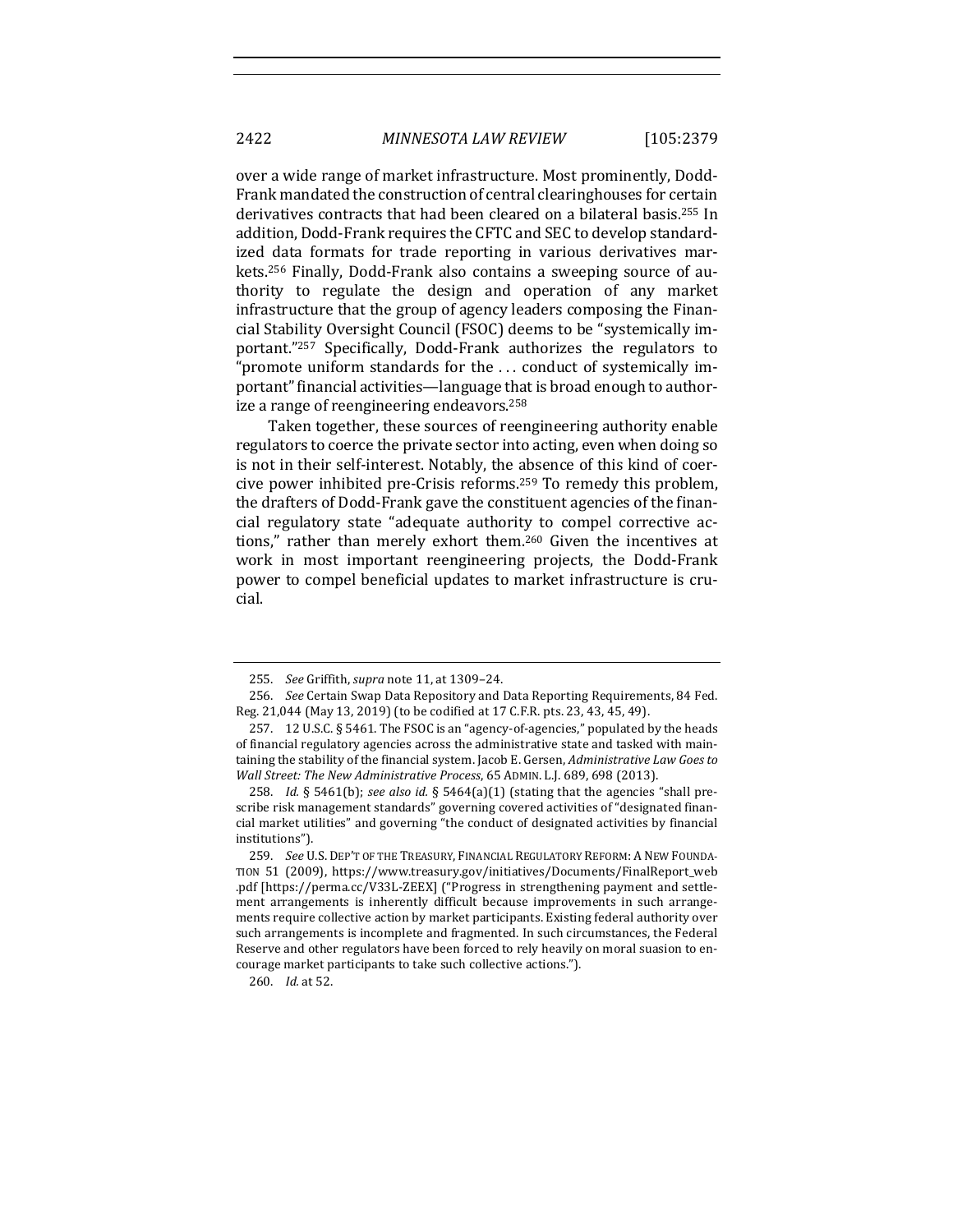#### C. REENGINEERING IN SYSTEMIC CONTEXT

The prior Parts examined the first-order utility of reengineering as a regulatory technique and the public-private interaction it entails. This Part steps back to consider reengineering in systemic context.

Individual reengineering efforts tend to be market-specific interventions. The DTC only addressed securities theft in the corporate securities markets;<sup>261</sup> CLS Bank only addressed Herstatt risk arising from trades in particular foreign exchange markets;<sup>262</sup> and the digitization efforts of the Fourteen Families may have improved data quality in the credit derivatives markets, but they left many other markets in the dark.<sup>263</sup> Reengineering is potentially useful, in other words, at regulating particular financial *activities*,<sup>264</sup> and doing so within the confines of today's existing regulatory regime. By contrast, it cannot address the deep problems of our crisis-prone financial sector at a fundamental level.<sup>265</sup>

But that does not mean that reengineering efforts will lack systemic implications. Rather, as this Part argues, reengineering efforts hold the capacity to support some approaches to sector-wide governance while also running the risk of creating new problems along the way. Regulators considering reengineering efforts in the future must contend with both of these dynamics.

<sup>261.</sup> *Cf.* Porter, *supra* note 184, at 121 (noting that the Fedwire infrastructure handles settlement in government securities markets).

<sup>262.</sup> *See* Bech & Holden, *supra* note 185 (documenting the range of currency pairs not currently supported by CLS).

<sup>263.</sup> *See supra Part II.B.3.* 

<sup>264.</sup> *Cf.* Jeremy C. Kress, Patricia A. McCoy & Daniel Schwarcz, Regulating Entities and Activities: Complementary Approaches to Nonbank Systemic Risk, 92 S. CAL. L. REV. 1455 (2019) (evaluating the efficacy of activity-based regulation in comparison with entity-based regulation).

<sup>265.</sup> For proposals that do aim to achieve such a fundamental restructuring, see WILMARTH, *supra* note 124, which argues for the reinstatement of a modernized version of the Glass-Steagall Act; Saule T. Omarova, *The People's Ledger: How to Democra*tize Money, Finance, and the Economy, 75 VAND. L. REV. (forthcoming 2021-22), and Ricks et al., *supra* note 38, which explore the implications of widespread availability of access to Fed bank accounts; and Adam J. Levitin, *Safe Banking: Finance and Democ*racy, 83 U. CHI. L. REV. 357, 417 (2016), which argues for a separation of lending and safe-keeping activities in favor of "an absolutist version of 100% reserve banking." For commentary on the deep problems left unaddressed post-2008 and the potential for fundamental reform, see Adam J. Levitin, *The Politics of Financial Regulation and the Regulation of Financial Politics: A Review Essay*, 127 HARV. L. REV. 1991 (2014).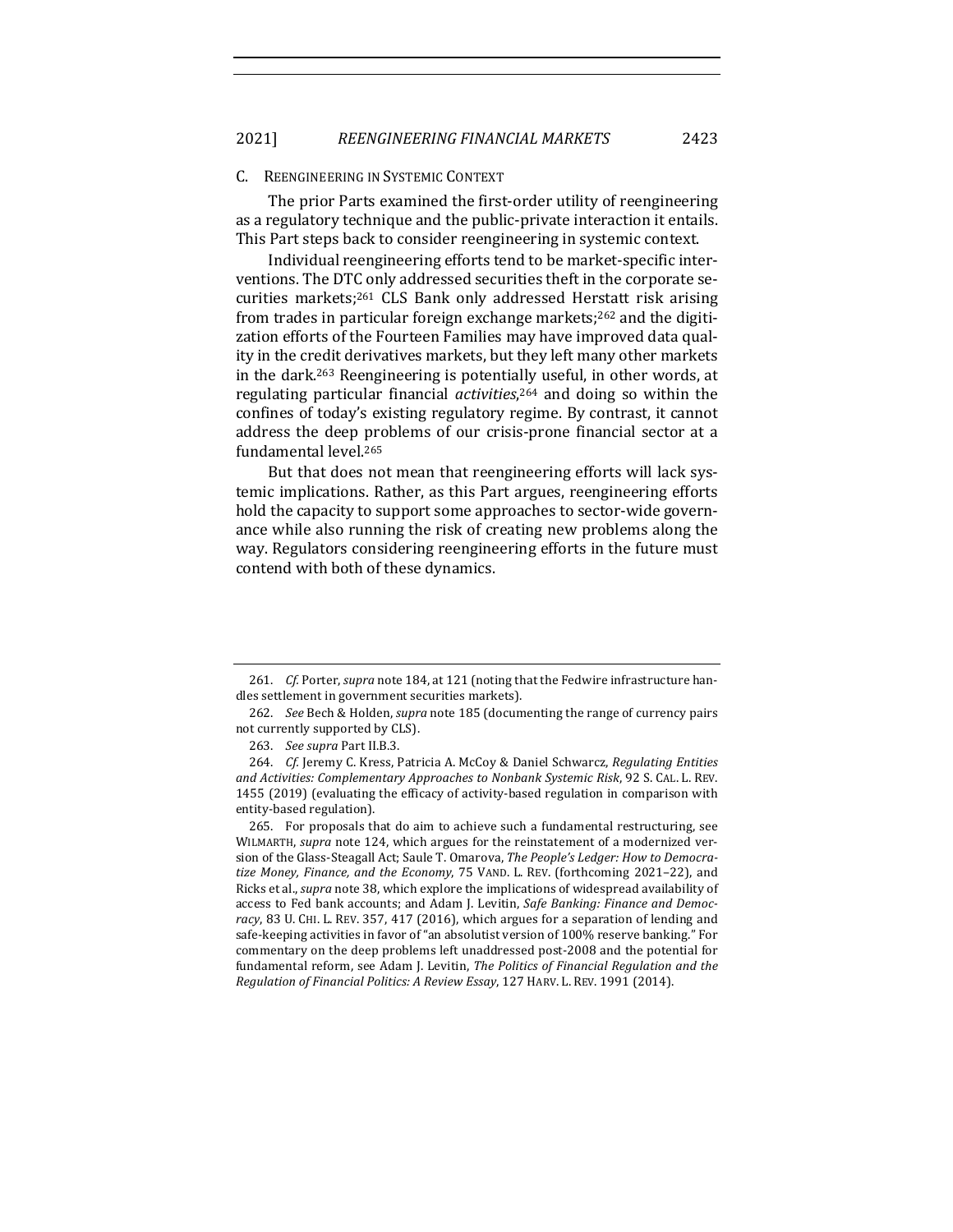#### 1. Reengineering as a Complementary Technique

To address problems in each of Part II's cases, regulators had a range of regulatory tools available to them. And just as agencies often mix policymaking forms like rulemaking and adjudication to achieve their statutory goals,<sup>266</sup> so too can agencies mix and layer different governance approaches. Take securities theft: Over decades, the SEC experimented with a mix of industry self-regulation, administrative enforcement, and eventually the infrastructural effort of pressuring industry participants to create the DTC.<sup>267</sup> And in the case of Herstatt risk, the Fed pursued a similar multi-tool approach.<sup>268</sup> It supported the adoption of Basel-style capital requirements, continued with workaday bank supervision, and pushed for the construction of CLS Bank.<sup>269</sup> In both cases, reengineering efforts did not foreclose the use of other regulatory tools; they complemented them.

In general, reengineering efforts are likely to complement other approaches to financial regulation in a few ways. First, as in the two cases just described, a reengineering effort resulting in structural constraints on particular activities might increase the efficacy of other regulatory tools. Consider the work of a Fed supervisor pre- and post-CLS Bank. In the pre-CLS Bank days, a supervisor of a bank with significant foreign exchange exposures would have had to scrutinize its settlement risk profile. As noted above, this would have been an ongoing task with high variable costs, and the task would have been made difficult by the dynamic market environment. But in the post-CLS Bank world, the same supervisor can look to CLS to achieve the goal of controlling settlement risk. This not only reduces the variable costs of addressing settlement risk; it also frees up the supervisor's (and the supervisory agency's) resources to deal with other matters while CLS Bank does important work, automatically and in the background.<sup>270</sup>

Second, when reengineering efforts make rule violations and financial risks more visible, they make those violations and risks more susceptible to both private and public discipline. As a result, any increase in surveillance caused by reengineering will complement other regulatory approaches. In the case of the derivatives back-office

<sup>266.</sup> *See* M. Elizabeth Magill, *Agency Choice of Policymaking Form*, 71 U. CHI. L. REV. 1383, 1399 (2004) (discussing how agencies rely on adjudication, rulemaking, or a combination of the two).

<sup>267.</sup> See supra Part II.B.1.

<sup>268.</sup> *See supra* notes 127-31 and accompanying text.

<sup>269.</sup> *See supra Part II.B.2.* 

<sup>270.</sup> *See supra Part II.B.2.*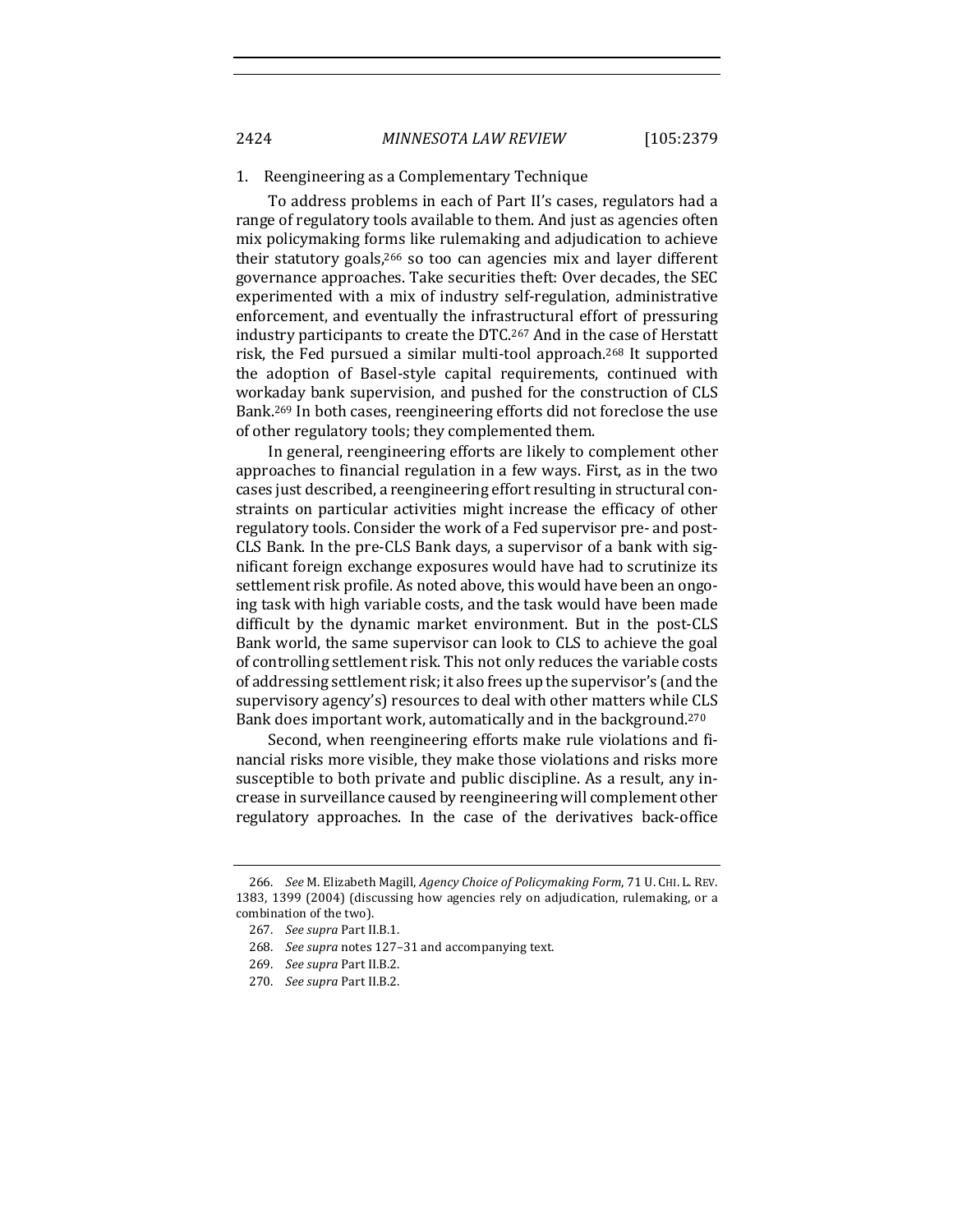reforms, for instance, a shift in visibility led to private discipline.<sup>271</sup> When the Fourteen Families came to understand the risks that their trading practices were producing, they quickly sought to increase their use of netting arrangements to reduce the magnitude of their counterparty risks.<sup>272</sup> Though these efforts were hardly sufficient to stop a world-historical financial crisis from taking place, they did help contain what would have been an even worse meltdown in the OTC derivatives markets. Similarly, when regulators prompt the adoption of improved data standards or the construction of trade reporting infrastructure, the resulting increase in market visibility will complement public discipline. Regulators and supervisors who have access to real-time, machine-readable trade data will be in much better positions when it comes to risk regulation and conduct policing than their peers were in prior days.

# 2. Centralization and the Stakes of Catastrophe

Of course, reengineering efforts will not *only* be complementary to other regulatory programs. Sometimes, they may make other aspects of the regulatory task more difficult; sometimes, they may create new problems altogether. 

The most striking new problems that may result from reengineering efforts arise from increased centralization of market activities. Both the DTC and CLS Bank exemplify this. Though they each did much to address preexisting problems that had eluded simple regulatory solutions for years, they also produced new risk of their own. For these two systems, much of it falls under the umbrella of operational risk.<sup>273</sup> If one of these systems were to be unavailable for even a short period of time, they could destabilize every one of their participants. This genre of centralized operational risk is not hypothetical. In 1987, telecommunications breakdowns in post-trade networks deepened the Black Monday crash.<sup>274</sup> Recent Fedwire outages have caused

<sup>271.</sup> *See supra Part II.B.3.* 

<sup>272.</sup> See supra Part II.B.3.

<sup>273.</sup> Operational risk includes "the risk of loss resulting from inadequate or failed internal processes, people and systems or from external events." Christina Parajon Skinner, *Misconduct Risk*, 84 FORDHAM L. REV. 1559, 1592 (2016) (quoting BASEL COMM. ON BANKING SUPERVISION, INTERNATIONAL CONVERGENCE OF CAPITAL MEASUREMENT AND CAPITAL STANDARDS: A REVISED FRAMEWORK ¶ 644 (2004), http://www.bis.org/publ/ bcbsl07.pdf [https://perma.cc/MX9R-TDAR]).

<sup>274.</sup> *See DIANA B. HENRIQUES, A FIRST-CLASS CATASTROPHE: THE ROAD TO BLACK MON-*DAY, THE WORST DAY IN WALL STREET HISTORY (2017); Ben S. Bernanke, *Clearing and Settlement During the Crash,* 3 REV. FIN. STUD. 133, 146-47 (1990) (describing how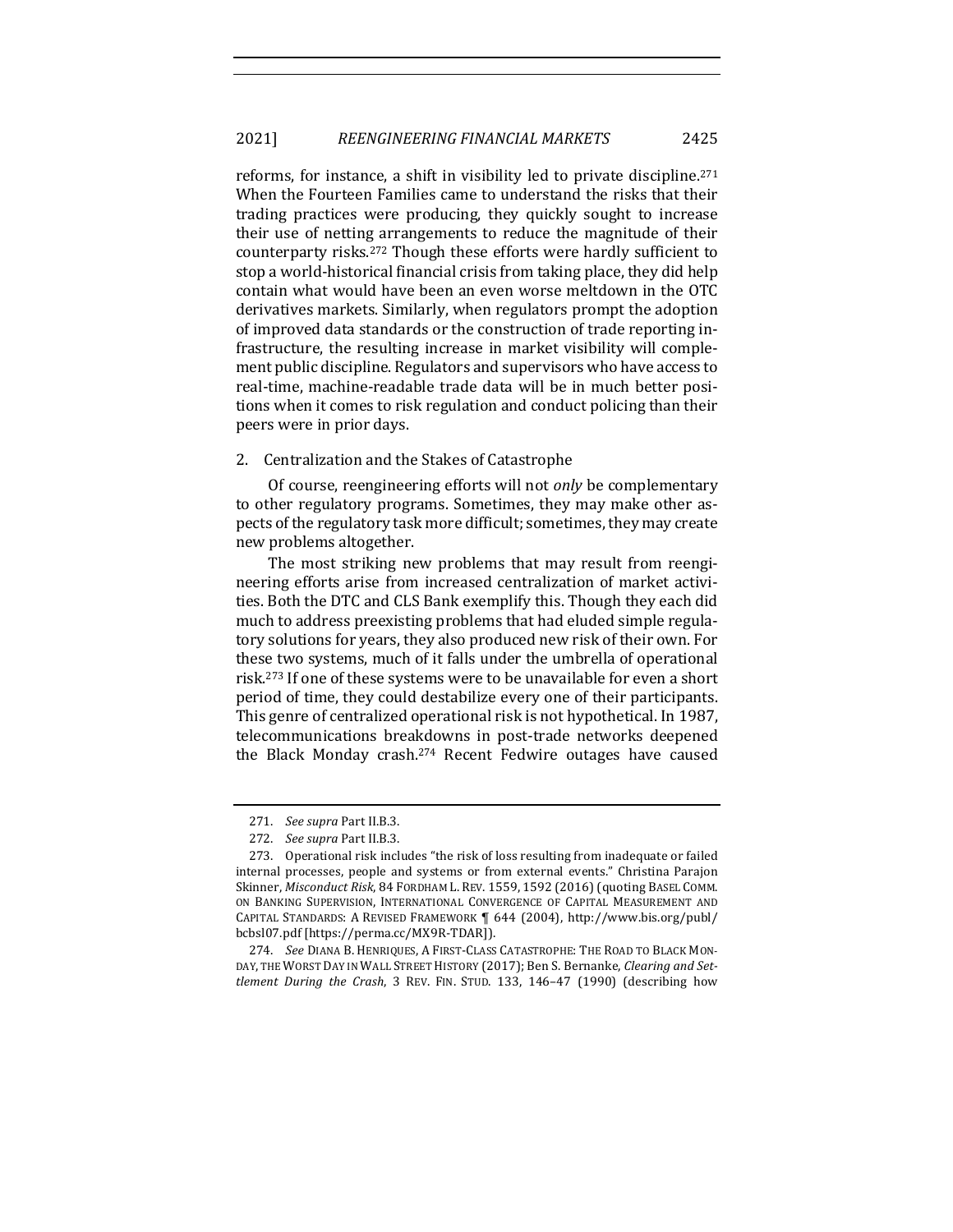minor trouble across markets.<sup>275</sup> A similar breakdown—or cyber-intrusion—into a centralized financial market infrastructure today could create or deepen another crisis.<sup>276</sup> Similarly, as thousands of law review pages attest, reengineering efforts that centralize clearing have the effect of concentrating financial risks.<sup>277</sup>

The stakes of centralization are such that the drafters of the Dodd-Frank Act addressed them directly. In title VIII of the Act, Congress gave the FSOC the power to designate "financial market utilities" or "payment, clearing, or settlement activities" as systemically important via supermajority vote.<sup>278</sup> Such a vote subjects designated entities and activities to heightened regulation and supervision, even over the objection of their "home" agency.<sup>279</sup> Under the scrutiny of their home regulators, along with the FSOC and the Fed, these "systemically important financial market utilities" (SIFMUs) become subject to mandatory reforms to their internal processes and to invasive supervision designed to reduce the chances of financial catastrophe.280

These risk-management and oversight measures are, of course, hardly costless. And the harm that could be done if they were to fail is potentially enormous.<sup>281</sup> This raises the question: has the centralization of clearing and settlement processes through reengineering efforts been worth the trade? On this front, it is both striking and ironic that by my count, regulators have had a guiding hand in the creation of over half of the SIFMUs subject to heightened supervision today.<sup>282</sup>

technological and financial problems in post-trade operations exacerbated the market crash and increased the risk of widespread financial crisis).

<sup>275.</sup> *See* Ann Saphir, *Fedwire Resumes Operations After Hourslong Disruption*, REU-TERS (Feb. 24, 2021, 12:15 PM), https://www.reuters.com/article/us-usa-fed-fedwire -idUSKBN2AO2I1 [https://perma.cc/H5AG-6KG8].

<sup>276.</sup> On cyber-intrusions, see Darrell Duffie & Joshua Younger, *Cyber Runs*, (Hutchins Ctr. on Fiscal & Monetary Pol'y at Brookings, Working Paper No. 51, 2019), https://www.brookings.edu/wp-content/uploads/2019/06/WP51-Duffie-Younger -2.pdf [https://perma.cc/T3DD-EKMJ].

<sup>277.</sup> *See, e.g.*, Roe, *supra* note 13; Yadav, *supra* note 137 (reflecting on a decade of debate).

<sup>278. 12</sup> U.S.C. §  $5463$ (a). The Secretary of the Treasury, acting as FSOC chairperson, must be a part of the supermajority. *Id.* 

<sup>279.</sup> *Id.* §§ 5464, 5466-5467.

<sup>280.</sup> *See id.*

<sup>281.</sup> See DAVID SKEEL, THE NEW FINANCIAL DEAL: UNDERSTANDING THE DODD-FRANK ACT AND ITS (UNINTENDED) CONSEQUENCES 72 (2010).

<sup>282.</sup> In addition to the DTC and CLS Bank, *see supra* Parts II.B.1-2, regulators have been moving forces behind the creation or expansion of two systemically important derivatives clearinghouses, see, e.g., Yadav, *supra* note 142, and the precursor to the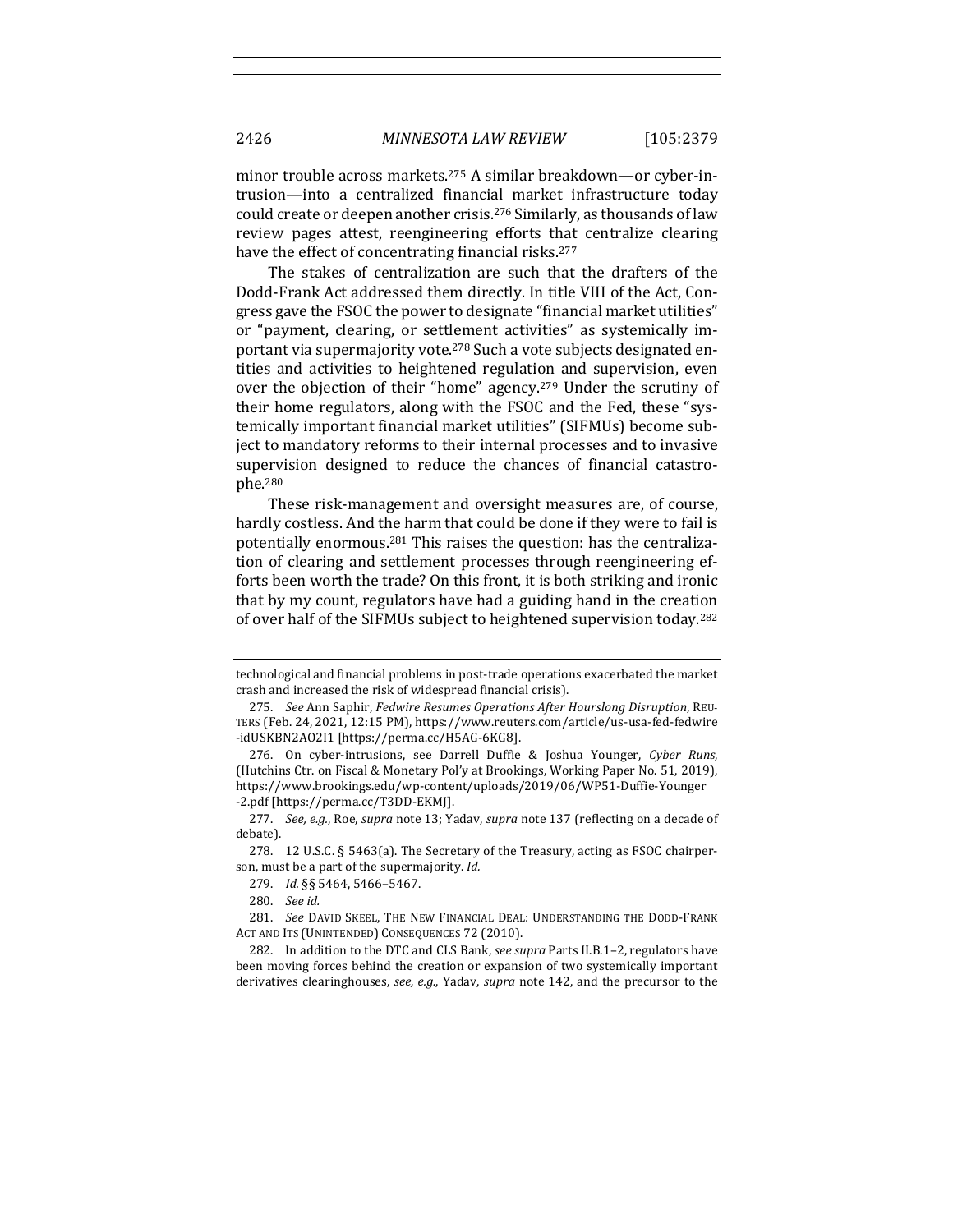Because the systemic risks posed by the SIFMUs involve lowprobability, high-stakes scenarios, it is a matter of abundant speculation whether the centralization of post-trade infrastructure has ultimately been a good or bad deal.<sup>283</sup> At the very least, the creation of new, systemically risky entities cannot be anything approaching a "final act of policy" that allows regulation to leave the scene.<sup>284</sup> Instead, it trades one set of problems for another. In light of this dynamic, regulators considering new reengineering efforts should clearly be wary of creating new SIFMUs, and indeed should be especially attendant to ways of de-risking the existing ones. The next Part turns to a few ideas along those lines.

#### IV. FUTURE PROSPECTS

So far, this Article has examined the potential utility of reengineering efforts and developed a framework for evaluating the tradeoffs they tend to pose. This Part looks to the future. It applies the framework developed in Part III to evaluate current and potential future reengineering initiatives, and it explores how regulatory mentalities should shift to best capitalize on those possibilities.

- A. THREE INITIATIVES
- 1. T+1: A Structural Constraint on Systemic Risk

Earlier, the case of CLS Bank demonstrated how regulators can employ reengineering to combat systemic risk.<sup>285</sup> Regulators should more aggressively pursue similar systemic risk-reductions today. This Part explores one promising idea involving the NSCC. The idea exemplifies the value of mechanical enforcement discussed in Part III.A,<sup>286</sup> and it does so in service of reducing centralized systemic risk.<sup>287</sup>

Recall from Part I.B that the NSCC is the central counterparty clearinghouse for the corporate securities markets. After market participants trade with one another, the NSCC steps into the middle, becoming "the seller to every buyer and the buyer to every seller" of

Fixed Income Clearing Corporation, *see* Jeffrey F. Ingber, *The Development of the Gov*ernment Securities Clearing Corporation, 23 ECON. POL'Y REV. 33, 33 (2017).

<sup>283.</sup> For a summary of a decade's worth of debate on derivatives CCPs, for instance, see Yadav, *supra* note 142.

<sup>284.</sup> This phrase comes from Annelise Riles's discussion of the Bank of Japan payment system. See RILES, supra note 8.

<sup>285.</sup> *See supra Part II.A.2.* 

<sup>286.</sup> *See supra Part III.A.1.* 

<sup>287.</sup> *Cf. supra* Part III.C.2 (discussing the centralized risks posed by SIFMUs).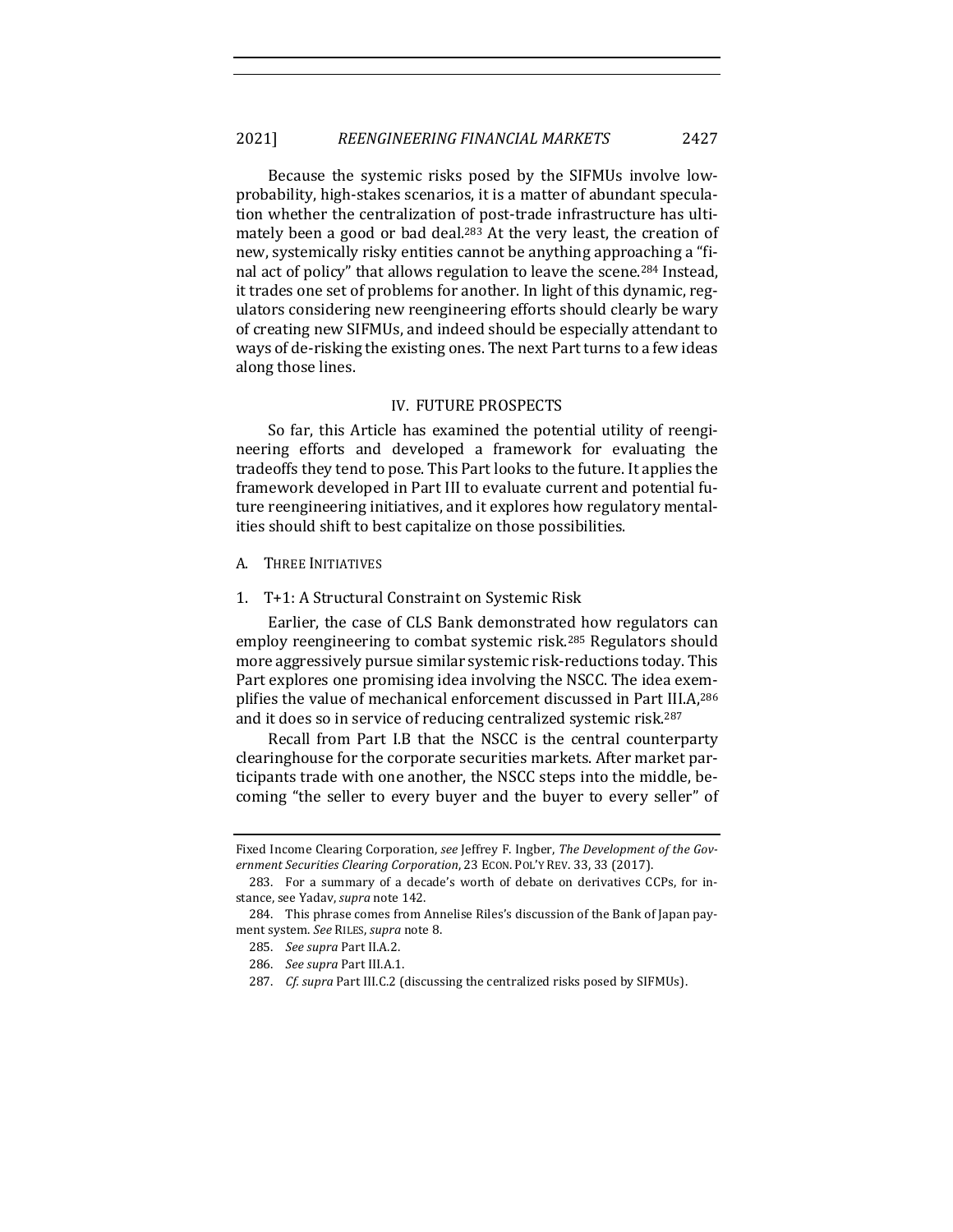those trades.<sup>288</sup> As a result of this role, the NSCC is a quintessential " too big to fail" institution.<sup>289</sup> It is both a debtor and a creditor of every major securities dealer and intermediary in the country. If one or more of those firms were to default on debts to the NSCC, the NSCC itself would be on the hook to cover the shortfall.<sup>290</sup> It would do so by using its own resources and by drawing on the resources of other securities firms that participate in the clearing network. Such an event would put pressure on those firms and could lead to the deepening of an incipient financial crisis.<sup>291</sup> Its negative spillover effects could be many, including a contraction of credit and a widespread reduction in economic prospects.<sup>292</sup> For these reasons, financial regulators have designated the NSCC as "systemically important."<sup>293</sup>

To reduce the risk that the NSCC fails, regulators have a range of options at their disposal. First, they can impose new risk management requirements.<sup>294</sup> Second, they can supervise the institution with greater intensity.<sup>295</sup> A third possibility, complementary to the other two, is to impose a structural constraint on the extent of NSCC risktaking.

Today, the SEC indeed may reengineer the NSCC to do just that. The opportunity involves what is known as the "settlement cycle" the time it takes from trade to ultimate settlement.<sup>296</sup> This cycle recently gained notoriety for a strange reason: when the retail broker Robinhood halted trading in volatile "meme" stocks in January 2021,

<sup>288.</sup> *See* discussion *supra* notes 56-60; FIN. STABILITY OVERSIGHT COUNCIL, U.S. DEP'T OF THE TREASURY, 2012 ANNUAL REPORT 179 (2012), https://www.treasury.gov/ initiatives/fsoc/Documents/2012%20Annual%20Report.pdf [https://perma.cc/ YZ7X-VBTE] ("NSCC plays a prominent role in providing clearance, settlement, and CCP services for nearly all broker-to-broker equity and corporate and municipal debt trades executed on major U.S. exchanges and other equity trading venues.").

<sup>289.</sup> *See, e.g.*, Felix B. Chang, The Systemic Risk Paradox: Banks and Clearinghouses *Under Regulation, 2014 COLUM. BUS. L. REV. 747, 751 ("Additionally, the very nature of* clearinghouses ensures that they will be too big to fail  $\dots$ ").

<sup>290.</sup> For the mechanics of this process at clearinghouses generally, see Paolo Saguato, The Ownership of Clearinghouses: When "Skin in the Game" Is Not Enough, the *Remutualization of Clearinghouses*, 34 YALE J. ON REGUL. 601, 618–23 (2017).

<sup>291.</sup> *Cf.* SKEEL, *supra* note 281 (discussing the consequences of clearinghouse failures and the necessity of avoiding them).

<sup>292.</sup> *See FIN. STABILITY OVERSIGHT COUNCIL, supra note 288, at 182.* 

<sup>293.</sup> *See id.* at 179-83.

<sup>294.</sup> *See* 12 U.S.C. § 5464.

<sup>295.</sup> *See id.* § 5466.

<sup>296.</sup> *See* Rogers, *supra* note 92, at 1437.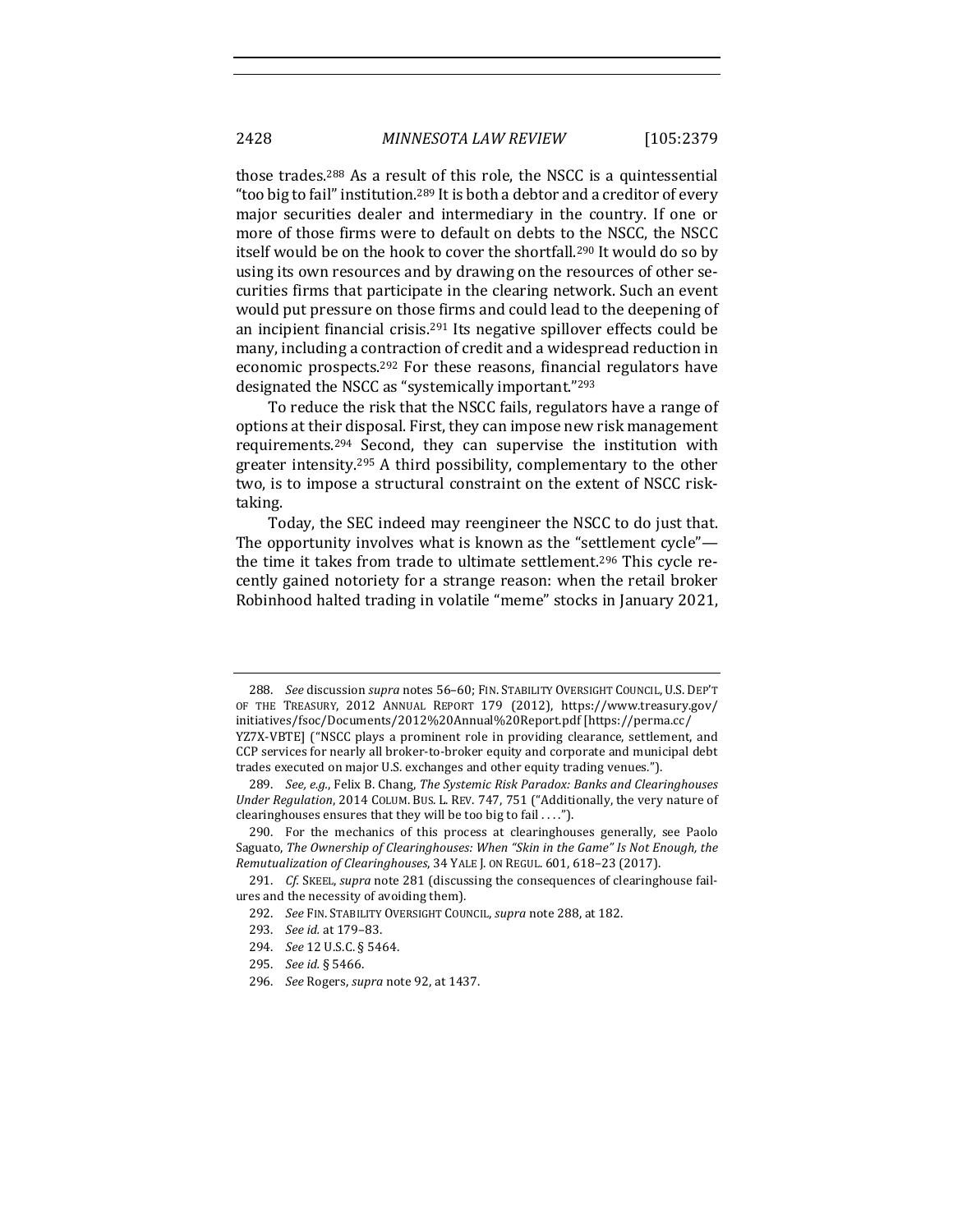its CEO laid blame on the settlement cycle's pace.<sup>297</sup> But its import here has little to do with retail brokerage. Rather, from a systemic risk perspective, the settlement cycle matters because it directly controls the extent of the financial risk the NSCC itself bears at any given time.<sup>298</sup> Each day that a trade remains unsettled, the NSCC is exposed to the risk of counterparty default.<sup>299</sup> The current timeline for settlement is two days—the so-called "T+2" settlement cycle.<sup>300</sup> A shift from the current cycle to a  $T+1$  cycle would cut the NSCC's exposure by a day's worth of trades, thereby vastly reducing the risk it bears and the risk it poses to the stability of the financial system.<sup>301</sup> A switch to  $T+0$ would reduce NSCC's exposure even further by limiting it to risks carried on an intraday basis.

If a speed-up of the settlement timeline would reduce the NSCC's systemic riskiness, why hasn't the SEC gone forward with it to date? It is not for lack of awareness. The SEC has long been aware of the technological possibility of a T+1 or T+0 settlement cycle,<sup>302</sup> and in 2015, a group of independent advocates on the SEC Investor Advisory Committee argued to the SEC that faster settlement would serve the public

298. *See* T+2 Settlement Cycle Adopting Release, *supra* note 57, at 17-18 (stating that a shortened settlement cycle "should reduce systemic risk").

<sup>297.</sup> Specifically, the CEO suggested that extremely high collateral demands made by the NSCC led to Robinhood's trading halts. See Annie Massa, *Robinhood Says Stock Settlement Times Are a Wall Street Risk*, BLOOMBERG (Feb. 2, 2021), https://www .bloomberg.com/news/articles/2021-02-02/robinhood-saga-renews-wall-street -group-s-move-to-limit-risks [https://perma.cc/88K3-98R9]. In my view, that account is incomplete, at best. Robinhood itself could have engaged in better liquidity planning to accommodate its business model, or it could have altered its business model to reduce liquidity risk. Cf. James Surowiecki, Why Robinhood's PR Nightmare Keeps Getting *Worse*, MARKER (Feb. 22, 2021), https://marker.medium.com/robinhood -demonstrates-how-not-to-communicate-in-a-crisis-3b31c0e60cbc [https://perma .cc/V6EE-SR8Q] (discussing Robinhood's liquidity problems in late January 2021). It makes more sense to blame Robinhood for its trading halts than NSCC collateral requirements.

<sup>299.</sup> *Id.*

<sup>300.</sup> *Id.* at 2.

<sup>301.</sup> See DEPOSITORY TR. CLEARING CORP., ADVANCING TOGETHER: LEADING THE INDUS-TRY TO ACCELERATED SETTLEMENT 2, 5, 9 (2021) (arguing that a shortened settlement cycle would reduce risk to the NSCC and reduce Members' expected margin requirements).

<sup>302.</sup> *See SEC. INDUS. ASS'N, T+1 BUSINESS CASE FINAL REPORT 11 (2000), https://www* .sifma.org/wp-content/uploads/2017/05/t1-business-case-final-report.pdf [https:// perma.cc/YKZ9-FPUM] (stating that technology could enable a shift to T+1 settlement in 2000); see also JP Koning, *The Siren Call of T+0, or Real-Time Settlement*, MONEYNESS (Sept. 27, 2017), http://jpkoning.blogspot.com/2017/09/the-siren-call-of-t0-or-real -time.html [https://perma.cc/SNM7-6AJ5] (noting that NYSE trades settled on a T+1 timeline for many years prior to 1933).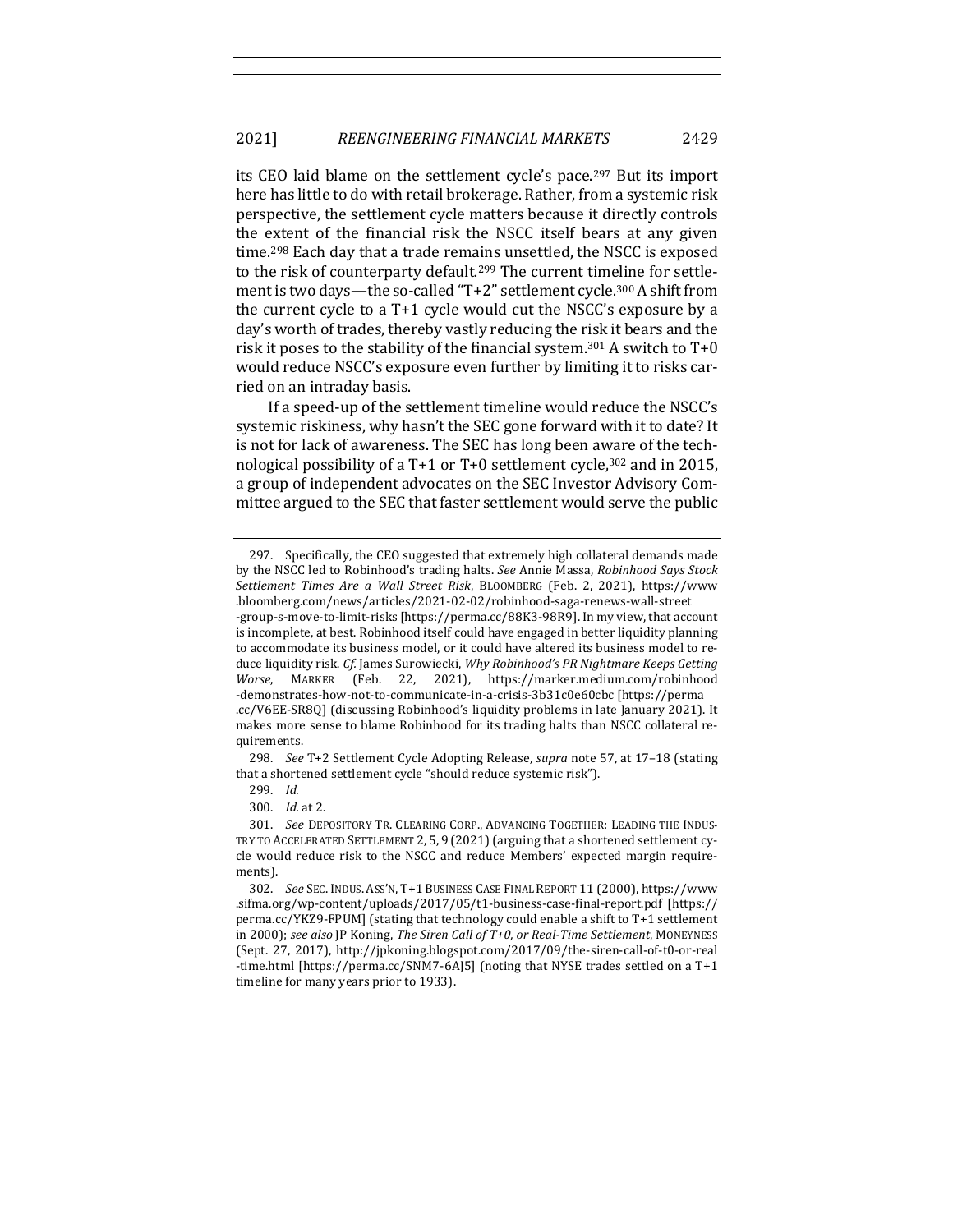interest.<sup>303</sup> Further, many markets in the United States currently settle on a faster timeline, including the markets for Treasury securities and mutual fund shares.<sup>304</sup> Based on these precedents, the SEC could adopt existing models to speed up securities settlement today.

The better explanation is that the SEC has decided to let the securities industry lead on its own. Since the move to a  $T+2$  cycle in 2017, no member of the Commission or its staff has publicly pushed for faster settlement.<sup>305</sup> Indeed, even amid public debate and early industry explorations of  $T+1$  in the wake of January 2021's strange meme stock episode,<sup>306</sup> the SEC has so far stayed silent. This hands-off approach follows the pattern of many past SEC uses of the '75 Amendments' reengineering authority. As Yuliya Guseva has written, the SEC has only engaged this authority "following *clearly expressed* market concerns and consensus" among industry participants.<sup>307</sup> For instance, when considering the eventual shift to  $T+2$ , the SEC "did not choose sides" but rather "allowed the industry to move naturally."308

This approach of letting the industry decide when and how to update the settlement cycle is wrongheaded. As we saw in Part III.B, when it comes to systemic risk, the incentives of private actors are out of alignment with the public interest. Though the firms that mutually own and operate the NSCC of course would not like to see it fail, they nevertheless do not internalize the damage that an NSCC failure would inflict on the public at large.<sup>309</sup> Not only could an NSCC failure require a bailout from the Fed, but it would also roil the markets and

<sup>303.</sup> See Inv. ADVISORY COMM., RECOMMENDATION OF THE INVESTOR ADVISORY COMMIT-TEE: SHORTENING THE TRADE SETTLEMENT CYCLE IN THE U.S. FINANCIAL MARKETS (2015), https://www.sec.gov/spotlight/investor-advisory-committee-2012/settlement-cycle -recommendation-final.pdf [https://perma.cc/6HM3-6TBT] ("[A] move to shorter settlement cycles will protect . . . investors . . . .").

<sup>304.</sup> *See id.* ("[M]atching the settlement period that already exists for Treasuries and many mutual funds, would greatly reduce systemic risk  $\dots$ .").

<sup>305.</sup> The closest any Commissioner has come has been Hester Peirce, who noted that a shorter settlement cycle "could yield . . . benefits" but then warned against undue enthusiasm for real-time settlement schemes. Hester M. Peirce, Comm'r, Sec. Exch. Comm'n, Address at the George Washington University Law School Regulating the Digital Economy Conference: Atomic Trading (Feb. 22, 2021), https://www.sec.gov/ news/speech/peirce-atomic-trading-2021-02-22 [https://perma.cc/BS4G-KHE3].

<sup>306.</sup> *See* DEPOSITORY TR. CLEARING CORP., *supra* note 301.

<sup>307.</sup> Yuliya Guseva, *Destructive Collectivism: Dodd-Frank Coordination and Clearinghouses*, 37 CARDOZO L. REV. 1693, 1729–30 (2016).

<sup>308.</sup> *Id.* at 1730.

<sup>309.</sup> *Cf.* Saguato, *supra* note 290, at 631-32 (discussing situations in which clearinghouses are "unable to contain and internalize" the costs of their failures); *id.* at 613 (noting that NSCC is a member-owned mutual firm).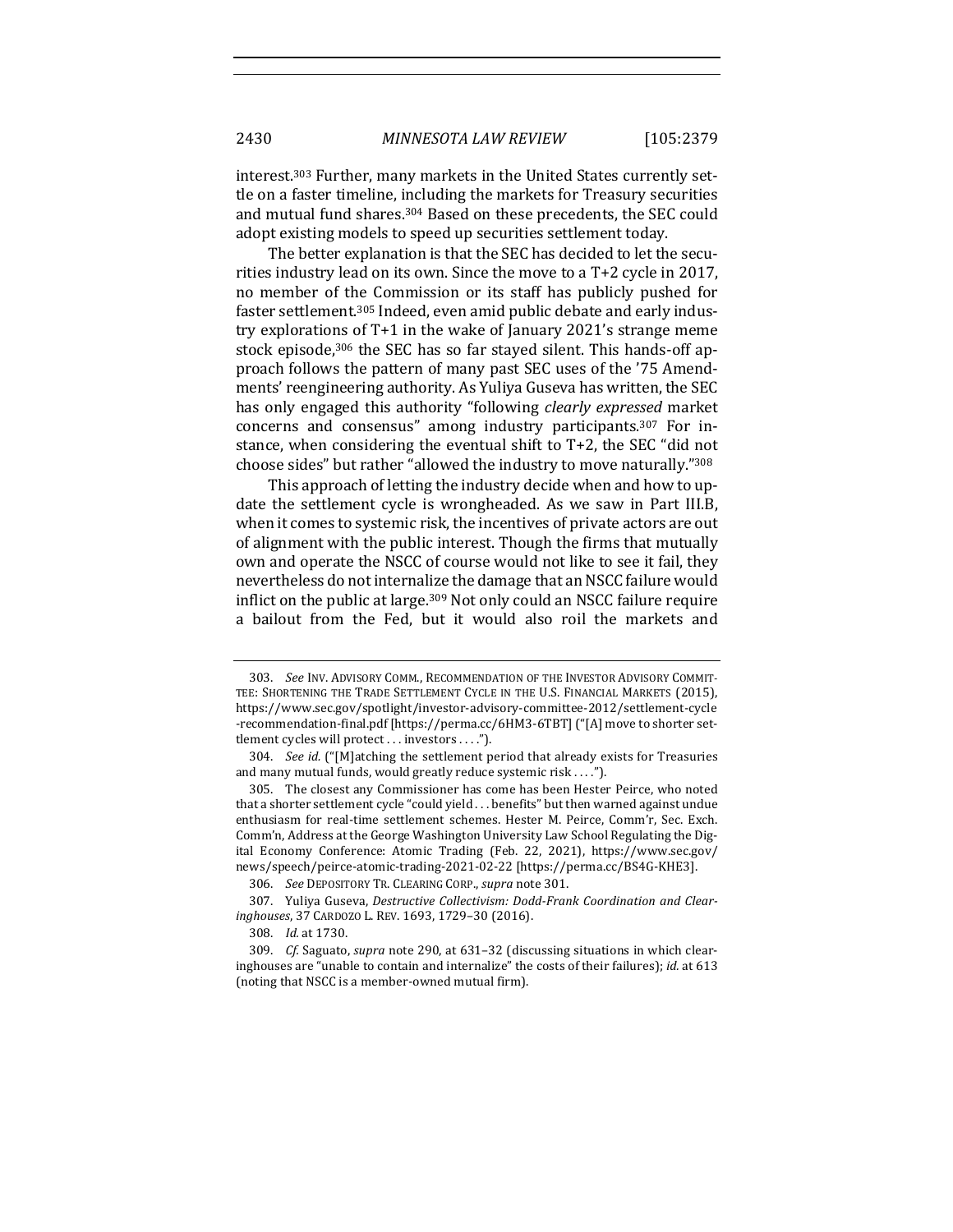contribute to broader panic in a crisis situation.<sup>310</sup> To prevent these negative spillovers to the public, the NSCC should not be left to its own devices. Rather, because of the value to the public of reducing the NSCC's systemic riskiness—not to mention reducing the need for SEC oversight and supervision—the SEC should consider coercing an effort to shorten the settlement cycle.

To place pressure on the industry and ensure it neither stalls nor slow-walks a beneficial change, the SEC should make more aggressive use of the powers contained in the '75 Amendments. First, the SEC should use its statutory authority to reconvene an expert body called the Market Transactions Advisory Committee (MTAC), which has been dormant since the 1990s.<sup>311</sup> The MTAC would be a fifteen-member committee, organized and operated pursuant to the Federal Advisory Committee Act.<sup>312</sup> It would enable SEC commissioners to leverage subject-matter expertise from outside the agency but without having to rely too heavily on the expertise of interested industry participants.<sup>313</sup> And it could be charged by the SEC with reporting on a wide range of matters related to securities transfer procedures.<sup>314</sup> The Commission should use this power to task the MTAC with studying the question of settlement cycle speed. Specifically, a revived MTAC should have the remit of gathering evidence on the feasibility, costs, and benefits of reengineering a faster securities post-trade process. With that power in hand, the MTAC could engage with technology vendors, investor advocates, and public-interest groups to assess how best to de-risk securities clearing and settlement. In so doing, it would bring an independent and well-informed perspective to bear on a

<sup>310.</sup> *Cf.* Baker, *supra* note 73, at 109–10 (describing the expansion of the Federal Reserve's "safety net" to include clearinghouses that have been designated as systemically important by the FSOC).

<sup>311.</sup> *See* 15 U.S.C. § 78q-1(f)(4) (describing the MTAC formation process and substantive ambit); see also Charles W. Mooney, Jr., *The Roles of Individuals in UCC Reform: Is* the Uniform Law Process a Potted Plant? The Case of Revised UCC Article 8, 27 OKLA. CITY U. L. REV. 553, 564–72 (2002) (describing the origins and products of the original MTAC). Note that while I characterize the MTAC provision as a part of the '75 Amendments, it was, to be precise, an amendment to the Amendments. See id.

<sup>312.</sup> *See* 15 U.S.C. § 78q-1(f)(4)(B) (describing the composition of the committee).

<sup>313.</sup> Brian D. Feinstein & Daniel J. Hemel, *Outside Advisers Inside Agencies*, 108 GEO. L.J. 1139, 1148 (2020) (describing the service provided by FACA committees).

<sup>314.</sup> *See* 15 U.S.C. § 78q-1(f)(4)(A) ("The Advisory Committee shall be directed to consider and report to the [SEC] on such matters as the [SEC], after consultation with the Secretary of the Treasury and the Board of Governors of the Federal Reserve System, determines, including [matters related to the laws governing securities transfer].").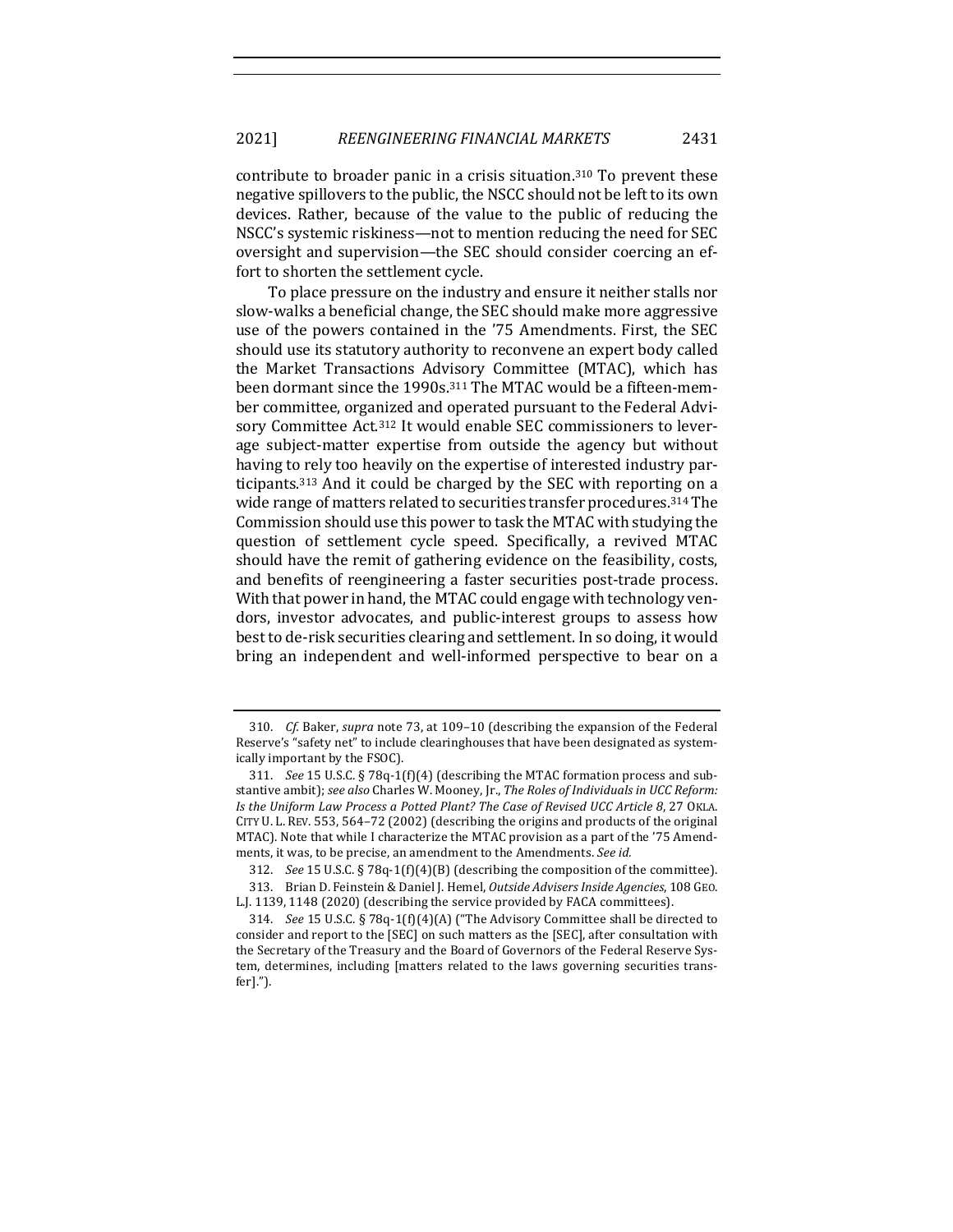2432 *MINNESOTA LAW REVIEW* [105:2379

topic that is simultaneously technical and of significant public importance.315

If the SEC does not take up this effort, the Federal Reserve should use its title VIII authority to step into the void. Pursuant to that authority, the Fed has the power to backstop the SEC's oversight of the NSCC. If the SEC's requirements are "insufficient to prevent or mitigate ... risks" to financial stability, then the Fed can force remedial evaluation.<sup>316</sup> The SEC would then be required by law to revisit its own approach to NSCC risk management.<sup>317</sup> While it is possible that the implementation costs of speeding the settlement cycle could exceed the benefits, that judgment could be made only *after* a public-interested regulator has taken a wide range of technical options under consideration. Federal Reserve leadership on this question would represent an improvement on the SEC's current approach of deference to industry members. That approach is a clear abdication of the congressional mandate found in the '75 Amendments and the Dodd-Frank Act and a failure in light of the basic mismatch between the NSCC's interests and the public interests that Congress has entrusted to the SEC.<sup>318</sup>

## 2. The CAT: Cross-Venue Surveillance in the Securities Market

The problem of market manipulation—whether through frontrunning, spoofing, insider trading, or otherwise—threatens to undermine the integrity of the securities markets.<sup>319</sup> As one might expect, the market manipulators who engage in these tactics usually aim to cloak their actions in secrecy. One goal of the SEC's CAT effort, first mentioned in the Introduction, is to bring emerging forms of market manipulation out of the shadows. Though it exemplifies the potential utility of architectural regulation, it has largely been a failure in terms of process.

<sup>315.</sup> *Cf.* Omarova, *supra* note 40, at 488–89 (describing the value of independent experts in terms of bringing "political visibility and social salience" to issues that are frequently off the public radar).

<sup>316. 12</sup> U.S.C. § 5464(a)(2)(B).

<sup>317.</sup> *See id.* § 5464(a)(2)(D) (requiring the SEC to respond to any Federal Reserve challenge "with a detailed analysis as to why existing prudential requirements are sufficient, or submit an explanation describing the actions to be taken in response" to the Federal Reserve challenge).

<sup>318.</sup> *See* discussion *supra* Part III.B.2. *See generally* 12 U.S.C. §§ 5461(a)(4)(C)–(D),  $5464(b)(3)-(4)$  (stating the purposes of the Dodd-Frank market infrastructure oversight provisions, including the purposes of "reduc[ing] systemic risks" and "support[ing] the stability of the broader financial system").

<sup>319. &</sup>quot;Market integrity" refers to the goals of fairness, orderliness, and pricing that accurately reflects a security's fundamental value. *See, e.g.*, Roberta S. Karmel, *IOSCO's Response to the Financial Crisis,* 37 J. CORP. L. 849, 897 (2012).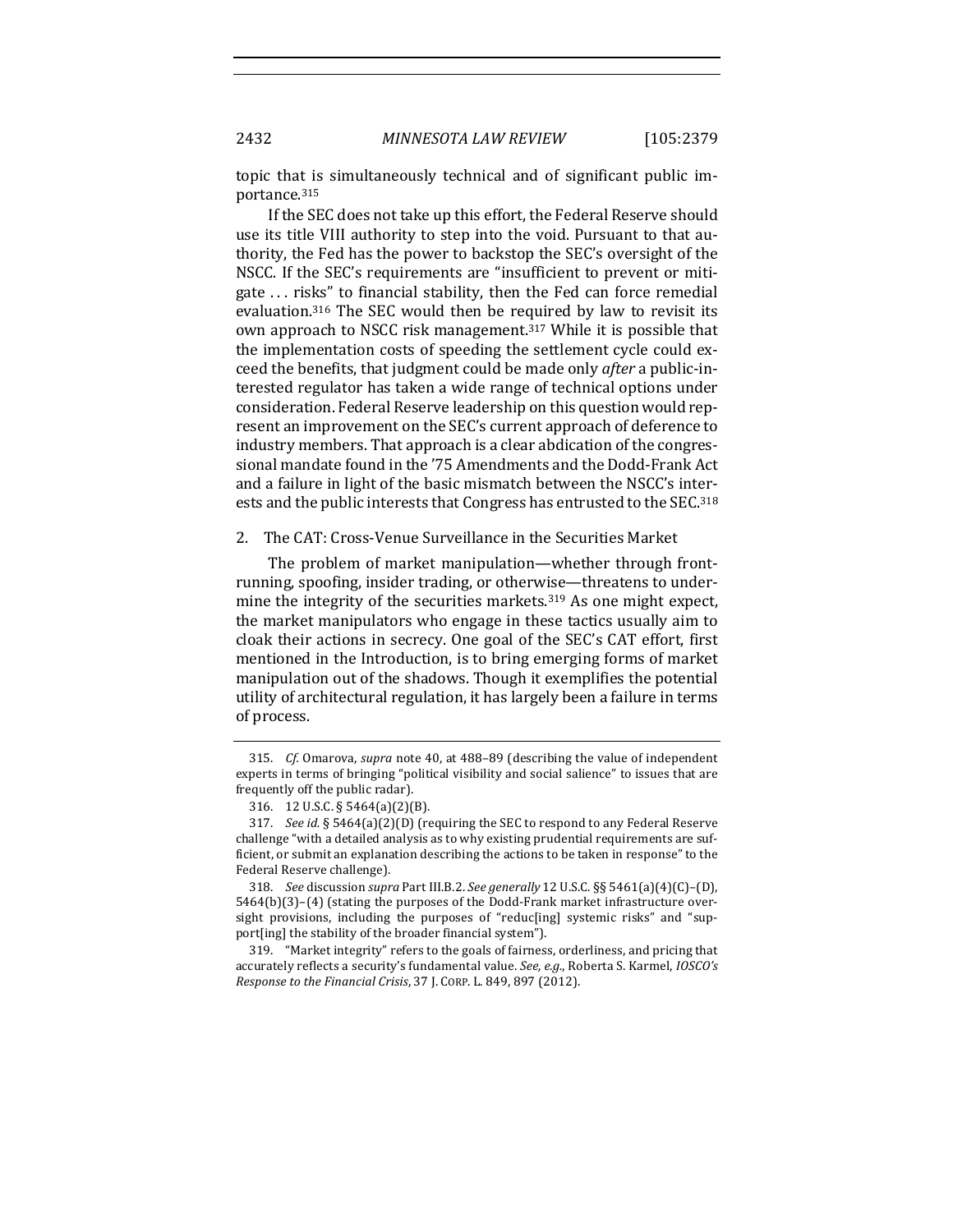The surveillance functions for which the SEC aims to build the CAT are as old as the markets themselves. The earliest form of market surveillance was informal and peer-based. As with the lobstermen famously profiled by James Acheson<sup>320</sup> and the goldminers of Jackass Gulch recently described by Gillian Hadfield, $321$  the traders of the NYSE and other exchanges kept tabs on each other with a watchful eye. This "crowd monitoring" relied on the physical architecture of the trading floor.<sup>322</sup> Participants were, as one NYSE official put it, "not over in a closet or up on a pillar  $[but rather] \dots$  standing down on the floor  $\ldots$  so that there is almost—you might say—a check-up on [them] every single minute."323 Reports of participants ratting each other out for prohibited actions are numerous.<sup>324</sup> The rules of the floor were supported by the mutual surveillance of the crowd.

As market activity grew over the course of the twentieth century, the private stock exchanges and the SEC increasingly turned to "programmatic" surveillance methods.<sup>325</sup> For instance, by 1992, the NYSE's Intermarket Surveillance Information System was already producing a massive audit trail—"a sequential reconstruction of trading in each stock, identifying the time of trade, the buying and selling member firms, the Floor brokers who represented the orders involved, and whether the trade was for a member firm proprietary account."326 Analysts would sit at "sophisticated computer workstations" to "quickly reconstruct market activity" if something looked amiss.<sup>327</sup> The SEC, for its part, has long acted as "an additional independent monitor for all securities transactions."<sup>328</sup> The Commission not only oversees the surveillance activities of operators like the NYSE; it also ingests a range of private data feeds to sift through when

<sup>320.</sup> *See* JAMES M. ACHESON, THE LOBSTER GANGS OF MAINE 73-75 (1988) (describing the mutual monitoring of lobster-fishing boundaries by the lobstermen themselves).

<sup>321.</sup> *See* GILLIAN K. HADFIELD, RULES FOR A FLAT WORLD 21-22 (2017) (describing mutual monitoring among gold miners during the California Gold Rush).

<sup>322.</sup> WALTER MATTLI, DARKNESS BY DESIGN 67 (2019).

<sup>323.</sup> *Id.* at 65.

<sup>324.</sup> *See id.* at 66-67 (detailing a trading story from Robert Seijas).

<sup>325.</sup> *Cf.* Rory Van Loo, The Missing Regulatory State: Monitoring Business in an Age of Surveillance, 72 VAND. L. REV. 1563, 1573-74 (2019) (discussing systematic and routine information collection in business contexts under the heading of "programmatic" monitoring).

<sup>326.</sup> James L. Cochrane, Brian McNamara, James E. Shapiro & Michael J. Simon, *The Structure and Regulation of the New York Stock Exchange*, 18 J. CORP. L. 57, 66 (1992).

<sup>327.</sup> *Id.*

<sup>328.</sup> Jonathan Macey & Hideki Kanda, *The Stock Exchange as a Firm: The Emergence* of Close Substitutes for the New York and Tokyo Stock Exchanges, 75 CORNELL L. REV. 1007, 1037 (1990).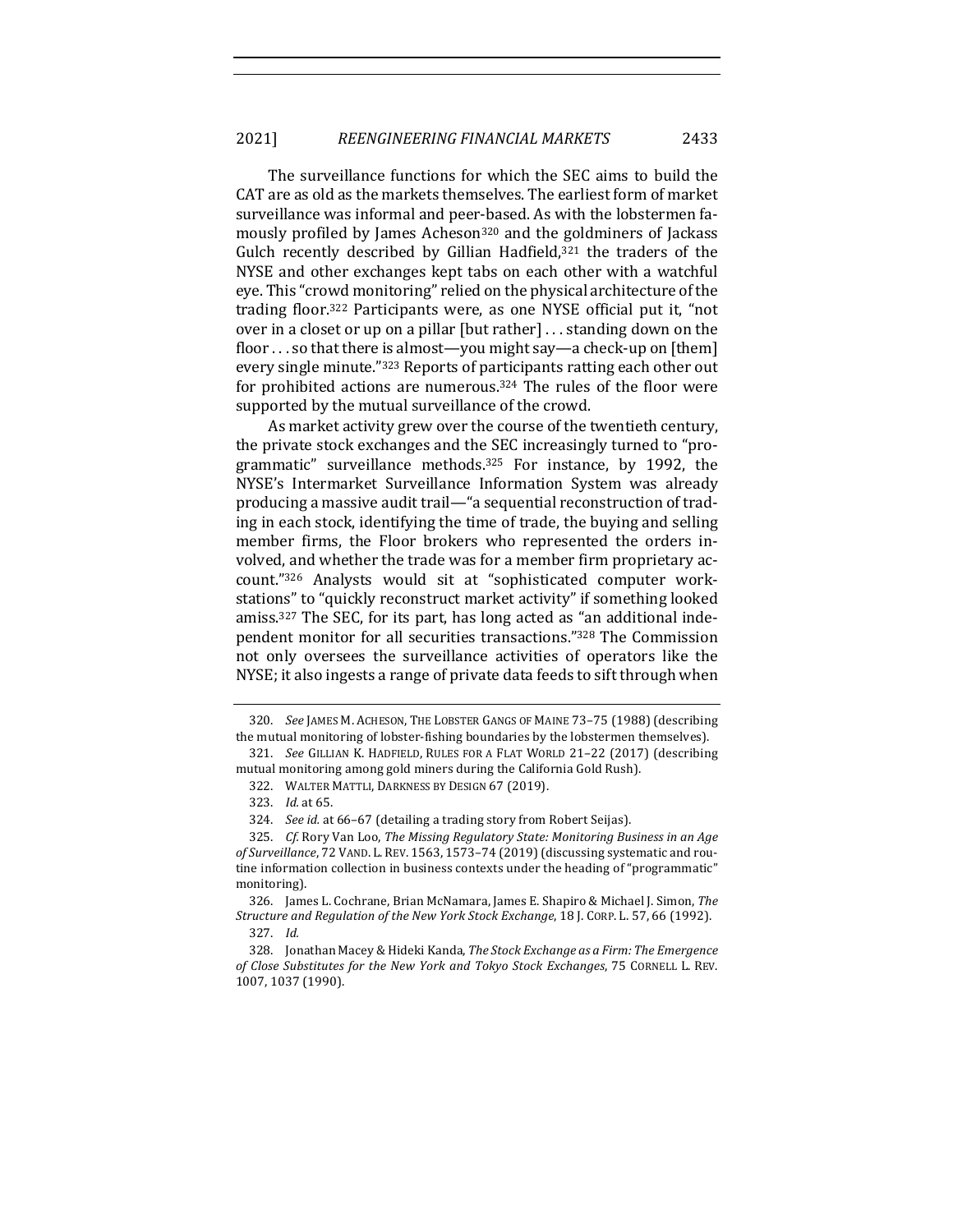it seeks to uncover problematic conduct or engage in a market crash post-mortem.

Over the past two decades, however, this system of surveillance has broken down. The cause of the breakdown is the increasing decentralization and fragmentation of trading activity across many trading venues.<sup>329</sup> As Yesha Yadav has recently written, this fragmentation "generates enormous logistical and institutional costs for exchanges seeking to monitor, surveille, and discipline" wayward traders.<sup>330</sup> Impermissible actions that surveillance might have caught in the days of centralized trading now go undetected.<sup>331</sup>

A range of regulatory interventions might remedy this situation. Yadav, for instance, has proposed a change in liability regime to address the problem of weak oversight.<sup>332</sup> The CAT represents a technological complement to such proposals. In essence, the CAT aims to recreate what has been lost through the fragmentation of the stock market and, further, to deepen the granularity of data that the SEC receives. The plan for the CAT is to become the "ultimate unraveler of the mysteries of the stock market: a vast database [to] enable regulators to look at who has been trading what in the sub-second trading world that exists today. And not just trades that take place: every bid and offer ... [whether] executed or not."333 When it is completed, it will gather this information, in standardized formats, from every regulated securities and SEC-regulated trading venue, requiring alterations in underlying data structures or translational systems across numerous operators.334

But the CAT blueprint has taken exceedingly long to even begin constructing. And the slow pace of the project highlights the inherent risks of failing to effectively manage a reengineering effort's core public-private relationships. Recall from Part III.B that the '75

<sup>329.</sup> Yesha Yadav, Oversight Failure in Securities Markets, 104 CORNELL L. REV. 1799, 1804 (2020).

<sup>330.</sup> *Id.*

<sup>331.</sup> *Id.*; see also Frank Pasquale, *Law's Acceleration of Finance: Redefining the Prob*lem of High-Frequency Trading, 36 CARDOZO L. REV. 2085, 2114-16 (2015) (describing the SEC's frustrations on this front).

<sup>332.</sup> *See Yadav, supra* note 329, at 1809 (proposing a liability regime for trading venue operators).

<sup>333.</sup> Bob Pisani, *It's Google Vs. Amazon To Create the Biggest Database in History*, CNBC: TRADER TALK, https://www.cnbc.com/2016/04/26/its-google-vs-amazon-to -create-the-biggest-data-base-in-history.html [https://perma.cc/H3UU-7YJC] (Apr. 27, 2016, 7:31 AM).

<sup>334.</sup> *See* Consolidated Audit Trail, 77 Fed. Reg. 45,722, 45,765 (Aug. 1, 2012) (detailing proposed Rule  $613(c)(3)$  and comments to the proposed rule).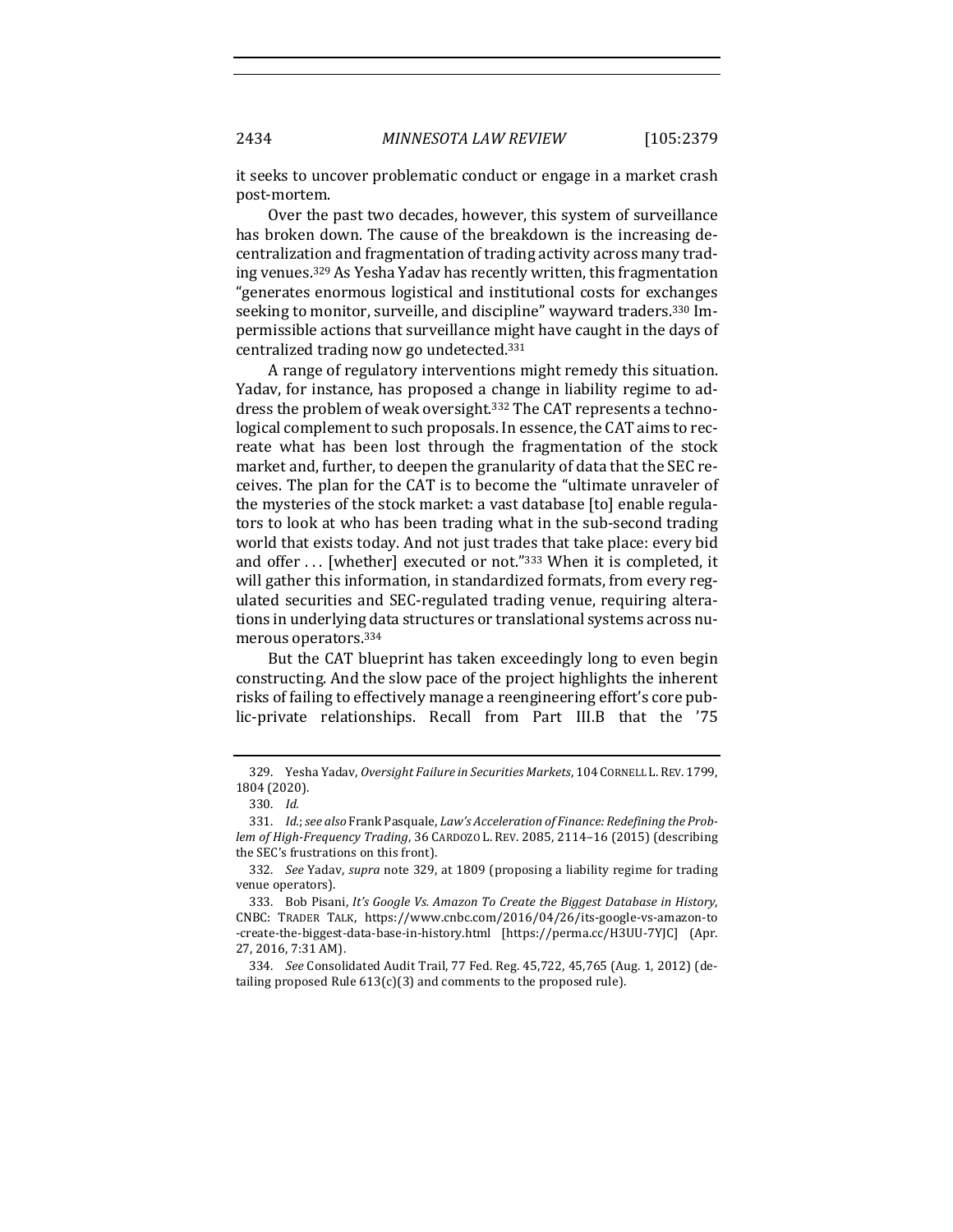Amendments gave the SEC wide-ranging authority to coerce industry actors into reengineering their own infrastructure. The importance of using these provisions with a real enforcement threat behind them is exemplified by the SEC's struggle to get the CAT project off the ground. Almost nine years after its kick-off, the CAT remains in a state of partial completion.<sup>335</sup> The story is one of delay after delay: a four-year search for a database provider, insufficient plans rejected by the SEC, and the longest hiring process for a chief information security officer "in history."336 As presidential administrations changed over from Obama to Trump to Biden, and the SEC switched from majority-Democrat to majority-Republican and back again, one constant has been the CAT: a potentially valuable system to help the SEC carry out its statutory duties to police market integrity, but a policy albatross and a procedural quagmire.<sup>337</sup>

A large portion of these delays can be chalked up to failed incentives. To date, not one fine has been issued by the SEC for industry slowness, and the SEC has indicated that it will continue to let construction delays slide.<sup>338</sup> In the future, regulators using the '75 Amendments should be sure to back up their calls for action with real threats of civil penalties for failure to act.

## 3. Data Standardization: Primitives for Systemic Oversight

A third example of potentially valuable reengineering can be found in the realm of systemic oversight. To prevent crises before they happen (and to contain them once they begin to unfold), financial regulators are increasingly working to develop the "robust ability to

<sup>335.</sup> *See* Hayley McDowell, *US Consolidated Audit Trail Timeline Disrupted Due to COVID-19*, TRADE (Apr. 21, 2020), https://www.thetradenews.com/us-consolidated -audit-trail-timeline-disrupted-due-covid-19 [https://perma.cc/V82T-L7YJ] (describing delayed milestones); Andrew Ramonas, *SEC on Course To Fix "Worst Executed" Au*dit Trail, Clayton Says, BLOOMBERG L. (Nov. 19, 2019, 10:10 AM), https://news .bloomberglaw.com/privacy-and-data-security/sec-on-course-to-fix-worst-executed -audit-trail-clayton-says [https://perma.cc/5DJ3-5B3Y] (reporting the SEC's plan to ensure a working CAT by 2022).

<sup>336.</sup> James Rundle & Anthony Malakian, *CAT's Tale: How Thesys, the SROs and the SEC Mishandled the Consolidated Audit Trail*, WATERSTECHNOLOGY (Feb. 14, 2019), https://www.waterstechnology.com/regulation/4152906/cats-tale-how-thesys-the -sros-and-the-sec-mishandled-the-consolidated-audit-trail [https://perma.cc/SB44 -AWSL].

<sup>337.</sup> *See* Ramonas, *supra* note 335 (noting that then-current SEC Chairman Jay Clayton has called the CAT "one of the worst conceived, worst executed projects I've seen," but has also doubled down on its completion).

<sup>338.</sup> *See* Rundle & Malakian, *supra* note 336 (noting that, despite delays, "an enforcement action from the SEC failed to materialize").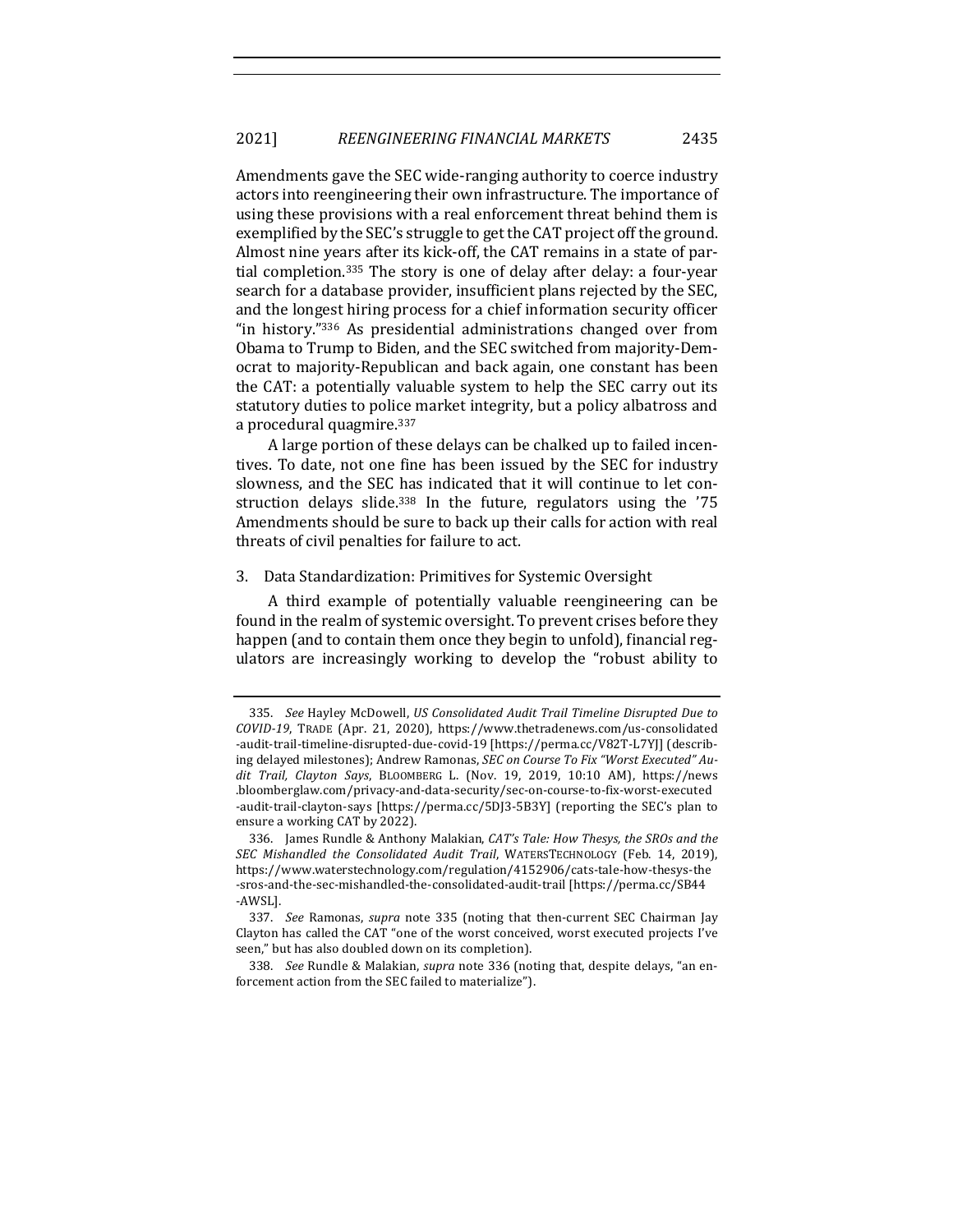monitor the economy and quickly detect mounting risks."339 This oversight ability requires an essential input: useful data.<sup>340</sup> Specifically, to effectively monitor the financial system as a whole, regulators need access to financial data that are detailed, comprehensive, rapidly-updated, and machine-readable.<sup>341</sup> While many useful sources of data exist today, regulators should work to identify ways of producing and centralizing that data more effectively.<sup>342</sup>

The necessity of wide-ranging data was revealed in the Global Financial Crisis, when regulators were caught off-guard by their ignorance of important market activities and counterparty relationships.<sup>343</sup> For instance, they lacked information about major dependencies between firms transacting in crucial short-term funding markets.<sup>344</sup> They also lacked awareness of the systemic importance of some firms operating outside the traditional regulatory perimeter.<sup>345</sup>

342. *See, e.g.*, Henry T.C. Hu, Disclosure Universes and Modes of Information: Banks, *Innovation, and Divergent Regulatory Quests,* 31 YALE J. ON REGUL. 565, 647 (2014) ("Massive amounts of data relating to banks and individual financial transactions are available to a spectrum of governmental bodies."); *cf.* Berner & Judge, *supra* note 141, at 5–7 ("In this environment, policymakers inevitably operate with an incomplete understanding of how the financial system works and how it will respond to regulatory intervention."). For a discussion of ongoing efforts and their place within the financial regulatory state, see generally Dan Awrey & Kathryn Judge, *Why Financial Regulation Keeps Falling Short,* 61 B.C. L. REV. 2295, 2340-42 (2020).

343. *See, e.g.*, Michael S. Barr, *The Financial Crisis and the Path of Reform*, 29 YALE J. ON REGUL. 91, 99-100 (2012) ("Before Dodd-Frank, no regulator or supervisor had the authority to look across the full sweep of the financial system—including less-regulated segments—and take action when it perceived a threat. In fact, regulators and market participants did not even have enough data to understand how interconnected the market was.").

344. *Id.*; see Saguato, supra note 13, at 113-14, 120-25 (describing repo market opacity and proposing enhanced visibility for the market).

345. *See, e.g.*, Patricia A. McCoy, *Systemic Risk Oversight and the Shifting Balance of State and Federal Authority over Insurance*, 5 U.C. IRVINE L. REV. 1389, 1406 (2015)

<sup>339.</sup> Patricia A. McCoy, *Countercyclical Regulation and Its Challenges*, 47 ARIZ. ST. L.J. 1181, 1219 (2015). For discussion of the distinct practices of prevention and containment, see generally Anna Gelpern, *Financial Crisis Containment*, 41 CONN. L. REV. 1051 (2009).

<sup>340.</sup> *See* McCoy, *supra* note 339 (describing the issue of information deficit post-2008).

<sup>341.</sup> *See* Mark D. Flood, H.V. Jagadish & Louiqa Raschid, *Big Data Challenges and Opportunities in Financial Stability Monitoring*, 20 FIN. STABILITY REV. 129, 129 (2016) (arguing in favor of adopting novel means to adapt to "the ubiquity of data in financial markets"); see also OFF. OF FIN. RSCH., U.S. DEP'T OF THE TREASURY, 2013 ANNUAL REPORT 71 (2013), https://www.financialresearch.gov/annual-reports/files/office-of -financial-research-annual-report-2013.pdf [https://perma.cc/G8TH-NKWC] ("Comprehensive, timely, and granular data are essential to the  $\dots$  ability to conduct the  $\dots$ financial stability monitoring, analysis, and research ...." (emphasis omitted)).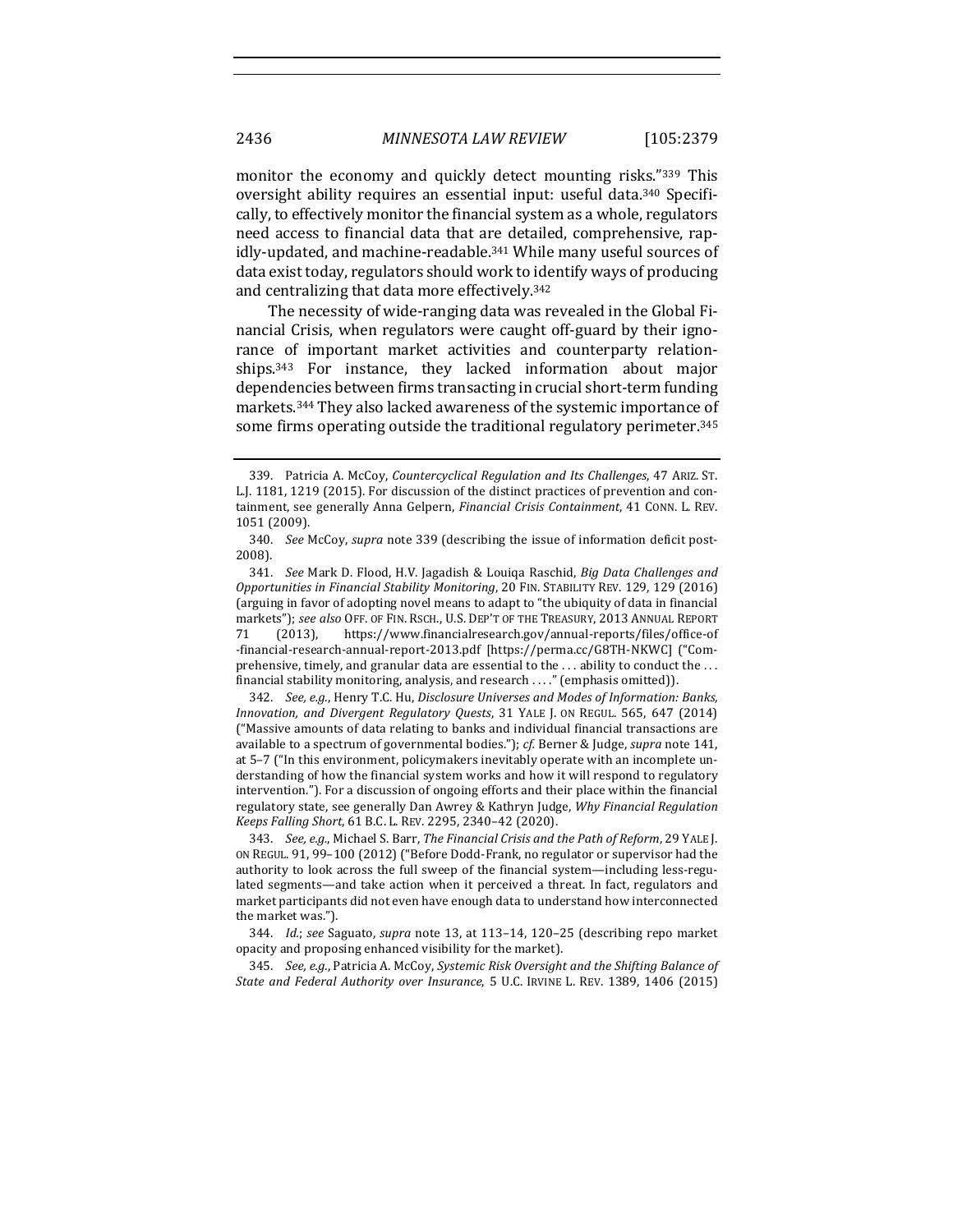Taken as a whole, during the Crisis, "[t]he lack of high-quality, consistent, and accessible data was a key source of risk."346

While regulators have undertaken efforts to shore up the data picture, today's sources still overlook key areas of financial activity.<sup>347</sup> They also suffer from design flaws related to the intermittent nature of their transmission, the low level of detail they contain, and the poor quality of their presentation.<sup>348</sup> For example, the recent market turmoil sparked by the COVID-19 pandemic raised questions about regulators' access to necessary data about leveraged lending to corporate borrowers across economic sectors.<sup>349</sup> These loans—which are extended to corporations with high levels of debt and often bundled into collateralized loan obligations (CLOs)—have grown significantly over the last few years.<sup>350</sup> Though it has not yet come to pass in the current crisis, widespread defaults on these loans have been theorized as a potential trigger for deep distress among financial institutions who hold them on their balance sheets, risking a systemic event.<sup>351</sup>

348. *See, e.g.,* Andrew F. Tuch, *The Remaking of Wall Street*, 7 HARV. BUS. L. REV. 315, 365–66 (2017) (noting that regulators lack sufficient information to oversee the growing importance of non-bank lenders); see also Daniel Carpenter & Patricia A. McCoy, Keeping Tabs on Financial Innovation: Product Identifiers in Consumer Financial Regu*lation*, 18 N.C. BANKING INST. 195, 216 (2013) (highlighting the lack of linkage between different databases as a problem for financial regulation).

349. *See* Hannah Lang, *Virus Could Deal Blow to Leveraged Loans. What's That Mean* for Banks?, AM. BANKER (Mar. 11, 2020, 2:26 PM), https://www.americanbanker.com/ news/virus-could-deal-blow-to-leveraged-loans-whats-that-mean-for-banks 

[https://perma.cc/3XF4-UHZG] (discussing the worries of regulators that the pandemic could have spurred a rerun of the prior crisis).

350. *See* William W. Bratton & Adam J. Levitin, A Tale of Two Markets: Regulation and Innovation in Post-Crisis Mortgage and Structured Finance Markets, 2020 U. ILL. L. REV. 47, 97-104 (describing the rise of CLOs); Sung Eun (Summer) Kim, *Managing Reg*ulatory Blindspots: A Case Study of Leveraged Loans, 32 YALE J. ON REGUL. 89, 98-99 (2015) (examining CLOs in the context of other factors that have "played a role in expanding . . . leveraged loans").

351. *See Kim, supra* note 350, at 110-12 (explaining that a "cross-default" scenario is a sufficiently foreseeable reason to regulate in the face of "inevitable downturns"). *But see* Christina Parajon Skinner, *Nonbank Credit*, 9 HARV. Bus. L. REV. 149, 152 (2019) (arguing that many leveraged lenders provide a countercyclical source of credit).

<sup>(</sup>describing the opacity of the American International Group's systemic importance before its downfall).

<sup>346.</sup> OFF. OF FIN. RSCH., U.S. DEP'T OF THE TREASURY, 2012 ANNUAL REPORT 4 (2012), https://www.financialresearch.gov/annual-reports/files/office-of-financial-research -annual-report-2012.pdf [https://perma.cc/42RM-27NK].

<sup>347.</sup> *See* Saguato, *supra* note 13, at 120–25 (arguing for reforms to make the repo market more transparent); Pasquale, *supra* note 331, at 2113–17 (describing efforts among financial regulators to collect sufficient data to support effective supervision and enforcement).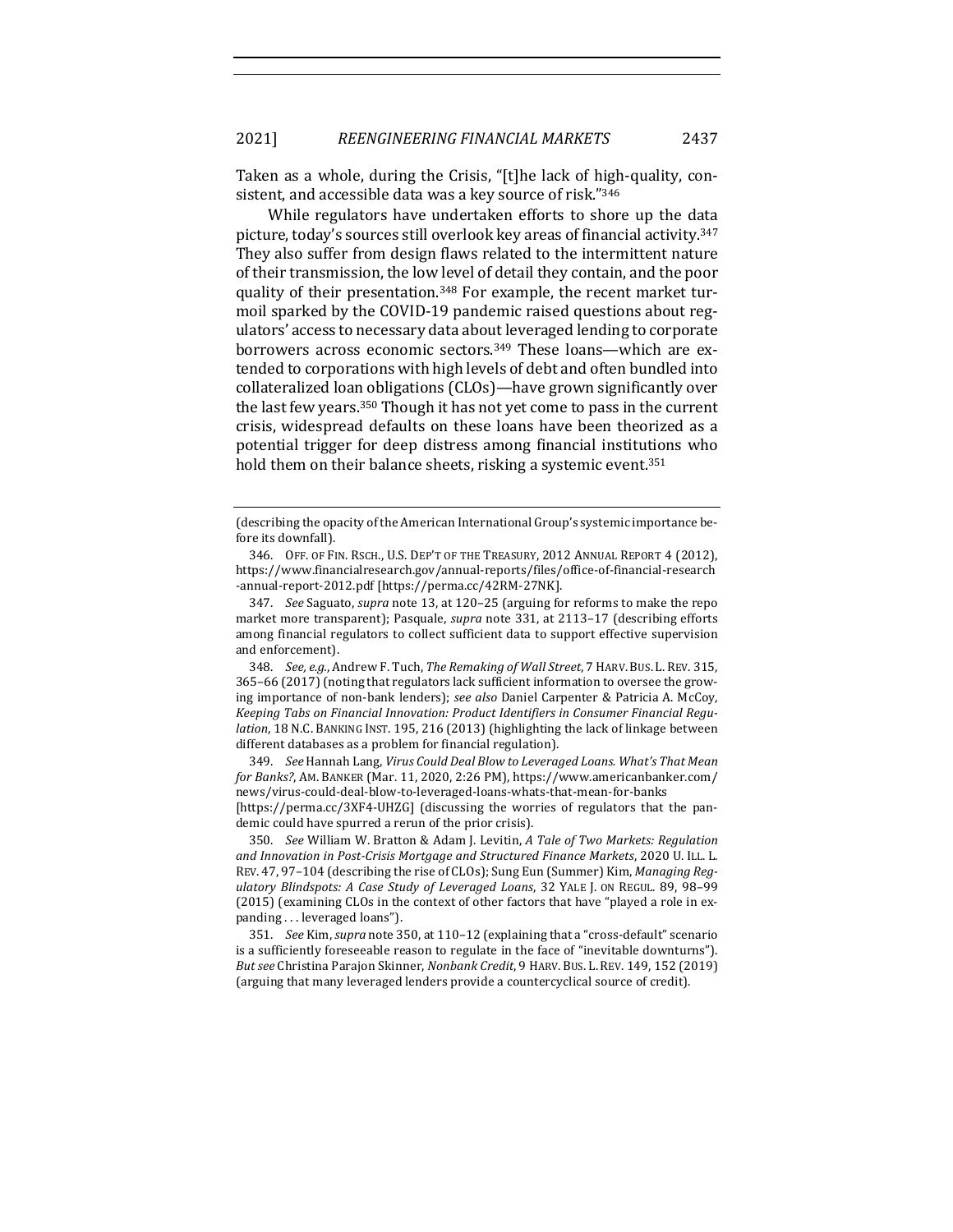Yet, despite their growing systemic importance, leveraged loans currently exist in a relative data desert. At present, there is no central market infrastructure that collects transaction-by-transaction data in standardized, machine-readable formats for leveraged lending.<sup>352</sup> Further, many market participants fall outside the existing regulatory perimeter for entity-specific data collections.<sup>353</sup> And while private data sources provide some information, these sources are often prepared monthly; they also only provide a sliver of insight into the interconnections and dependencies that regulators must understand to do their jobs.<sup>354</sup>

In many ways, the leveraged loan and CLO markets exist in a state of opacity comparable to the derivatives market in 2005.<sup>355</sup> With no centralized infrastructure for trade-data collection, regulators are cobbling together existing data sources to develop a sense of market activity. But this approach leaves them prone to overlooking risks and relationships that pose destabilizing threats. In particular, as the Financial Stability Board recently stated, "limited information on indirect linkages between bank and non-banks [through the leveraged loan and CLO markets] makes it difficult to assess possible risks from spillovers and interconnectedness, and their systemic implications."<sup>356</sup> One lesson of the Global Financial Crisis is that no important market should be so opaque from the macroprudential perspective.

Though regulators could attempt to increase firm-specific data collections to address the problem, a less discretionary, more durable approach would be to pursue a reengineering effort, calling on industry actors to construct a trade repository for leveraged lending. By contrast to firm-provided data collections, a trade repository would collect relevant trade data as a mandatory byproduct of transacting in the first place. The attractiveness of the option would depend on the value of immediate, automated data delivery compared with the

<sup>352.</sup> See Systemic Risk: Taking It to the House, LOAN SYNDICATIONS & TRADING ASS'N (June 9, 2019), https://www.lsta.org/news-resources/systemic-risk-taking-it-to-the -house [https://perma.cc/5ZP5-ZALT].

<sup>353.</sup> *See Parajon Skinner, supra note* 351, at 155 n.32 (stating that "regulatory data on private funds is sparse").

<sup>354.</sup> *Cf. CLOs: Not So Opaque*, LOAN SYNDICATIONS & TRADING ASS'N (June 20, 2019), https://www.lsta.org/news-resources/clos-not-so-opaque [https://perma.cc/6XJP -3426] (arguing that the availability of Thomson Reuters's "Leveraged Loan Monthly" should allay policymakers' concerns about the market's opacity).

<sup>355.</sup> *See supra* Part II.B.3.

<sup>356.</sup> FIN. STABILITY BD., VULNERABILITIES ASSOCIATED WITH LEVERAGED LOANS AND COL-LATERALIZED LOAN OBLIGATIONS 2 (2019), https://www.fsb.org/wp-content/uploads/ P191219.pdf [https://perma.cc/6XJP-3426].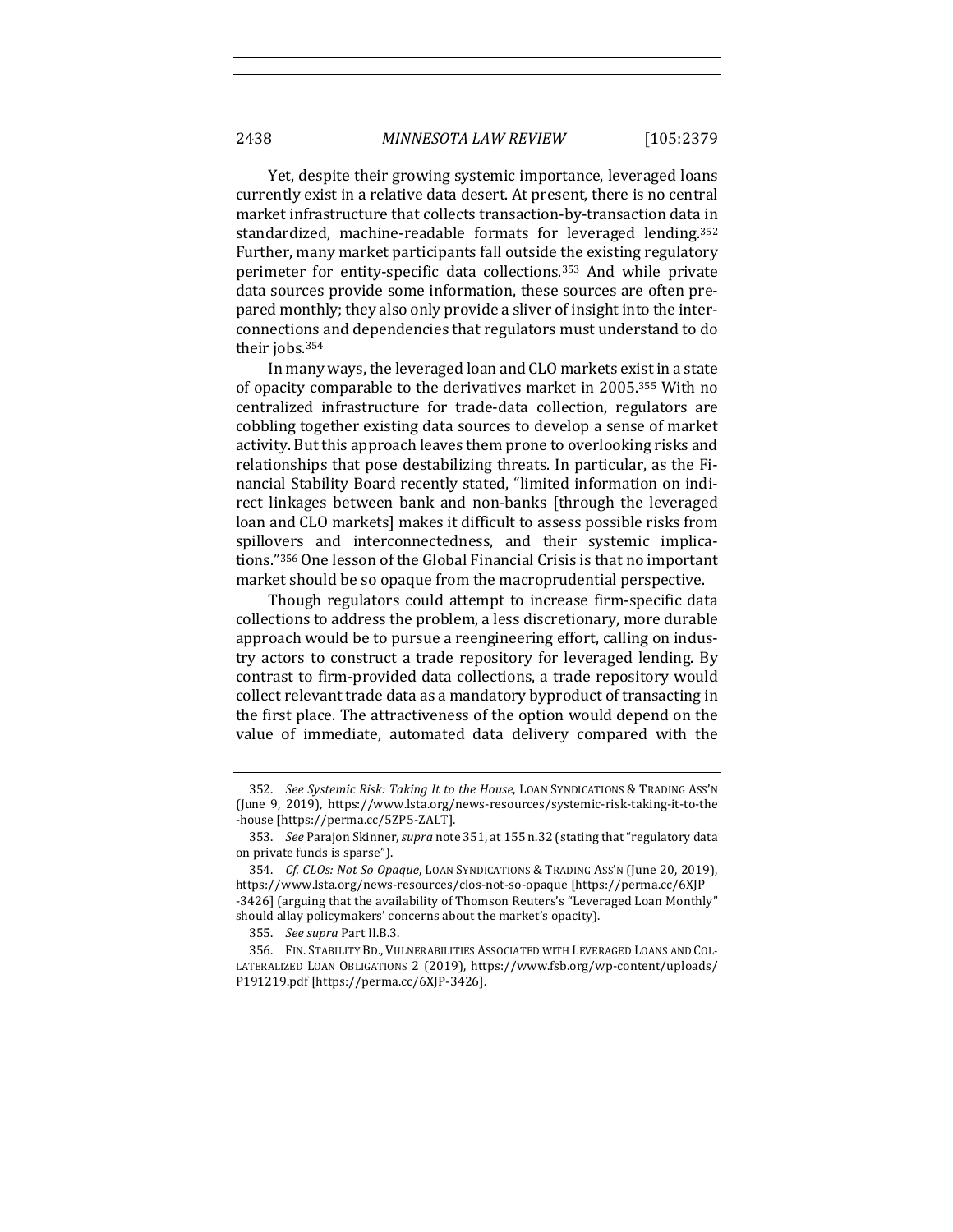difficulty of enlisting industry actors to coordinate on the development of a new infrastructural system. In this, public benefits in terms of improved macroprudential supervision would trade off against private costs of construction and public costs of oversight. But here again, regulators should not wait for poorly incentivized private firms to act.

#### B. A PROACTIVE ROLE FOR REGULATORS

The ideas presented in the preceding Part represent the tip of the iceberg of possibilities for infrastructural reengineering,<sup>357</sup> but they nevertheless offer a sense of how regulators should think about engaging in the practice. They also highlight the public-private dynamics that reengineering inevitably entails. If regulators hope to leverage the power of market technology, they will need to do much more than respond to private innovation; they must play a catalytic role in pressing for change.

Doing so may require an ideological shift within the agencies. Decades of practice and theory have made the roles of reaction and facilitation—of "keeping pace" and not "getting in the way"—central to the financial regulatory mindset.<sup>358</sup> Indeed, today, leaders at the SEC, CFTC, and Fed continue to espouse those conceptions of their tasks. They express fears of "heel-dragging" in response to private technological innovation<sup>359</sup> and hopes for "enabl[ing]" the development of private technologies.<sup>360</sup> They even have built entire organizational sub-units devoted to celebrating the creativity of private innovators. For instance, the CFTC has created LabCFTC to serve as "the focal point for the CFTC's efforts to promote responsible financial technology (fintech) innovation," and the "hub for the agency's

<sup>357.</sup> Regarding public-private reengineering efforts, see, for example, Charles W. Mooney, Jr., Beyond Intermediation: A New (Fintech) Model for Securities Holding Infra*structures*, 22 U. PA. J. Bus. L. 286, 387-89 (2020), which calls for the reengineering of the central securities depository system. See also Berner & Judge, *supra* note 141, at 3-5 (exploring opportunities for greater data standardization); Saguato, *supra* note 13, at 88-89 (arguing for reforms to repo infrastructure); Hilary J. Allen, *Payments Failure*, 62 B.C. L. REV. 453 (2021) (exploring technological solutions to operational risk in the retail payments system). For purely public ideas, see sources cited *supra* note 38.

<sup>358.</sup> *See* sources cited *supra* note 1; *cf.* Coglianese, *supra* note 19 (discussing the pace-keeping problem across the administrative state); Marchant, *supra* note 19, at 199 (same).

<sup>359.</sup> Hester Peirce, Comm'r, SEC, Address at the Securities Enforcement Forum: How We Howey 4 (May 9, 2019), https://www.sec.gov/news/speech/peirce-how-we -howey-050919 [https://perma.cc/WNP3-XUNU].

<sup>360.</sup> *See LabCFTC Overview*, COMMODITY FUTURES TRADING COMM'N, https://www .cftc.gov/LabCFTC/Overview/index.htm [https://perma.cc/WV5P-SKF6] (listing LabCFTC's goals).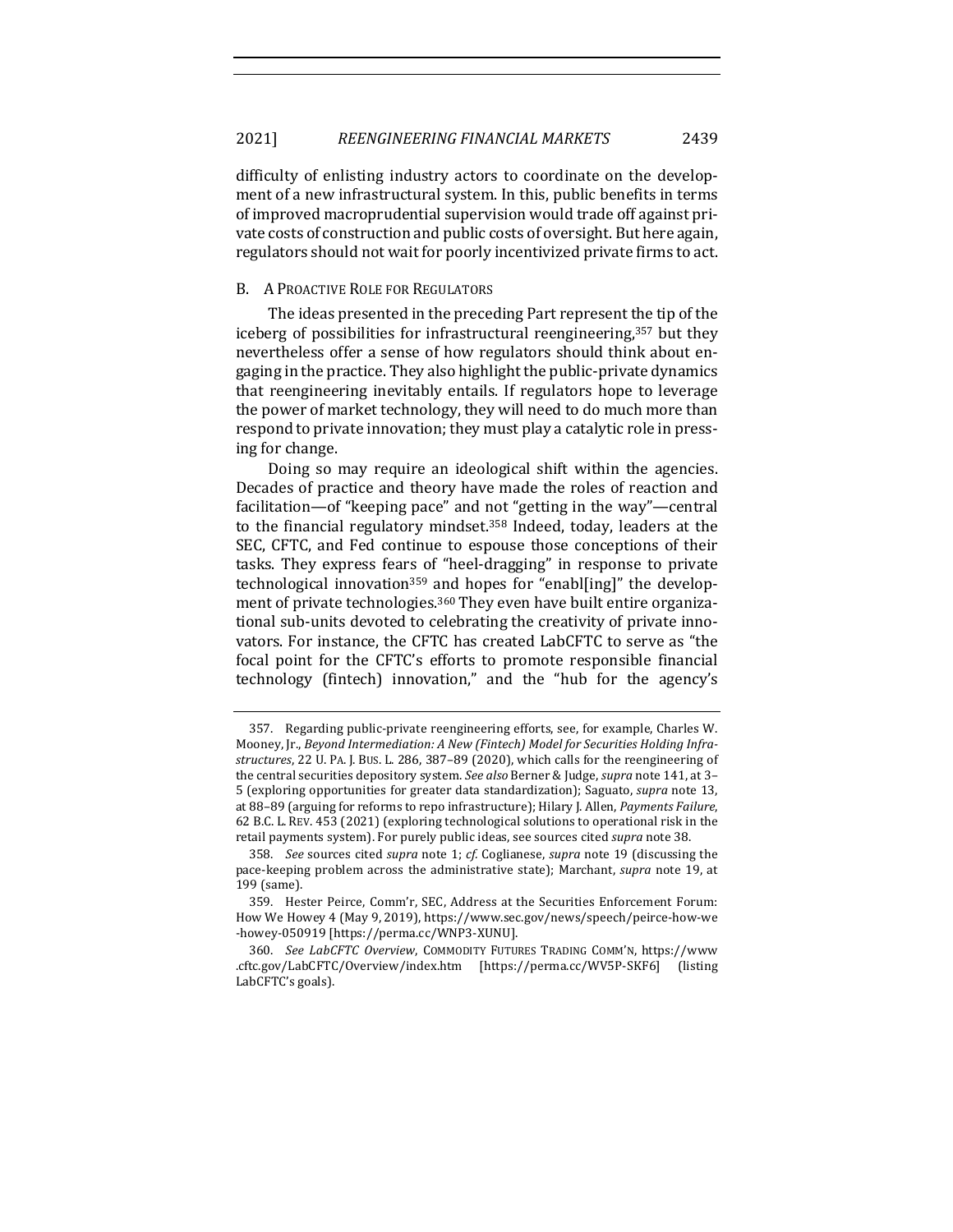engagement with the fintech innovation community." $361$  By contrast, they espouse less enthusiasm for affirmatively leading the process.

These views fit with dominant academic conceptions of the regulatory role, as well. The main narrative applied to the regulation-innovation relationship in the financial sector always begins with a novel financial product or market technology developed for private profit.<sup>362</sup> From the electronic trading venues currently ascendant to innovations driven by distributed ledger technology being championed across the financial sector, the narrative aptly captures important innovations—but only those developed by the "Wall Street 'rocket scientists'"<sup>363</sup> of the private sector. It has no place for regulatory leadership in infrastructural reengineering.

To remedy this regulatory and scholarly mismatch, we need a conception of regulators as affirmative catalysts for technological and institutional change. Scholarly insights from outside the field of financial regulation can inform the development of a new approach. In different domains, legal scholars have begun developing ideas about what it takes for successful "entrepreneurial administration" and about the role of the state as an affirmative driver of technological change.<sup>364</sup> Future work in financial regulation should endeavor to build on these insights and apply them to the context of the financial sector.

Once the reality of regulatory leadership becomes apparent, a range of questions opens up. For instance, which institutional forms best support it? What does the role of regulator-as-catalyst require in terms of personnel? In addition to learning from the past efforts examined in this Article, financial regulators also have much to learn from innovation-generating regulatory approaches across the administrative state. But regardless of the specific shape it takes, a dynamic financial regulatory state will be able to actively lead efforts of technological change.

<sup>361.</sup> LabCFTC, COMMODITY FUTURES TRADING COMM'N, https://www.cftc.gov/ LabCFTC/index.htm [https://perma.cc/HW73-W37K].

<sup>362.</sup> *See, e.g.*, sources cited *supra* note 37.

<sup>363.</sup> Hu, *supra* note 18, at 1613.

<sup>364.</sup> Philip J. Weiser, *Entrepreneurial Administration*, 97 B.U. L. REV. 2011, 2012 (2017); see, e.g., Zachary Liscow & Quentin Karpilow, *Innovation Snowballing and Climate Law*, 95 WASH. U. L. REV. 387, 392-95 (2017) ("Most basically, innovation policy should be at the core of environmental policy—and likely other areas of policy as well.").